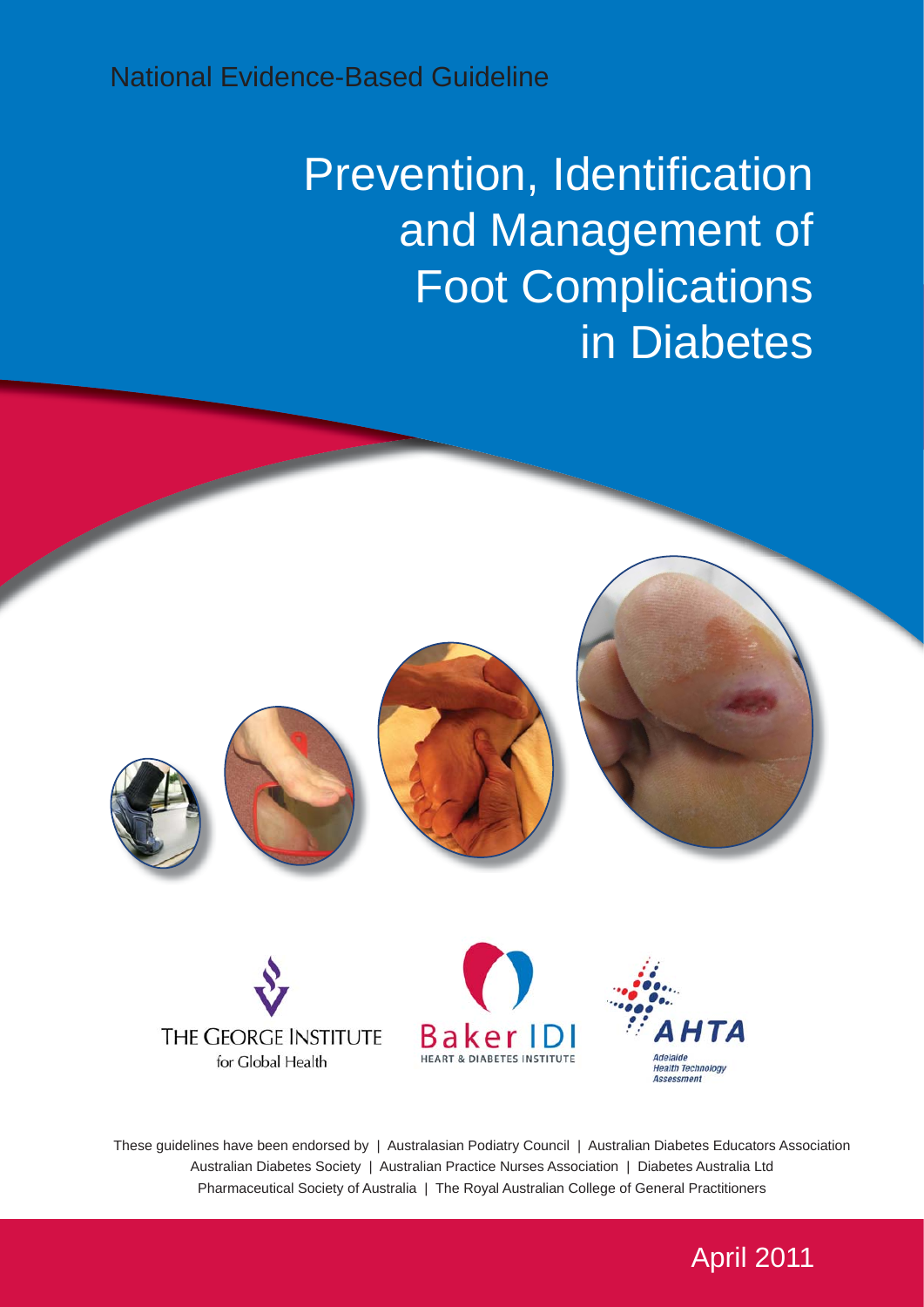#### © Commonwealth of Australia 2011

#### **Printed document**

This work is copyright. Apart from any use as permitted under the Copyright Act 1968, no part may be reproduced by any process without prior written permission from the Commonwealth. Requests and inquiries concerning reproduction and rights should be addressed to the Commonwealth Copyright Administration, Attorney-General's Department, Robert Garran Offices, National Circuit, Barton ACT 2600 or posted at www.ag.gov.au/cca.

ISBN Print: 978-0-9871410-0-2

#### **Electronic document**

This work is copyright. You may download, display, print and reproduce this material in unaltered form only (retaining this notice) for your personal, noncommercial use or use within your organisation. Apart from any use as permitted under the Copyright Act 1968, all other rights are reserved. Requests and inquiries concerning reproduction and rights should be addressed to Commonwealth Copyright Administration, Attorney-General's Department, National Circuit, Barton ACT 2600 or posted at www. ag.gov.au/cca.

ISBN Online: 978-0-9871410-4-0

#### **Disclaimer**

This document is a general guide to appropriate practice, to be followed subject to the circumstances, clinician's judgement and patient's preferences in each individual case. The guidelines are designed to provide information to assist decision making. Recommendations contained herein are based upon the best available evidence published up to 1 November 2009 through to 10 December 2009 for the last question searched. The relevance and appropriateness of the information and recommendations in this document depend on the individual circumstances. Moreover, the recommendations and guidelines are subject to change over time. Copies of the guideline can be downloaded through the Baker IDI Heart & Diabetes website: www.bakeridi.edu.au or the Type 2 diabetes guideline website: http://t2dgr.bakeridi.edu.au

Each of the parties involved in developing this document expressly disclaims and accepts no responsibility for an undesirable consequences arising from relying on the information or recommendations contained herein.

#### **Funding**

Baker IDI Heart and Diabetes Institute, The George Institute for Global Health and Adelaide Health Technology Assessment (The University of Adelaide) acknowledges the financial assistance provided by the Australian Government Department of Health and Ageing. The development of the final recommendations has not been influenced by the views or interests of the funding body.

#### **Suggested citation**

National Evidence-Based Guideline on Prevention, Identification and Management of Foot Complications in Diabetes (Part of the Guidelines on Management of Type 2 Diabetes) 2011. Melbourne Australia

#### **For further information**

Baker IDI, Level 3, 193-195 North Terrace, Adelaide, South Australia 5000, Australia

Telephone: +61 (0)8 8462 9700 | Facsimile: +61 (0)8 8232 4044 | Email: reception@bakeridi.edu.au

Publication approval



#### **Australian Government**

#### **National Health and Medical Research Council**

These guidelines were approved by the Chief Executive Officer of the National Health and Medical Research Council (NHMRC) on *6 April 2011*, under Section 14A of the *National Health and Medical Research Council Act 1992*. In approving these guidelines the NHMRC considers that they meet the NHMRC standard for clinical practice guidelines. This approval is valid for a period of 5 years.

NHMRC is satisfied that they are based on the systematic identification and synthesis of the best available scientific evidence and make clear recommendations for health professionals practising in an Australian health care setting. The NHMRC expects that all guidelines will be reviewed no less than once every five years.

This publication reflects the views of the authors and not necessarily the views of the Australian Government.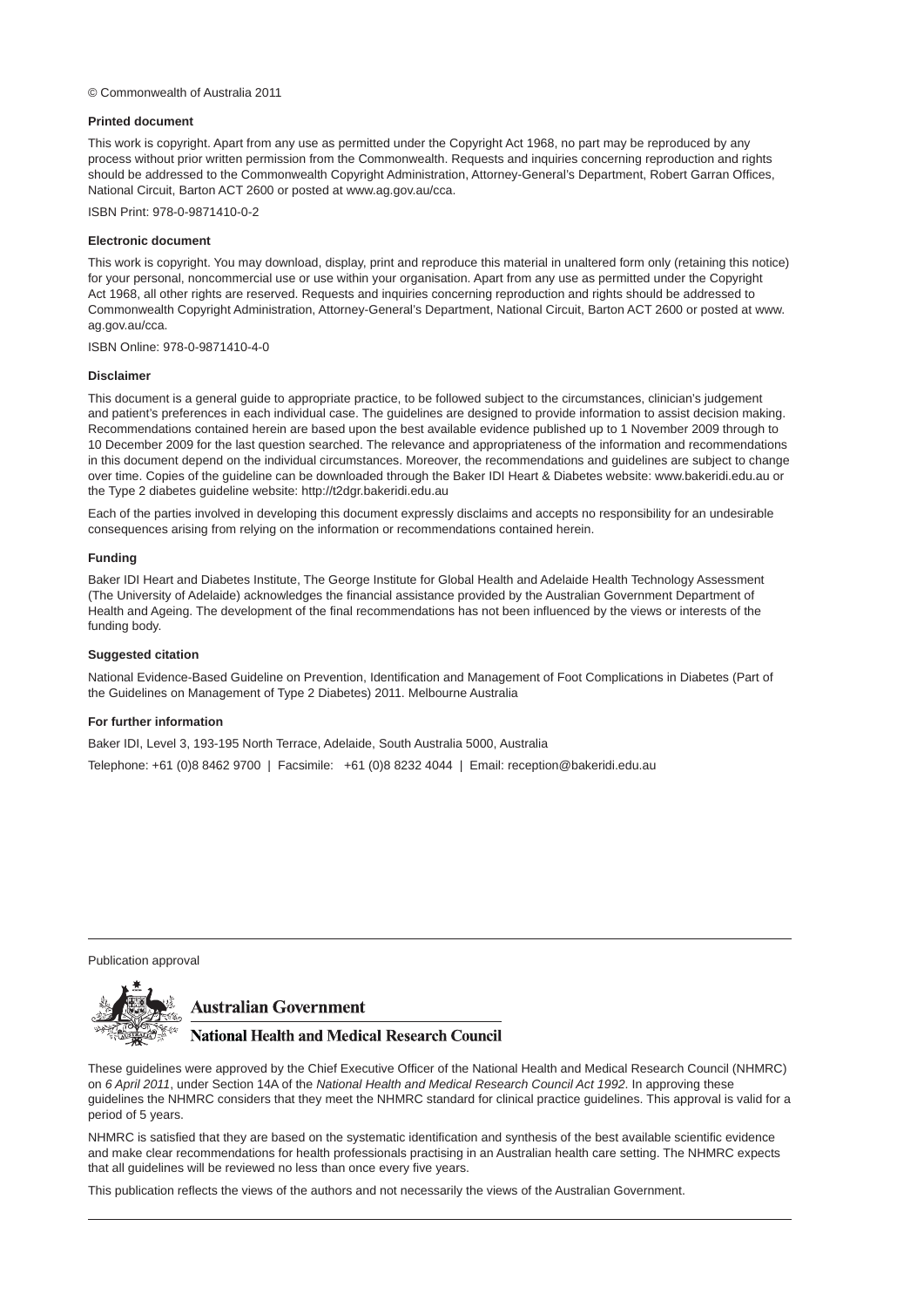

| <b>Summary of Evidence-Based Recommendations and Expert Opinions</b>                    |                | 5  |
|-----------------------------------------------------------------------------------------|----------------|----|
| Recommendations and Expert Opinions Relevant to Primary Care Settings                   | 5              |    |
| Management of Foot Complications in Primary Care Settings                               | 6              |    |
| Recommendations and Expert Opinions Relevant to Specialist Settings                     | $\overline{7}$ |    |
| <b>Project Outline</b>                                                                  |                | 8  |
| Scope and Purpose of the Guideline                                                      | 8              |    |
| Structure of the Guideline                                                              | 9              |    |
| Guideline Development Process and Life of the Guideline                                 | 9              |    |
| <b>Grading Method</b>                                                                   | 10             |    |
| <b>Technical Report</b>                                                                 | 12             |    |
| <b>Part A: Overview</b>                                                                 |                | 13 |
| A1 Foot Complications in Diabetes - Rationale for a National                            |                |    |
| Evidence-Based Guideline                                                                | 13             |    |
| A2 Epidemiology of Foot Complications in Diabetes                                       | 13             |    |
| A3 Economic Consequences of Foot Complications in Diabetes                              | 14             |    |
| A4 Cost Effectiveness of Assessment, Prevention and Management<br>of Foot Complications | 14             |    |
| A5 Aboriginal and Torres Strait Islander people and Diabetic Foot Complications         | 15             |    |
| A6 Access to Care and Education                                                         | 15             |    |
| A7 Clinical Questions for the Systematic Literature Review and                          |                |    |
| <b>Background Questions</b>                                                             | 16             |    |
| <b>Part B: Assessments for Foot Complications in Diabetes</b>                           |                | 17 |
| Assessing Risk of Developing Foot Complications                                         | 17             |    |
| Identifying Those at Risk of Foot Complications                                         | 18             |    |
| Defining Risk of Foot Complications and Amputation                                      | 19             |    |
| Frequency of Risk Assessment                                                            | 20             |    |
| <b>Part C: Prevention of Foot Complications in Diabetes</b>                             |                | 21 |
| <b>Foot Protection Program</b>                                                          | 21             |    |
| <b>Therapeutic Footwear</b>                                                             | 21             |    |
| <b>Educational Programs</b>                                                             | 21             |    |
| Cost-Effectiveness of Prevention Strategies                                             | 22             |    |
| <b>Part D: Management of Foot Complications in Diabetes</b>                             |                | 23 |
| D1 Treatment of Diabetes-Related Foot Ulceration in Primary Care Settings               | 23             |    |
| D2 Treatment of Diabetic Foot Ulceration in Specialist Settings                         | 30             |    |
| D3 Monitoring of Response to Treatment and Prevention of Ulcer Recurrence               | 33             |    |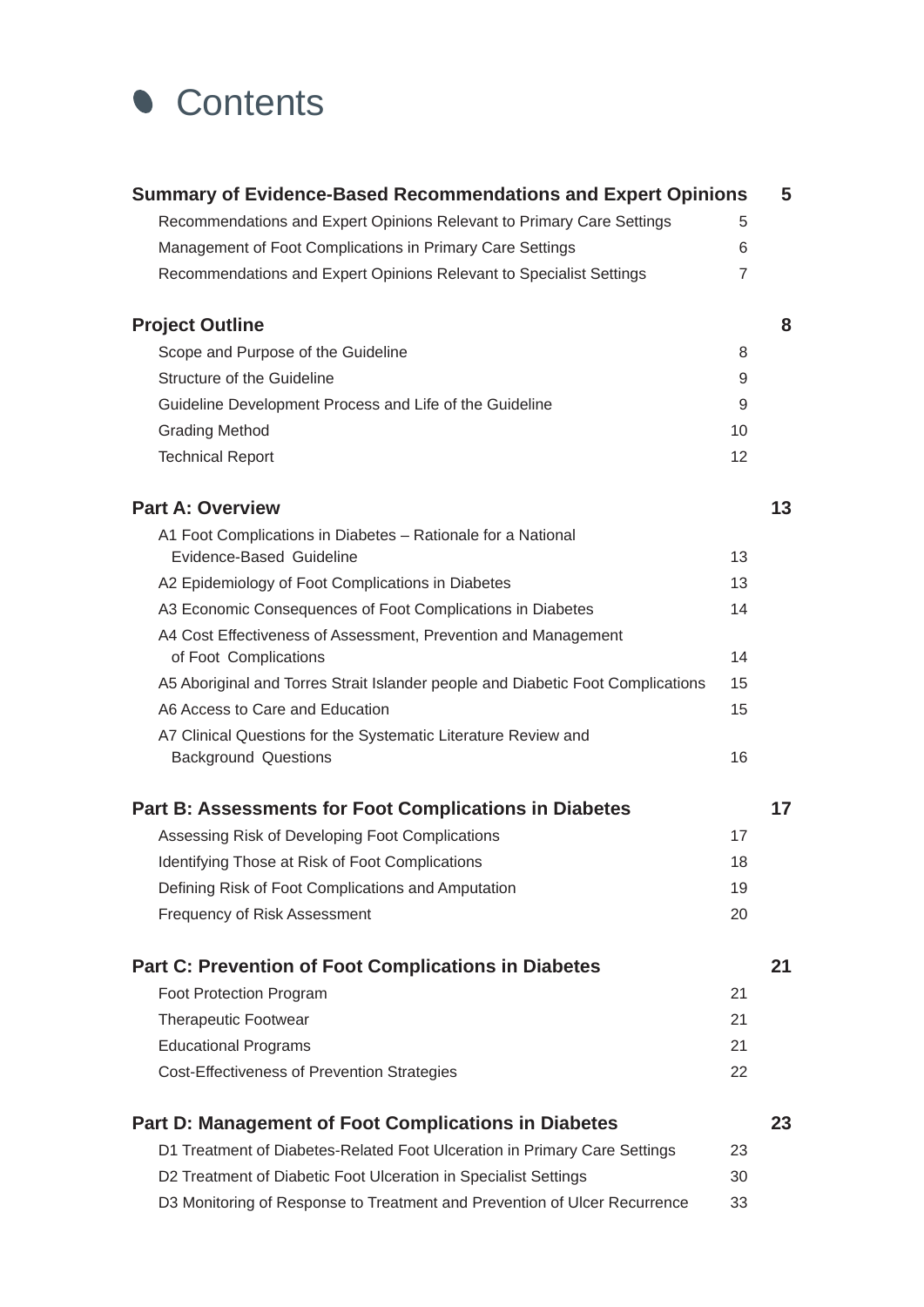| <b>Part E: Future Research</b>                                |    | 34 |
|---------------------------------------------------------------|----|----|
| <b>Part F: Implementation</b>                                 |    | 35 |
| Introduction                                                  | 35 |    |
| Relationship of the Guideline to Current Practice             | 35 |    |
| An Approach to Implementation                                 | 35 |    |
| Integration of the Guideline into Daily Practice              | 36 |    |
| <b>Access and Resourcing</b>                                  | 36 |    |
| Awareness, Education and Training                             | 37 |    |
| <b>Part G: Related International Guidelines and Resources</b> |    | 38 |
| Appendix 1: Grading Foot Ulcer Severity - Additional Tools    |    | 39 |
| <b>Appendix 2: Charcot's Neuroarthropathy</b>                 |    | 42 |
| <b>Appendix 3: Foot Expert Panel</b>                          |    | 45 |
| <b>Appendix 4: Project Executive</b>                          |    | 47 |
| <b>Appendix 5: Guidelines Advisory Committee</b>              |    | 48 |
| <b>Appendix 6: Glossary of Acronyms/Terms</b>                 |    | 49 |
| <b>Appendix 7: References</b>                                 |    | 50 |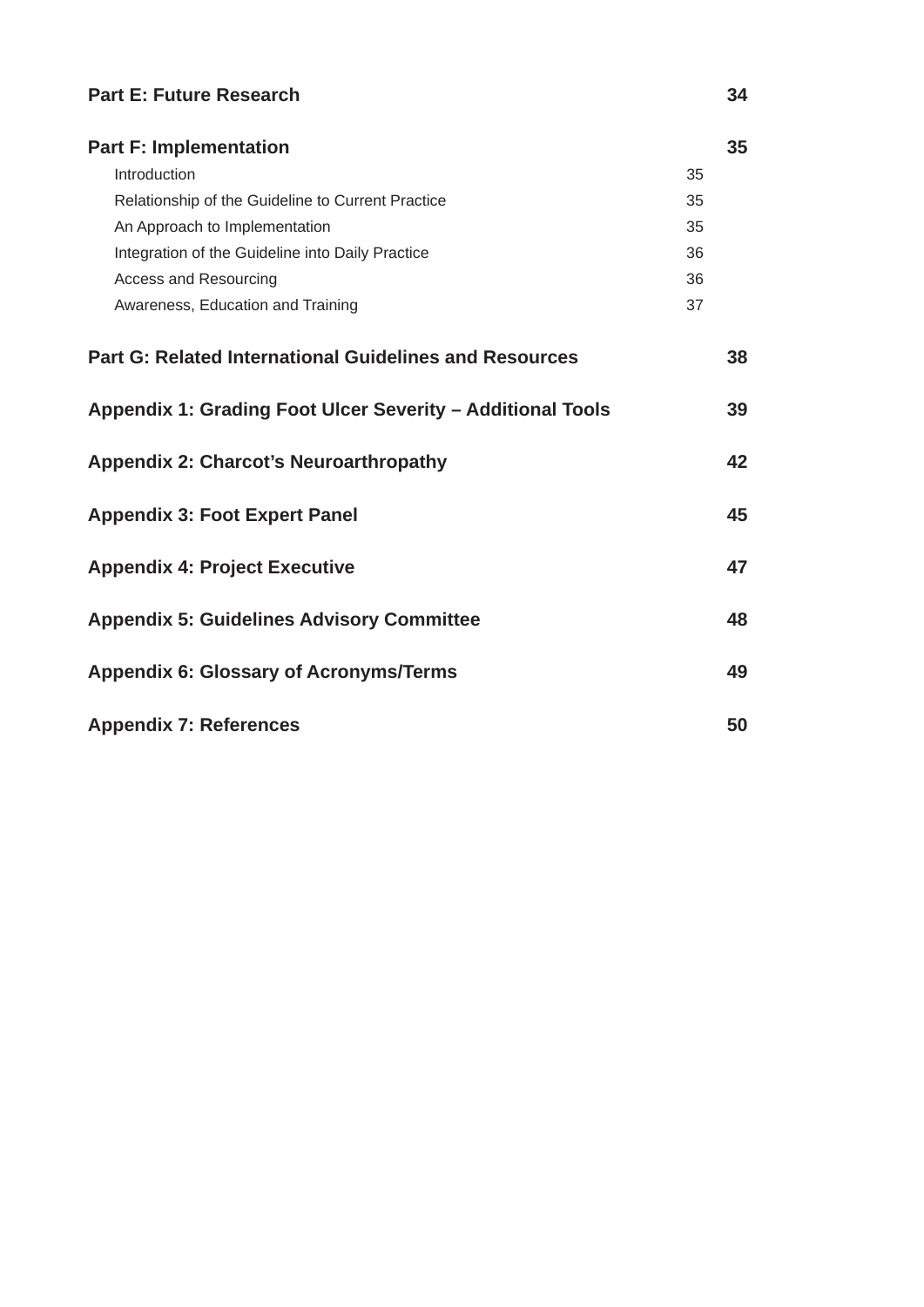# <span id="page-4-0"></span>Summary of Evidence-Based Recommendations and Expert Opinions

| <b>EBR</b> | Evidence-based recommendation formulated after a systematic review of the literature |
|------------|--------------------------------------------------------------------------------------|
| EO         | Expert opinion – where evidence was absent or unreliable and advice was formulated   |
|            | based on the clinical judgement and experience of experts in the field               |

## Recommendations and Expert Opinions Relevant to Primary Care Settings

#### *Assessing and defi ning risk*

| EBR <sub>1</sub> | Assess all people with diabetes and stratify their risk of<br>developing foot complications. <sup>1</sup>                                                                                                                                                                                                                                                                                                                                                                                                              | Grade C | p19 |
|------------------|------------------------------------------------------------------------------------------------------------------------------------------------------------------------------------------------------------------------------------------------------------------------------------------------------------------------------------------------------------------------------------------------------------------------------------------------------------------------------------------------------------------------|---------|-----|
| EO <sub>1</sub>  | Any suitably trained healthcare professional may perform the risk<br>assessment.                                                                                                                                                                                                                                                                                                                                                                                                                                       | EO      | p19 |
| EBR <sub>2</sub> | Assess risk stratification by inquiring about previous foot<br>ulceration and amputation, visually inspecting the feet<br>for structural abnormalities and ulceration, assessing for<br>neuropathy using either the Neuropathy Disability Score or a<br>10g monofilament and palpating foot pulses. <sup>1</sup>                                                                                                                                                                                                       | Grade C | p19 |
| EBR <sub>3</sub> | Stratify foot risk in the following manner:<br>"low risk"- people with no risk factors and no previous history of<br>foot ulcer/amputation<br>"intermediate risk"- people with one risk factor (neuropathy,<br>peripheral arterial disease or foot deformity) and no previous<br>history of foot ulcer/amputation<br>"high risk" - people with two or more risk factors (neuropathy,<br>$\bullet$<br>peripheral arterial disease or foot deformity) and/or a previous<br>history of foot ulcer/amputation <sup>1</sup> | Grade C | p19 |
| EO <sub>2</sub>  | Until adequately assessed all Aboriginal and Torres Strait<br>Islander people with diabetes are considered to be at high risk<br>of developing foot complications and therefore will require foot<br>checks at every clinical encounter and active follow-up.                                                                                                                                                                                                                                                          | EO      | p19 |

#### *Frequency of risk assessment*

| EO <sub>3</sub> | In people stratified as having <b>low-risk feet</b> (where no risk  | EO | p20 |
|-----------------|---------------------------------------------------------------------|----|-----|
|                 | factors or previous foot complications have been identified), foot  |    |     |
|                 | examination should occur annually.                                  |    |     |
| EO <sub>4</sub> | In people stratified as having intermediate-risk or high-risk feet  | EO | p20 |
|                 | (without current foot ulceration), foot examination should occur at |    |     |
|                 | least every 3 to 6 months.                                          |    |     |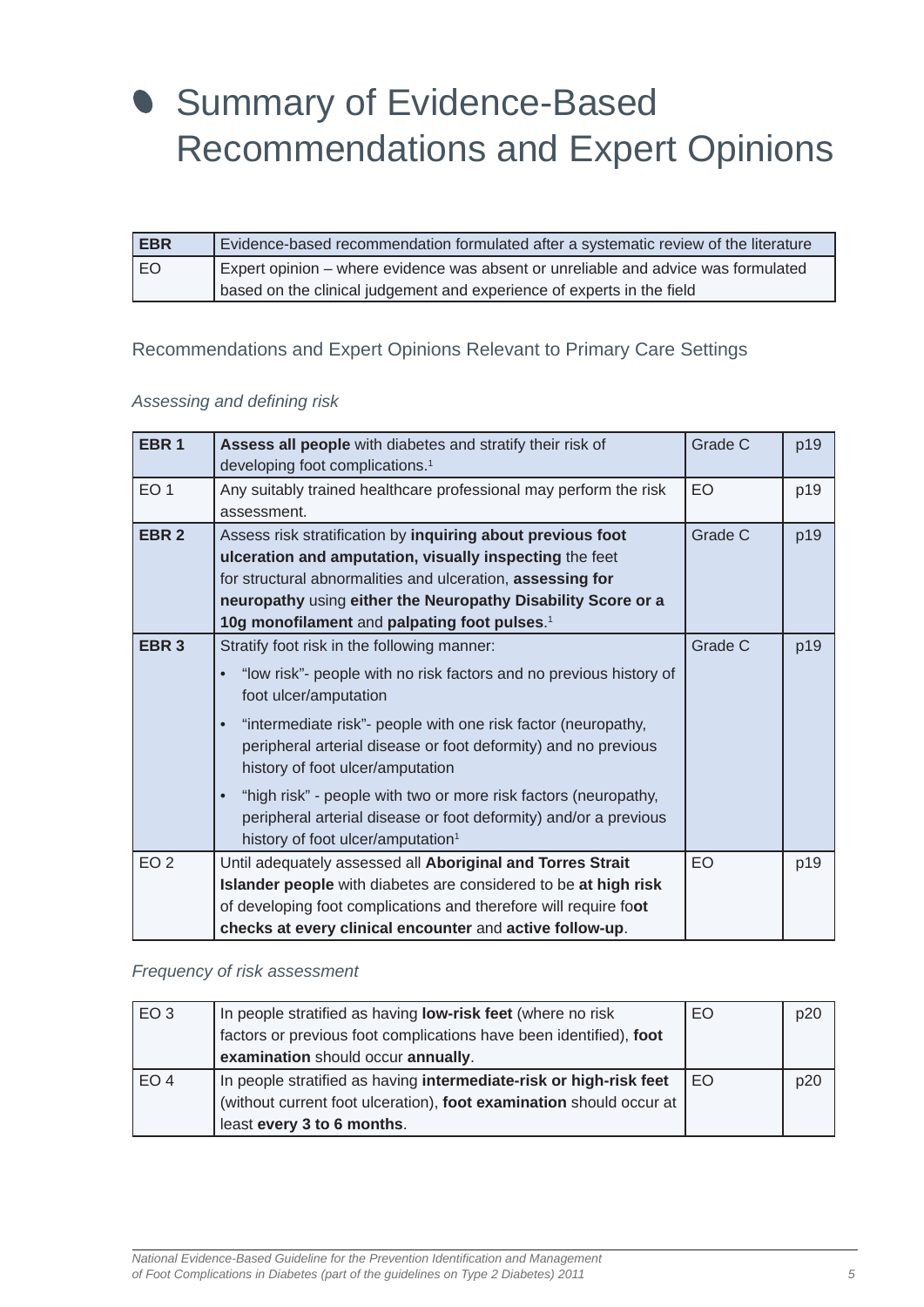<span id="page-5-0"></span>

| EBR <sub>4</sub> | People assessed as having "intermediate risk" or "high<br>risk" feet should be offered a foot protection program. A foot<br>protection program includes foot care education, podiatry review<br>and appropriate footwear. <sup>1</sup> | Grade C | p22 |
|------------------|----------------------------------------------------------------------------------------------------------------------------------------------------------------------------------------------------------------------------------------|---------|-----|
| EO <sub>5</sub>  | Podiatry review is an important component of a foot protection<br>program. However, in settings where this is not possible, a suitably<br>trained health care worker may undertake a review of the feet.                               | EO      | p22 |
| EO <sub>6</sub>  | Foot care education should be provided to all people with<br>diabetes to assist with prevention of foot complications.                                                                                                                 | EO      | p22 |

# Management of Foot Complications in Primary Care Settings

# *Predicting outcomes from foot ulcer*

| EO7 | $\vert$ A foot ulcer is serious and needs to be managed immediately. $\vert$ EO |  | p23 |
|-----|---------------------------------------------------------------------------------|--|-----|
|-----|---------------------------------------------------------------------------------|--|-----|

#### *Tools for grading of foot ulcer severity*

| EBR <sub>5</sub> | Foot ulcer severity can be graded on the basis of wound depth,                | Grade C | p24 |
|------------------|-------------------------------------------------------------------------------|---------|-----|
|                  | presence of infection (local, systemic or bone) and presence of               |         |     |
|                  | peripheral arterial disease. Ulcer grading helps determine the                |         |     |
|                  | degree of risk to the person and limb. <sup>2,3</sup> The University of Texas |         |     |
|                  | (UT) wound classification system is the most useful tool for                  |         |     |
|                  | grading foot ulcers. <sup>4,5</sup>                                           |         |     |

#### *Interventions for ulcer management*

#### Wound debridement

| EO <sub>8</sub>  | Local sharp debridement of non-ischaemic wounds should be   | l EO    | p26 |
|------------------|-------------------------------------------------------------|---------|-----|
|                  | performed as it improves ulcer healing.                     |         |     |
| EBR <sub>6</sub> | Topical hydrogel dressings may be considered for autolytic  | Grade B | p26 |
|                  | debridement to assist the management of non-ischaemic, non- |         |     |
|                  | healing ulcers with dry, non-viable tissue. <sup>6-9</sup>  |         |     |

Wound dressings and other topical treatments

| EO <sub>9</sub> | There is insufficient evidence to demonstrate the superiority of  | EO | p26 |
|-----------------|-------------------------------------------------------------------|----|-----|
|                 | any one wound dressing over another in management of ulcers.      |    |     |
|                 | This means that the dressing plan will need to be tailored to the |    |     |
|                 | specific characteristics of the wound. In non-ischaemic ulcers,   |    |     |
|                 | create a moist wound environment. In ischaemic ulcers maintain    |    |     |
|                 | a dry wound environment using a dry, non-adherent dressing, until |    |     |
|                 | the wound has been reviewed by someone with experience in         |    |     |
|                 | peripheral arterial disease.                                      |    |     |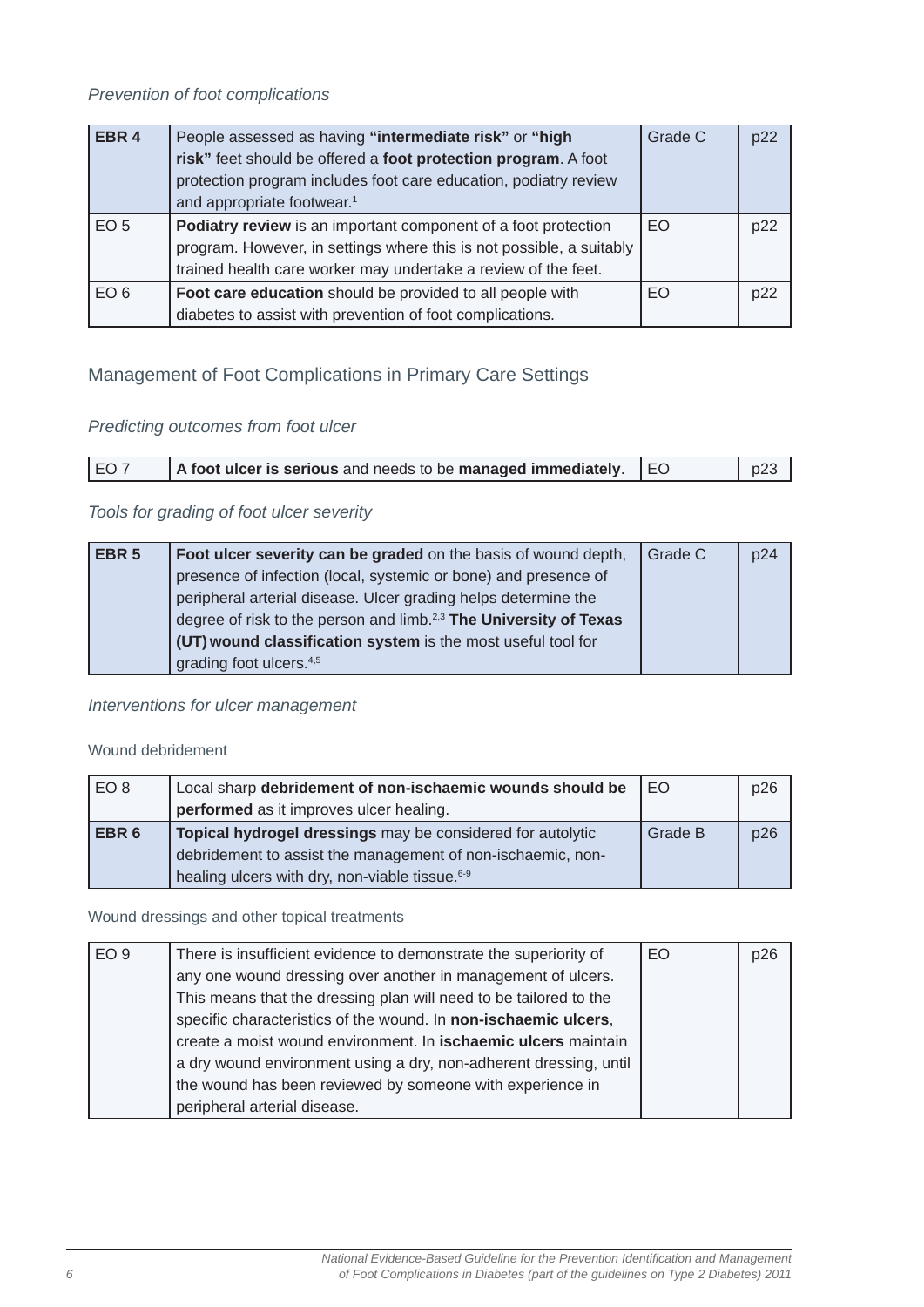<span id="page-6-0"></span>Pressure reduction, redistribution of pressure or offloading of the wound

| EBR <sub>7</sub> | Pressure reduction, otherwise referred to as redistribution of<br>pressure or offloading, is required to optimise the healing of<br>plantar foot ulcers. <sup>10</sup>                                                                                                    | Grade B | p27 |
|------------------|---------------------------------------------------------------------------------------------------------------------------------------------------------------------------------------------------------------------------------------------------------------------------|---------|-----|
| EBR <sub>8</sub> | Offloading of the wound can be achieved with the use of a total<br>contact cast or other device rendered irremovable. <sup>10</sup>                                                                                                                                       | Grade B | p27 |
| EO 10            | Other removable offloading devices may be considered<br>in particular settings (e.g. wounds that require more regular<br>debridement and dressing changes) or where patient factors<br>(e.g. significant risk of falls) do not allow the use of an<br>irremovable device. | EO      | p27 |

#### Types of care

| EBR <sub>9</sub> | People with diabetes-related foot ulceration are best managed by<br>a multi-disciplinary foot care team <sup>11-14</sup> | Grade C | p28 |
|------------------|--------------------------------------------------------------------------------------------------------------------------|---------|-----|
| <b>EO 11</b>     | The following factors should always precipitate referral to a multi-<br>disciplinary foot care team:                     | EO      | p28 |
|                  | deep ulcers (probe to tendon, joint or bone)                                                                             |         |     |
|                  | ulcers not reducing in size after 4 weeks despite<br>$\bullet$<br>appropriate treatment                                  |         |     |
|                  | the absence of foot pulses                                                                                               |         |     |
|                  | ascending cellulitis and<br>$\bullet$                                                                                    |         |     |
|                  | suspected Charcot's neuroarthropathy (e.g. unilateral, red, hot,<br>swollen, possibly aching foot)                       |         |     |
|                  | If access to a multi-disciplinary foot care team is limited, foot                                                        |         |     |
|                  | ulceration or foot complications other than those above should                                                           |         |     |
|                  | be managed by a GP together with a podiatrist and/or wound                                                               |         |     |
|                  | care nurse.                                                                                                              |         |     |
| <b>EBR 10</b>    | Remote expert consultation with digital imaging should be                                                                | Grade C | p28 |
|                  | made available to people with diabetic foot ulceration living in                                                         |         |     |
|                  | remote areas who are unable to attend a multi-disciplinary foot                                                          |         |     |
|                  | care team/service for management. <sup>15</sup>                                                                          |         |     |

# Recommendations and Expert Opinions Relevant to Specialist Settings

#### *Management in specialist settings*

The following may be considered for foot ulcers in specialist centres, as part of a comprehensive wound management program:

| <b>EBR 11</b> | Topical negative pressure therapy <sup>16-22</sup> | Grade B        | p30 |
|---------------|----------------------------------------------------|----------------|-----|
| <b>EBR 12</b> | Hyperbaric oxygen therapy <sup>23-30</sup>         | <b>Grade B</b> | p30 |
| <b>EBR 13</b> | Larval therapy $31-33$                             | Grade C        | p31 |
| <b>EBR 14</b> | <b>Skin replacement therapies</b>                  |                | p31 |
|               | Cultured skin equivalents 34-43                    | <b>Grade B</b> |     |
|               | Skin grafting <sup>44</sup>                        | Grade D        |     |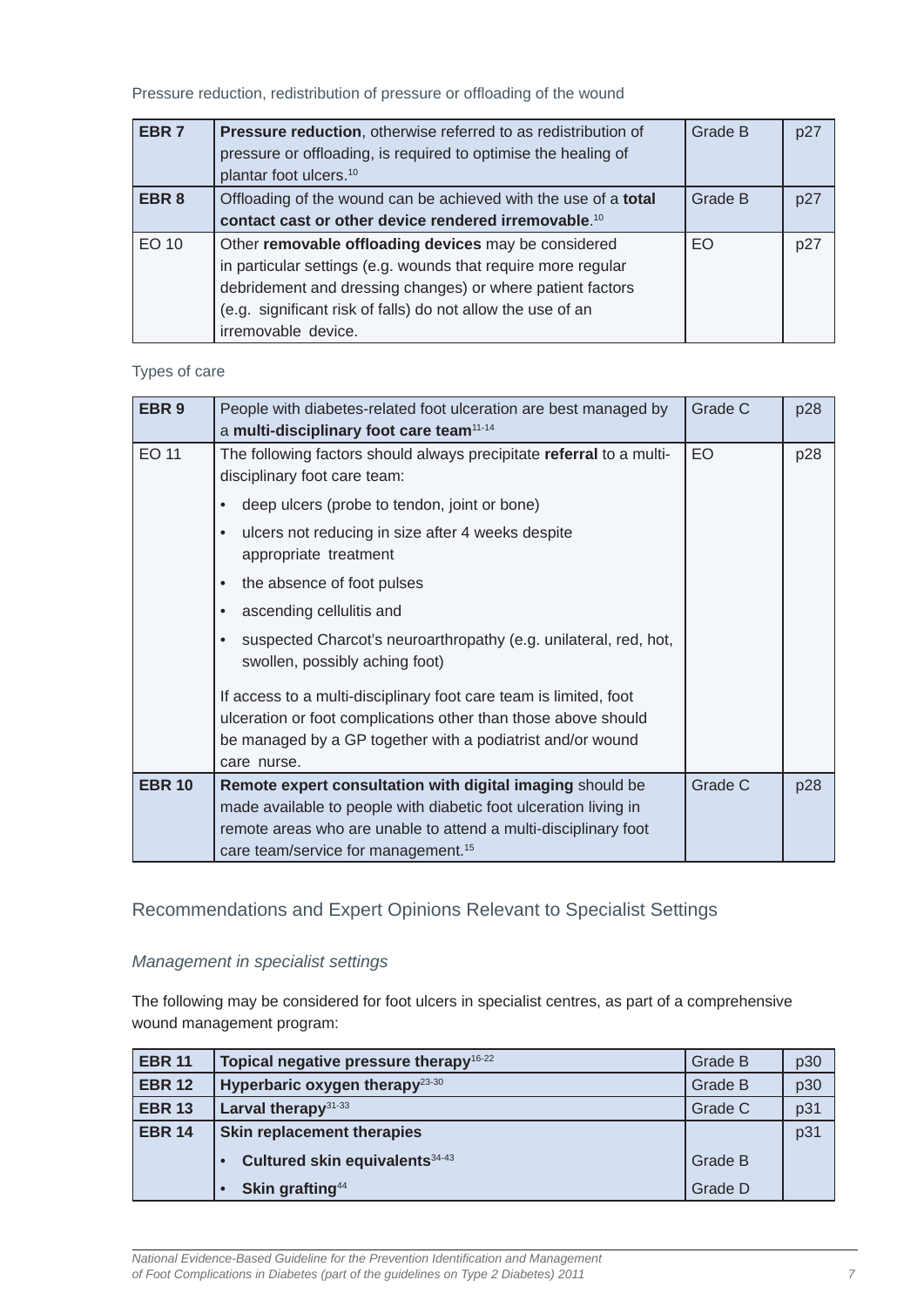<span id="page-7-0"></span>

#### Scope and Purpose of the Guideline

This guideline is part of an overall set of recommendations for the prevention, diagnosis and management of type 2 diabetes. The other components of the type 2 diabetes guidelines include:

- Primary Prevention
- Case Detection and Diagnosis
- Patient Education
- Blood Glucose Control
- Diagnosis, Prevention, and Management of Chronic Kidney Disease
- Management of Diabetic Retinopathy
- Blood Pressure and Control
- Lipid Control
- Prevention and Detection of Macrovascular Disease

A guideline on primary prevention of vascular disease for people with and without diabetes is also currently being completed by the National Vascular Disease Prevention Alliance (NVDPA).

This national evidence-based guideline addresses: **Prevention, identifi cation and management of foot complications in diabetes,** and is equally relevant for type 1 and type 2 diabetes.

This guideline will update and replace the section of the national evidence-based guidelines for the management of type 2 diabetes mellitus, namely: Part 6 detection and prevention of foot problems in type 2 diabetes (last updated 2005).

The purpose of this guideline is to inform a broad range of health professionals and health care workers of best practice to prevent, identify and manage foot complications in adults with type 1 or 2 diabetes in both urban and rural/remote primary care and in specialist foot centres.

The scope of this revised guideline was primarily driven by the scope of the original guideline (2005) with adjustments made by the panel of experts drawn together to assess the recent evidence. There is one notable gap in the previous and current version of the guideline; recommendations or information on assessment and management of **osteomyelitis**. The expert panel recognises the need for a systematic examination of this area in the next revision of the guideline.

The recommendations and expert opinion-based statements in this guideline apply equally to Aboriginal and Torres Strait Islander people and non-Indigenous Australians. Specific quidance, however, has been provided in regard to the frequency of screening for foot complications for Aboriginal and Torres Strait Islander people. Further, special consideration has been given to targeting this high risk population in the implementation plan for this guideline. Education, services and programs for people with particular needs will need to be delivered in culturally appropriate and sensitive ways.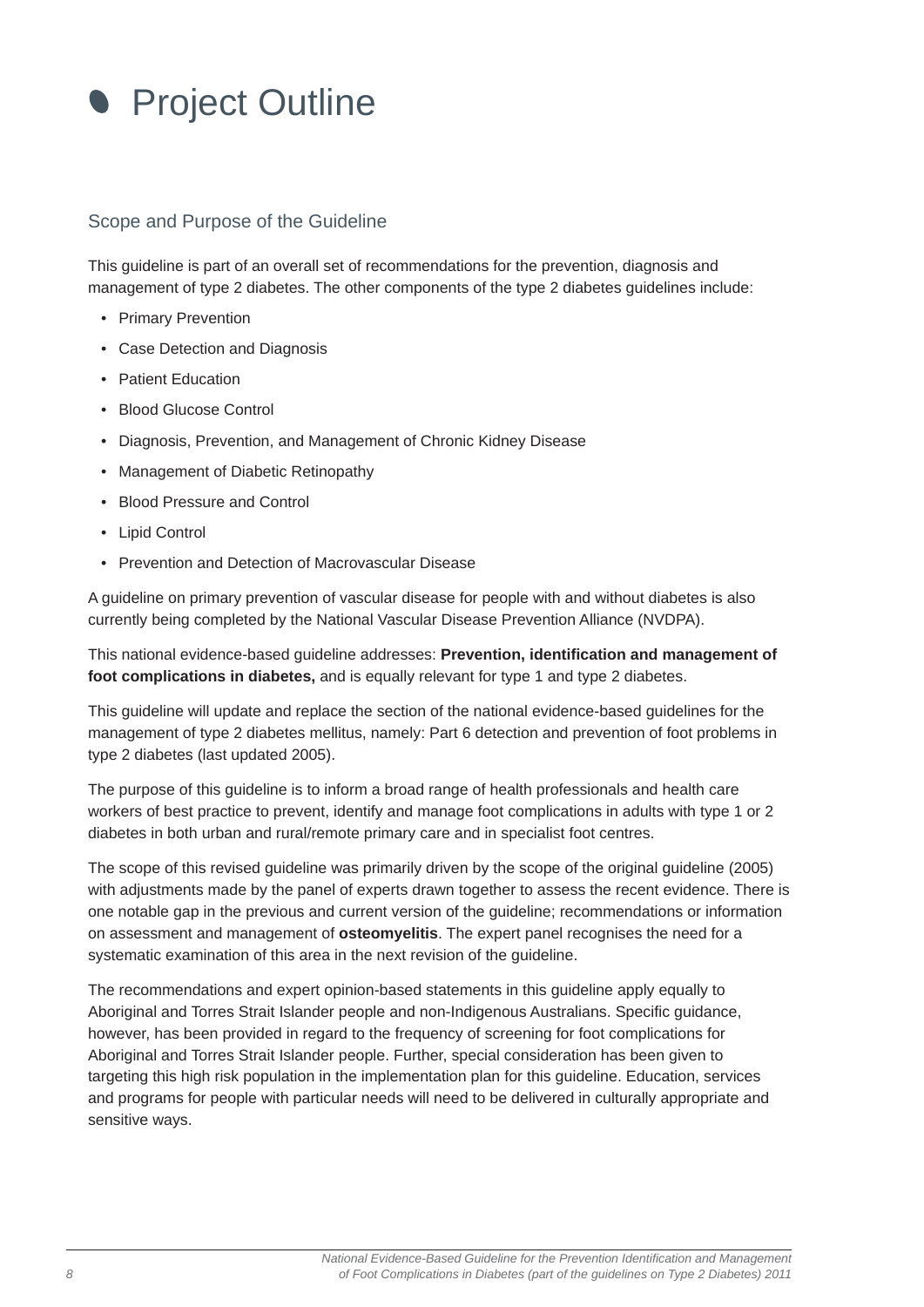## <span id="page-8-0"></span>Structure of the Guideline

Clinical questions<sup>†</sup> were developed by a panel of foot experts (see Appendix 3) and used to structure the guideline into the following parts:

- **Part A** gives a **general overview of foot complications in diabetes**, including a discussion of foot problems in the context of type 1 and 2 diabetes, the significance of this problem, and key issues in diagnosing and treating people with foot complications
- **Part B** reviews the evidence in relation to **assessment of risk** of developing foot complications and assessment of severity of foot ulcers
- **Part C** discusses **prevention** of foot complications from diabetes
- **Part D** summarises the evidence for **healing of foot ulcers and management of foot complications** in relation to therapeutic and educational interventions, as well as to organisation of care
- **Part E** discusses **future research and development**
- **Part F** discusses **implementation**
- **Appendices** provide additional information and resources on Charcot's neuroarthropathy and provide detail of the team that prepared the guideline.

## Guideline Development Process and Life of the Guideline

Baker IDI Heart and Diabetes Institute, The George Institute for Global Health and Adelaide Health Technology Assessment convened an expert panel and guidelines advisory committee (GAC) in 2009 to review the 2005 national evidence-based guideline for the management of type 2 diabetes mellitus, Part 6 detection and prevention of foot problems in type 2 diabetes. The process involved reviewing and rewriting the original questions. From the questions a protocol was developed that guided the systematic literature review. Searches for evidence were conducted in relevant databases, bibliographies of identified relevant studies, guidelines and websites of relevant peak bodies between 1 November 2009 and 10 December 2009. The Foot Expert Panel and GAC meet regularly throughout 2009/2010 to review and approve the questions, protocol and drafted recommendations/guideline. The drafted guideline then underwent a 30 day consultation period.

A list of committee members, expert panel members and the project executive are outlined in Appendix 3, 4 and 5. Their declaration of competing interests can be found at **http://t2dgr.bakeridi.edu.au** under the conflict of interest quick links.

This guideline should be fully reviewed within 5 years from date of release; however the guideline developers strongly recommend annual re-running of the literature searches to identify new evidence for consideration as to whether the recommendations or expert opinions should be revised.

The guideline developers also strongly recommend that a systematic review of the literature on assessment and management of **osteomyelitis** should be undertaken during a future revision of the guideline.

† *All clinical questions and methodological detail in the accompanying technical report*

*National Evidence-Based Guideline for the Prevention Identifi cation and Management of Foot Complications in Diabetes (part of the guidelines on Type 2 Diabetes) 2011 9*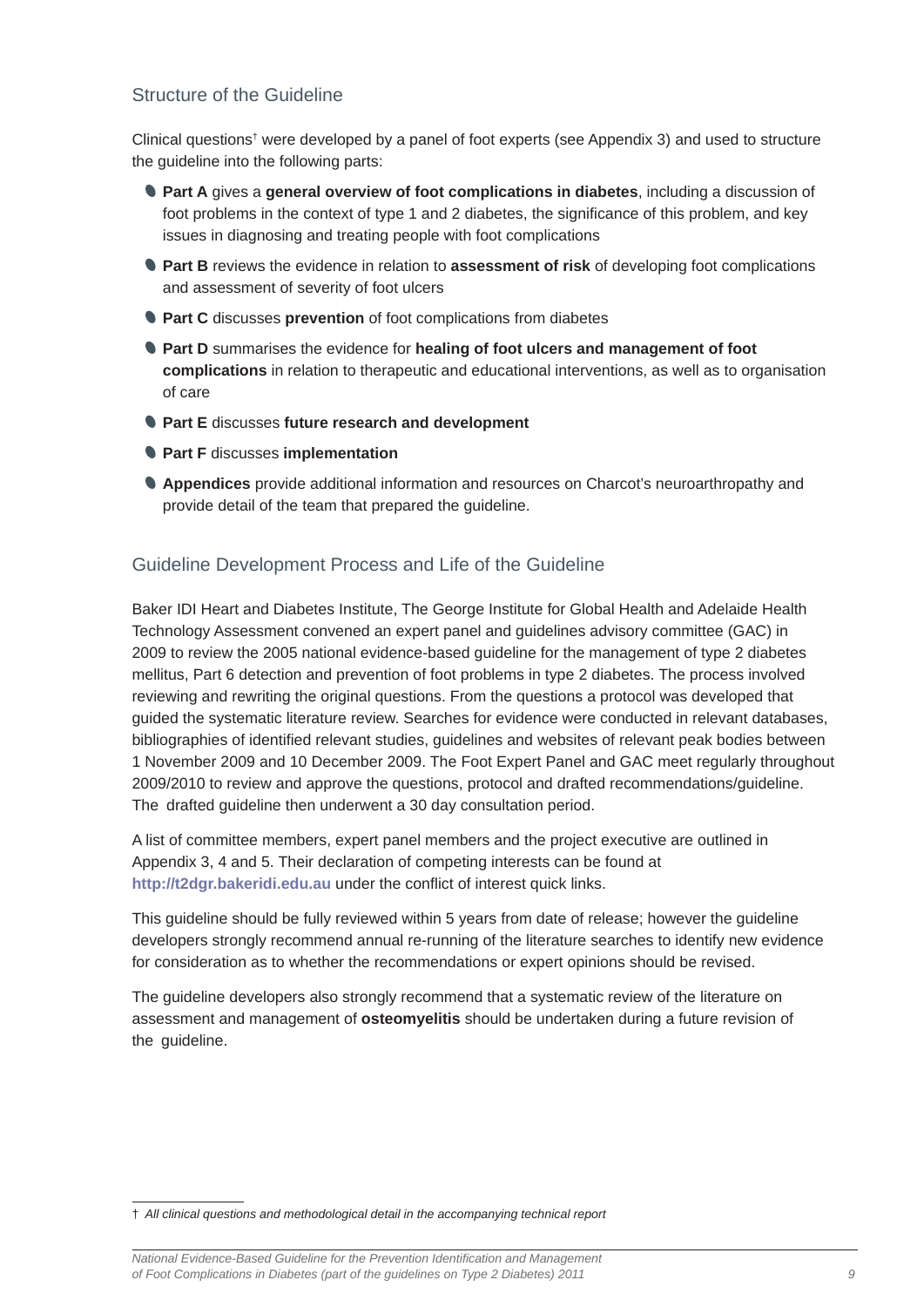# <span id="page-9-0"></span>Grading Method

Each recommendation was formulated using evidence-based methods and graded using the NHMRC grades of recommendations.

| <b>Grade of recommendation</b> | <b>Description</b>                                                   |  |
|--------------------------------|----------------------------------------------------------------------|--|
| A                              | Body of evidence can be trusted to guide practice                    |  |
|                                | Body of evidence can be trusted to guide practice in most situations |  |
|                                | Body of evidence provides some support for recommendation(s) but     |  |
|                                | care should be taken in its application                              |  |
|                                | Body of evidence is weak and recommendation must be applied          |  |
|                                | with caution                                                         |  |

Definition of NHMRC grades of recommendations<sup>45</sup>

To develop these graded recommendations, the body of evidence addressing each of the clinical questions was rated according to the criteria outlined in Table 1, using an Evidence Statement Form (ESF). This allows explicit and transparent formulation of the recommendation on the basis of the available evidence.

When the evidence was of sufficient strength (generally Grade C or above), applicable to the Australian context, consistent with usual practice and/or with positive cost effectiveness data, the expert panel formulated an evidence-based recommendation. The recommendations operationalised the evidence-based statements which were developed as part of the systematic review process. These evidence-based recommendations are designed to be practical, clear and action-oriented in order to assist with clinical decision making. Evidence-based recommendations are identified in the text by the use of the acronym EBR.

Expert Opinion (EO) is a consensus statement from experts to inform clinical practice. These are provided to guide clinical practice in the following circumstances:

- where evidence is of poor quality and not considered reliable enough for an evidence-based recommendation to be formulated;
- in the absence of evidence that directly answers the clinical question (evidence gaps found through the systematic literature review); and/or
- to supplement a graded recommendation by providing suggestions as to how the recommendation may be implemented in clinical practice.

Expert opinions were initially formulated by the Foot Expert Panel, ratified by the Guideline Advisory Committee and then an online survey was conducted to determine wider expert agreement with the statements.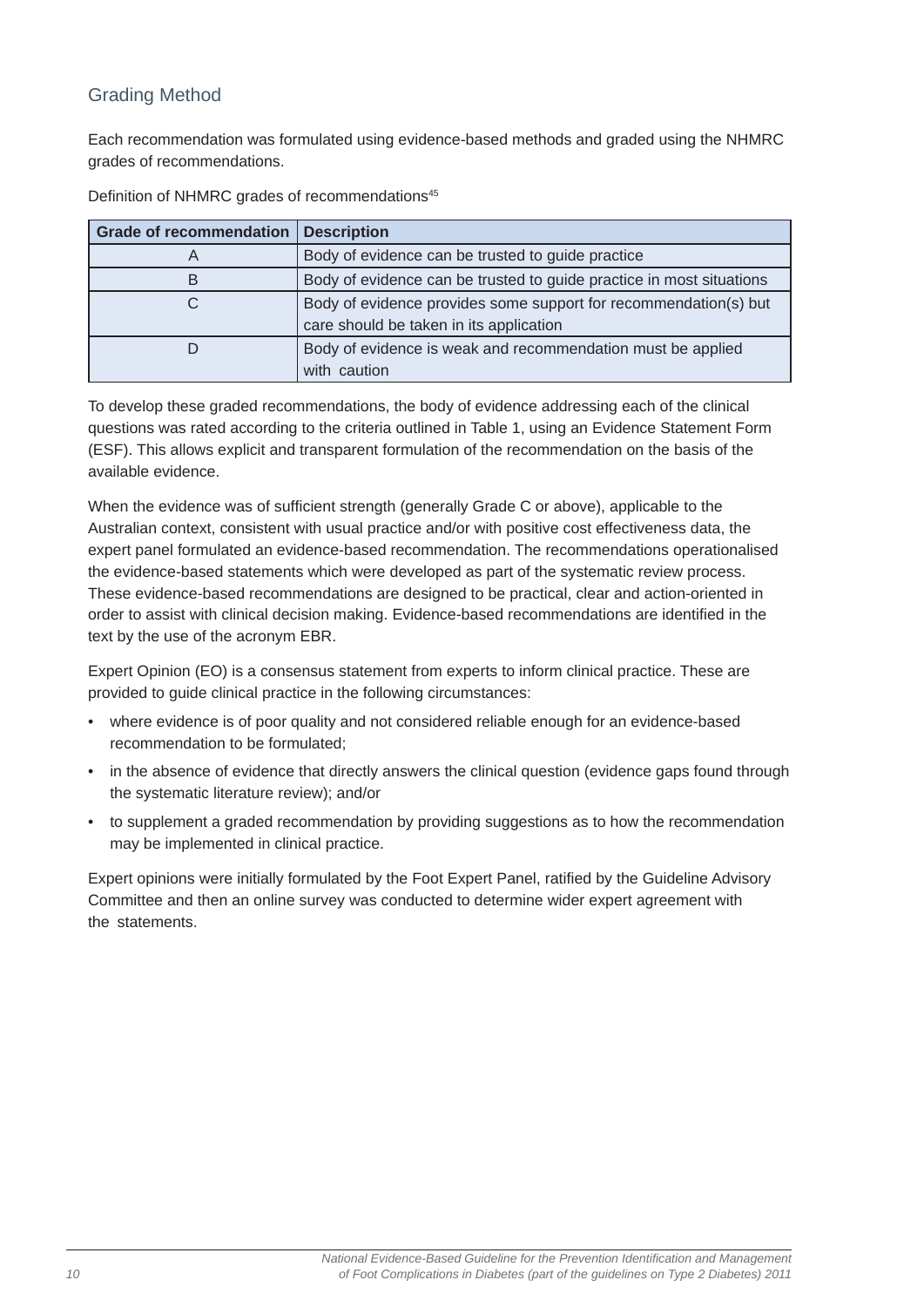| <b>Component</b>            | A                   | B                       | $\mathbf{C}$                   | D                    |
|-----------------------------|---------------------|-------------------------|--------------------------------|----------------------|
|                             | <b>Excellent</b>    | Good                    | <b>Satisfactory</b>            | Poor                 |
| Evidence base <sup>†‡</sup> | one or more level   | one or two level II     | one or two level               | level IV studies,    |
|                             | I studies with a    | studies with a low      | III studies with a             | or level I to III    |
|                             | low risk of bias    | risk of bias or a       | low risk of bias, or           | studies/SRs with a   |
|                             | or several level II | <b>SR/several level</b> | level I or II studies          | high risk of bias    |
|                             | studies with a low  | III studies with a      | with a moderate                |                      |
|                             | risk of bias        | low risk of bias        | risk of bias                   |                      |
| <b>Consistency</b> §        | all studies         | most studies            | some                           | evidence is          |
|                             | consistent          | consistent and          | inconsistency                  | inconsistent         |
|                             |                     | inconsistency may       | reflecting genuine             |                      |
|                             |                     | be explained            | uncertainty around             |                      |
|                             |                     |                         | clinical question              |                      |
| <b>Clinical impact</b>      | very large          | substantial             | moderate                       | slight or restricted |
| <b>Generalisability</b>     | population/s        | population/s            | population/s                   | population/s         |
|                             | studied in body of  | studied in the          | studied in body of             | studied in body of   |
|                             | evidence are the    | body of evidence        | evidence differ to             | evidence differ to   |
|                             | same as the target  | are similar to the      | target population              | target population    |
|                             | population for the  | target population       | for guideline but              | and hard to          |
|                             | guideline           | for the guideline       | it is clinically               | judge whether        |
|                             |                     |                         | sensible to apply              | it is sensible to    |
|                             |                     |                         | this evidence to               | generalise to        |
|                             |                     |                         | target population <sup>1</sup> | target population    |
| <b>Applicability</b>        | directly applicable | applicable to           | probably                       | not applicable       |
|                             | to Australian       | Australian              | applicable to                  | to Australian        |
|                             | healthcare context  | healthcare context      | Australian                     | healthcare context   |
|                             |                     | with few caveats        | healthcare context             |                      |
|                             |                     |                         | with some caveats              |                      |

#### **Table 1 Components of body of evidence considered when grading each recommendation**<sup>45</sup>

 $SR =$  systematic review; several = more than two studies

*National Evidence-Based Guideline for the Prevention Identifi cation and Management*  of Foot Complications in Diabetes (part of the guidelines on Type 2 Diabetes) 2011

<sup>†</sup> *Level of evidence determined from the NHMRC evidence hierarchy – see Table 2*

 $\ddagger$  Risk of bias was defined by the quality of the individual study. A rating of low, moderate or high risk of bias was assigned to *studies of high, average and low quality, respectively.* 

*<sup>§</sup> If there is only one study, rank this component as 'not applicable'*

*<sup>¶</sup> For example, results in adults that are clinically sensible to apply to children OR psychosocial outcomes for one cancer that may be applicable to patients with another cancer.*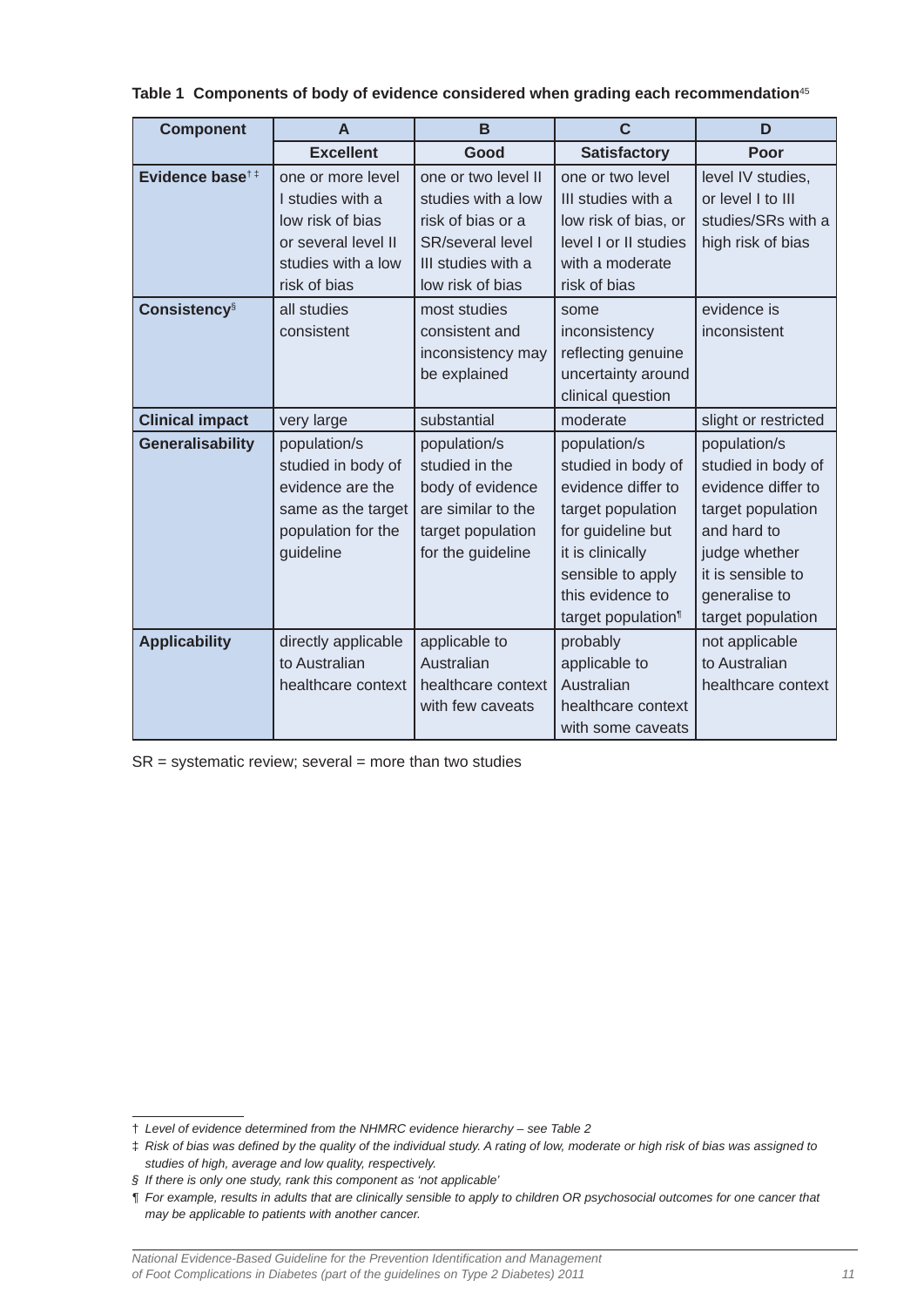<span id="page-11-0"></span>

|  |  |  |  | Table 2 NHMRC levels of evidence <sup>45,46</sup> |
|--|--|--|--|---------------------------------------------------|
|--|--|--|--|---------------------------------------------------|

| Level         | <b>Intervention</b>                                                                                                                                                                                                       | <b>Diagnostic Accuracy</b>                                                                                                                                                              | <b>Prognosis</b>                                                                                         |
|---------------|---------------------------------------------------------------------------------------------------------------------------------------------------------------------------------------------------------------------------|-----------------------------------------------------------------------------------------------------------------------------------------------------------------------------------------|----------------------------------------------------------------------------------------------------------|
| ı             | A systematic review of level                                                                                                                                                                                              | A systematic review of level                                                                                                                                                            | A systematic review of level                                                                             |
|               | II studies                                                                                                                                                                                                                | II studies                                                                                                                                                                              | II studies                                                                                               |
| $\mathbf{II}$ | A randomised controlled trial                                                                                                                                                                                             | A study of test accuracy with:<br>an independent, blinded<br>comparison with a valid<br>reference standard, among<br>consecutive persons with a                                         | A prospective cohort study                                                                               |
|               |                                                                                                                                                                                                                           | defined clinical presentation                                                                                                                                                           |                                                                                                          |
| $III-1$       | A pseudorandomised<br>controlled trial<br>(i.e. alternate allocation or<br>some other method)                                                                                                                             | A study of test accuracy with:<br>an independent, blinded<br>comparison with a valid<br>reference standard, among<br>non-consecutive persons<br>with a defined clinical<br>presentation | All or none                                                                                              |
| $III-2$       | A comparative study with<br>concurrent controls:<br>Non-randomised,<br>$\bullet$<br>experimental trial<br>Cohort study<br>$\bullet$<br>Case-control study<br>$\bullet$<br>Interrupted time series<br>with a control group | A comparison with reference<br>standard that does not meet<br>the criteria required for Level<br>II and III-1 evidence                                                                  | Analysis of prognostic<br>factors amongst persons in a<br>single arm of a randomised<br>controlled trial |
| $III-3$       | A comparative study without<br>concurrent controls:<br>Historical control study<br>$\bullet$<br>Two or more single arm<br>$\bullet$<br>Interrupted time series<br>$\bullet$<br>without a parallel control<br>group        | Diagnostic case-control<br>study                                                                                                                                                        | A retrospective cohort study                                                                             |
| IV            | Case series with either<br>post-test or pre-test/post-test<br>outcomes                                                                                                                                                    | Study of diagnostic yield (no<br>reference standard)                                                                                                                                    | Case series, or cohort study<br>of persons at different stages<br>of disease                             |

# Technical Report

The full findings of the systematic literature review are available at http://t2dgr.bakeridi.edu.au/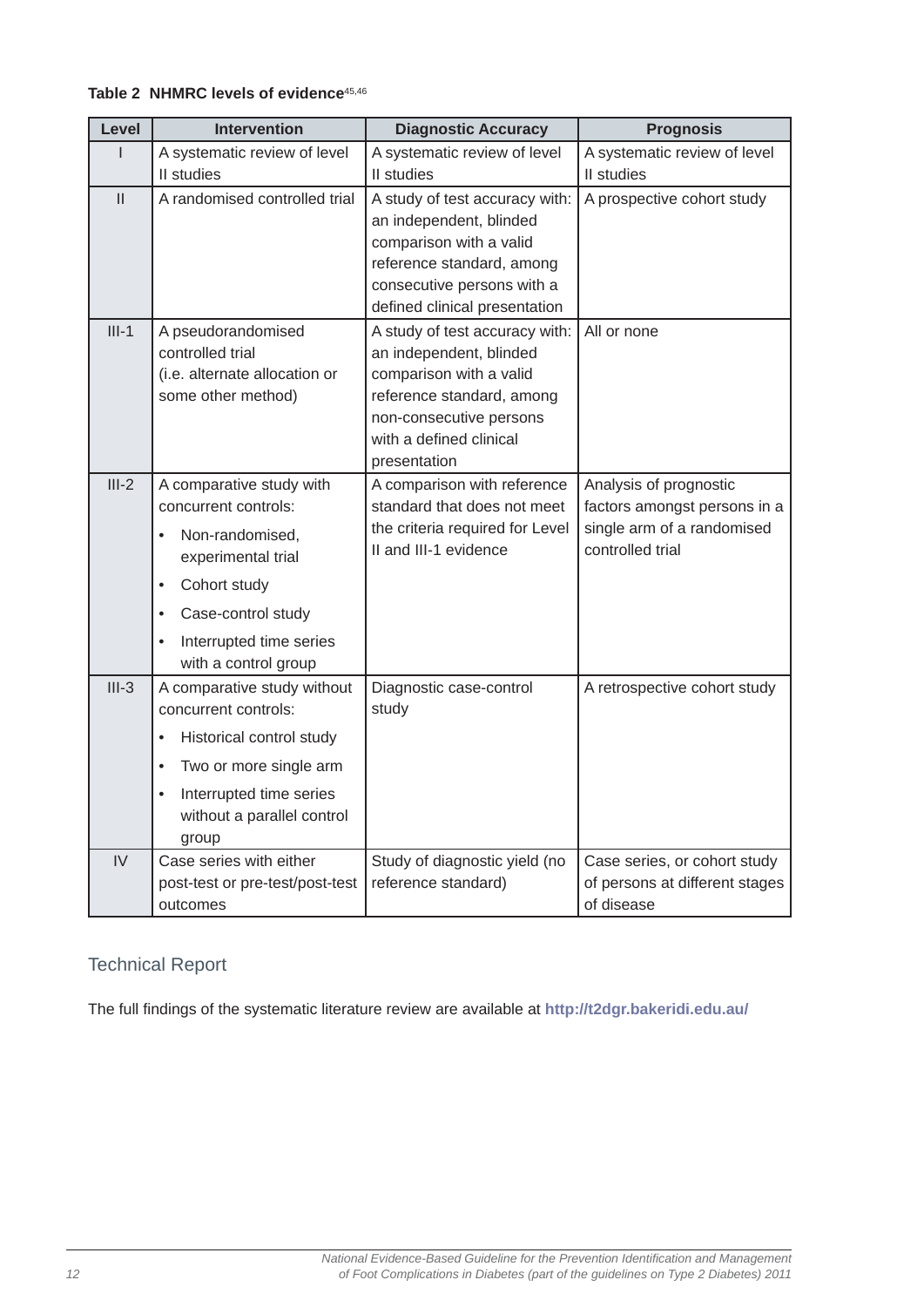<span id="page-12-0"></span>

This part of the guideline gives a general overview of foot complications in diabetes, based on recent review articles, international guidelines and information from Australian surveys and data collections.

# A1 Foot Complications in Diabetes – Rationale for a National Evidence-Based Guideline

To date, considerable effort and research has been directed towards primary prevention of foot complications in patients with diabetes. In 1998, the National Diabetes Strategy<sup>47</sup> identified foot care as a major issue and recommended implementation of a National Diabetic Foot Disease Management Program. The aims of the program included a 50% reduction in lower limb amputation by 2005 and an 80% level of screening for risk factors for diabetes-related foot complications each year. However, for this to be achieved, health professionals require knowledge and resources that enable them to appropriately identify those at risk and to implement strategies to prevent adverse outcomes.

In Australia the prevalence of type 2 diabetes has increased dramatically over the past two decades and continues to rise, with a current prevalence of approximately 7%.<sup>48</sup> This translates to an everincreasing population of people who are at risk of developing foot complications. It is estimated that 15% of people with diabetes will develop a foot ulcer during their lifetime.

The spectrum of diabetes-related complications that affect the foot includes ulceration, deformity, ischaemia, infection (including osteomyelitis), and Charcot's neuroarthropathy (CNA)† . The pathophysiology of foot ulceration is complex and multi-factorial. Peripheral neuropathy, peripheral arterial disease, foot deformity, trauma, infection, impaired healing and limited self-care may all contribute to foot ulceration or failure of healing of ulceration. Failure of foot ulcers to heal can lead to amputation.

### A2 Epidemiology of Foot Complications in Diabetes

Peripheral neuropathy, foot deformity, external trauma, peripheral arterial disease and peripheral oedema are all common causes of foot ulceration with the first three listed identified as being the most common.49 A study by Tapp et al found that in a population-based sample of Australian adults aged 25 years or older (the Australian Diabetes, Obesity, and Lifestyle Study) the prevalence of peripheral neuropathy was 13.1% in those with previously diagnosed diabetes and 7.1% in those with newly diagnosed diabetes.<sup>50</sup> The prevalence of peripheral arterial disease (PAD) was 13.9% in those with previously diagnosed diabetes and 6.9% in those with newly diagnosed diabetes. A substantial proportion of people with diabetes (19.6%) were at risk of foot ulceration.

Foot ulceration is a leading cause of hospitalisation for people with diabetes. The Australian Institute of Health and Welfare (AIHW) reports that diabetes-related foot ulceration resulted in 9,900 hospitalisations for years 2004-2005.51

In Australia, diabetes is acknowledged to be the most common cause of non-traumatic lower-limb amputation.52 In 2000 the incidence of lower limb amputation in people with diabetes was estimated at 0.8% per year<sup>53</sup> with recent reports suggesting this rate to be increasing. In 2004-2005, approximately

*National Evidence-Based Guideline for the Prevention Identifi cation and Management of Foot Complications in Diabetes (part of the guidelines on Type 2 Diabetes) 2011* 13

<sup>†</sup> *Charcot's neuroarthropathy is considered an important complication for people with diabetes, however, it fell outside of the scope of the systematic literature review for this guideline. In light of its clinical importance, material has been developed from key literature as a reference for health professionals. See Appendix 2.*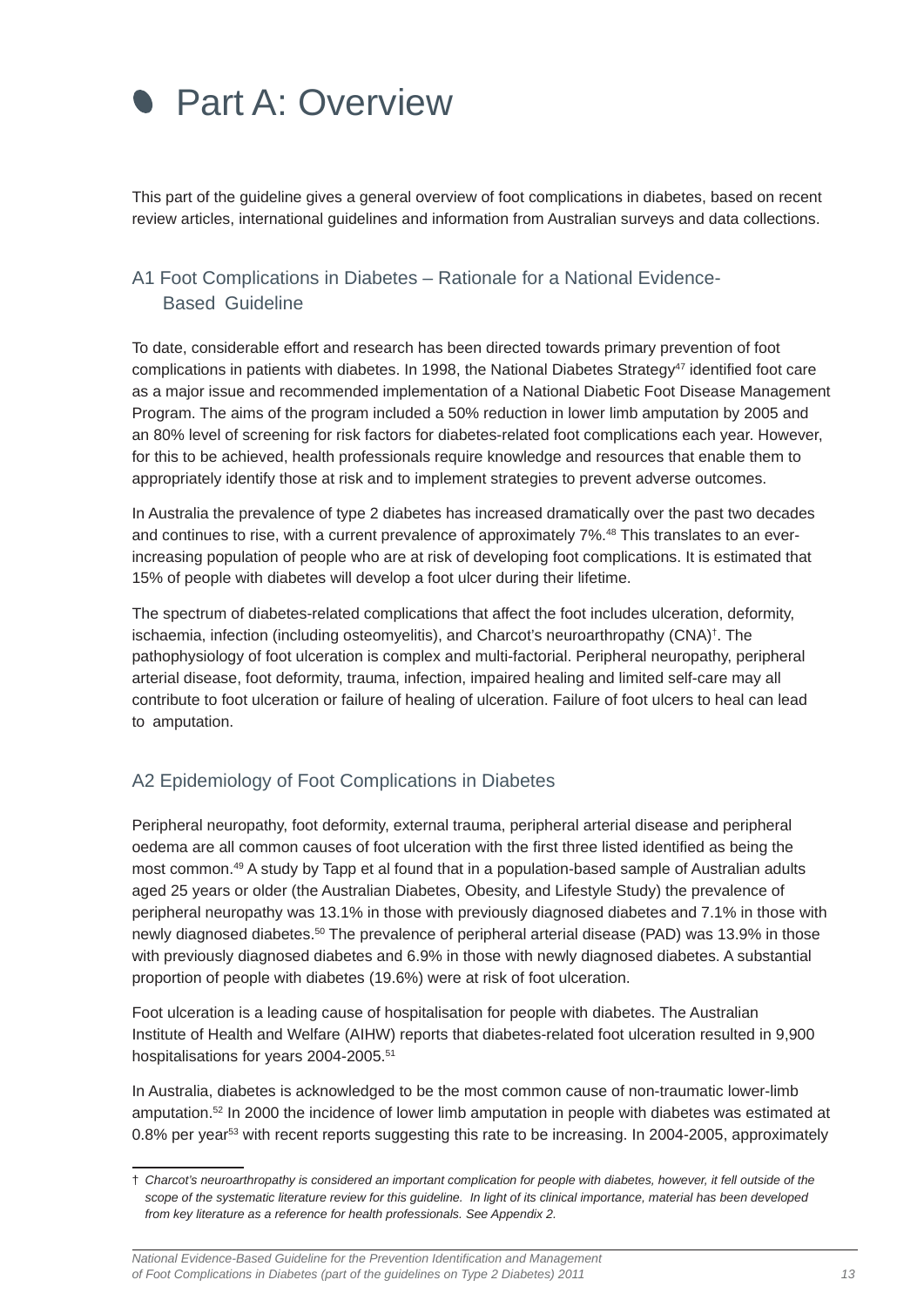<span id="page-13-0"></span>3,400 diabetes-related lower limb amputations were reported by the Australian Institute of Health and Welfare<sup>51</sup> as compared to approximately 2,600 for each year between 1995 and 1998.

Of all lower limb amputations, about half are classified as major (below or above knee) while the other half are classified as minor (distal to the ankle). Of those who have an amputation, about half will experience a subsequent amputation of the other limb.<sup>54</sup> Five-year survival for those who have had limb amputation is poor, with mortality rates ranging from 39 to 80%.<sup>55</sup> Diabetes related foot complications are more prevalent in the elderly, which suggests a further increase in this condition as the population ages and diabetes prevalence increases.

# A3 Economic Consequences of Foot Complications in Diabetes

In Australia in 2004-2005, the average length of hospital stay for people with diabetes requiring lower limb amputations was 26 days.<sup>51</sup>

A recent study estimated the cost of lower extremity amputations in Australia to be \$A26,700 per person. Estimated costs for other countries were \$A24,660 for Canada; \$A46,064 for France; \$A31,809 for Germany; \$A14,650 for Italy; and \$A21,287 for Spain.<sup>56</sup> Other direct and indirect economic costs of foot complications, not included in the above data, include the costs of rehabilitation, purchase and fitting of orthotics/prostheses, and time lost from work.

# A4 Cost Effectiveness of Assessment, Prevention and Management of Foot Complications

A number of cost-effectiveness systematic reviews57,58 or health economic evaluations of a variety of strategies for the prevention, diagnosis and management of foot complications in people with diabetes have been conducted.

Those strategies determined to be cost-effective or have cost-utility (and possibly be cost saving) include:

- Preventative strategies such as prevention programs, optimal foot care, regular foot examinations, intense glycaemic control and patient education
- Proper management and early institution of antibacterial therapy
- MRI for diagnosing osteomyelitis in patients with diabetic foot ulcers (but at higher cost)
- Novel therapies such as bio-engineered live skin equivalents and hyperbaric oxygen therapy (HBOT)

None of these evaluations considered the Australian context and some had methodological issues such that some of the results may be overstated and need to be interpreted with caution. The authors of the studies conclude that more quality economic studies are needed in this area, and need to consider appropriate sample sizes with adequate power, study design, study duration, blinding of outcome assessors and appropriate selection of endpoints and outcomes.

These promising cost-effectiveness analyses from other countries provide ample justification for similar analyses that consider Australian data and resource use.

Many individual drugs and some MBS funded procedures will already have been assessed in terms of their cost effectiveness in Australia. However, strategies that involve team care and a range of procedures are not routinely assessed for cost effectiveness.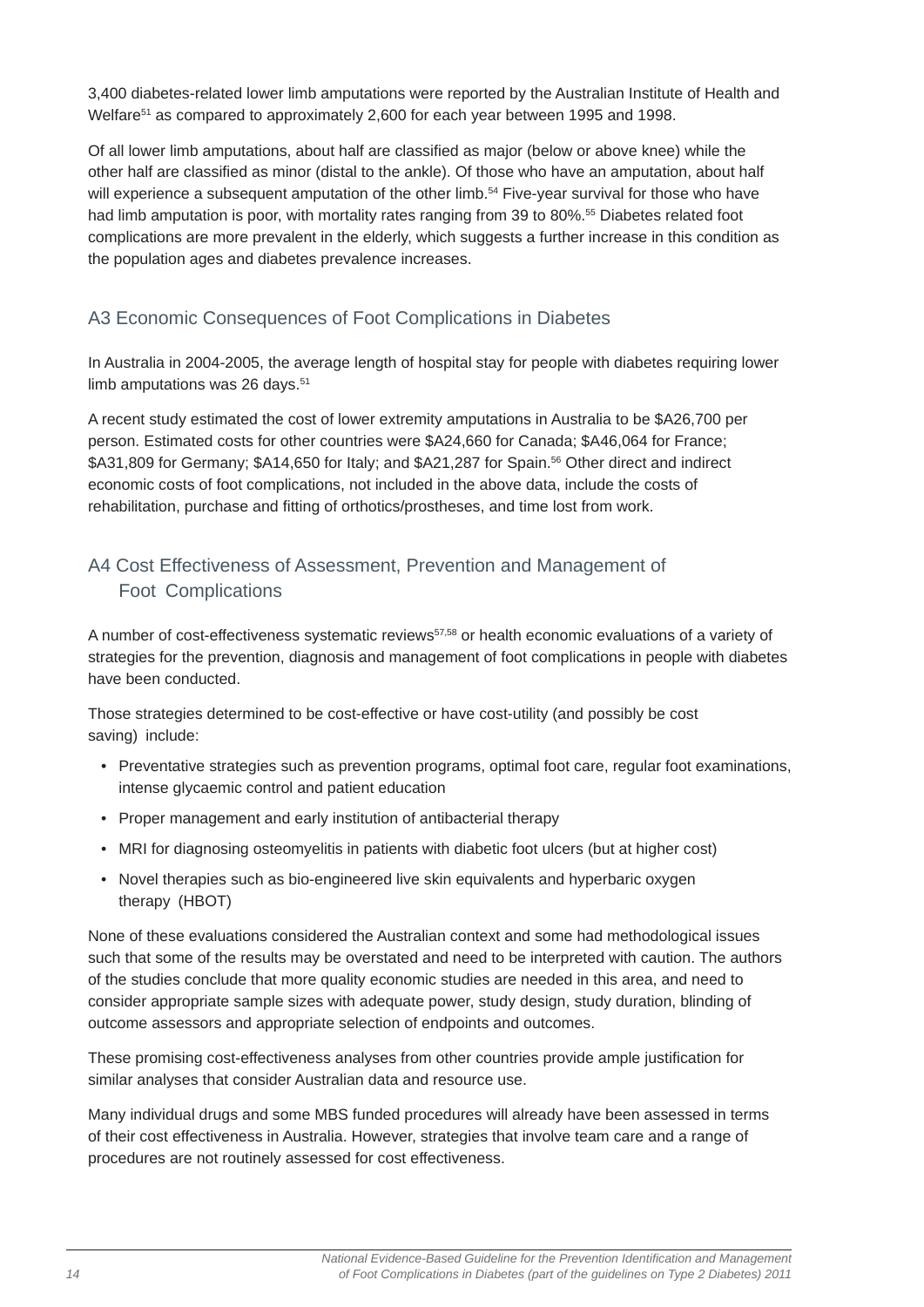# <span id="page-14-0"></span>A5 Aboriginal and Torres Strait Islander people and Diabetic Foot Complications

In 2006 it was reported that Aboriginal and Torres Strait Islander people were more than three times as likely to have diabetes as non-Indigenous Australians. Aboriginal and Torres Strait Islander people living in remote areas are more likely to have diabetes than those living in non-remote areas. The prevalence of diabetes amongst Aboriginal and Torres Strait Islander people over 55 years of age is over 30%.59 McDermott et al reported the incidence of diabetes in remote community Aboriginal and Torres Strait Islander populations in far north Queensland to be nearly 4 times higher than the non-indigenous populations and 50% higher than the incidence reported 10 years ago in Australian Aboriginals.<sup>60</sup>

Diabetes-related foot complications are also prevalent in Aboriginal and Torres Strait Islander people. Aboriginal and Torres Strait Islander people also experience the greatest risk of amputation. Trends in amputations for arterial disease or diabetes-related complications in Western Australia for the period 2000-2008 show that among those aged 25-49 with diabetes, minor amputations were 27 times more likely, and major amputations 38 times more likely, in Aboriginal and Torres Strait Islander people than in non-indigenous Australians. Nearly all (98%) amputations were related to diabetes.<sup>61</sup>

## A6 Access to Care and Education

The Fremantle Diabetes Study found that "subjects who were older, whose schooling was limited, who were not fluent in English and/or who were from Southern European or Indigenous Australian ethnic groups had significantly lower knowledge (of diabetes) scores and were less likely to have received diabetes education, dietetic advice or to perform self monitoring of blood glucose (SMBG)".62 The authors concluded that these populations experienced barriers to access or utilisation of contemporary diabetes education and were likely to benefit from specialised programs.

Culturally sensitive diabetes education for Indigenous people in North America has been associated with better outcomes.<sup>63,64</sup> Long-term studies in Nauru have demonstrated the importance of education and health promotion for reducing the incidence of amputation (50% reduction in the incidence of first lower extremity amputations).<sup>65</sup> Such strategies are also likely to improve the foot outcomes of Aboriginal and Torres Strait Islander populations.

The issue of access to services can be experienced in remote, regional and some urban areas by both Aboriginal and Torres Strait Islander people and non-Indigenous people with diabetes.

Aboriginal and Torres Strait Islander people, and those from other disadvantaged groups require particular attention in regard to screening, early intervention and monitoring to improve clinical outcomes.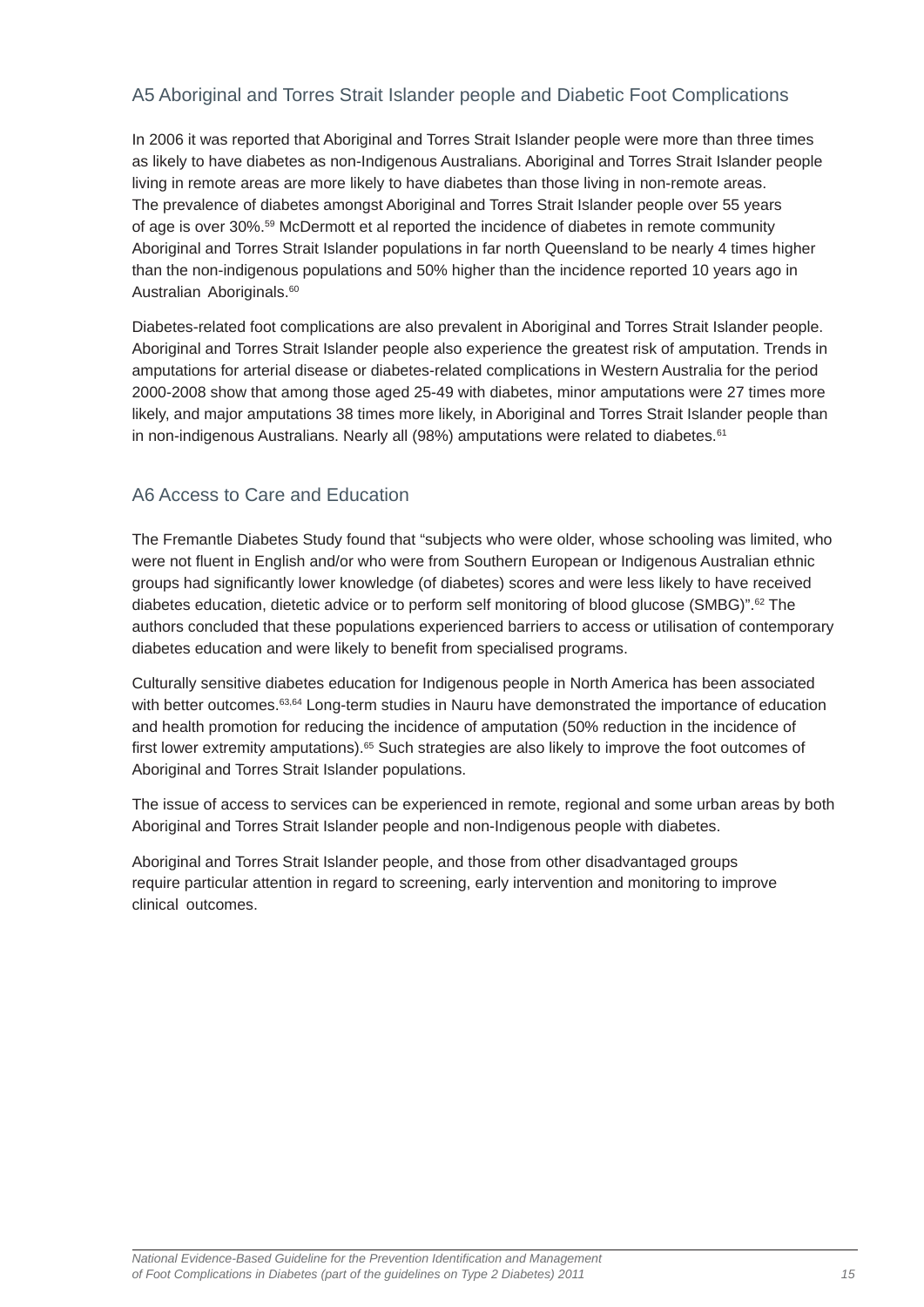# <span id="page-15-0"></span>A7 Clinical Questions for the Systematic Literature Review and Background Questions

| Question<br><b>Number</b> | Questions                                                                                                                                                                      | <b>EBR or Expert</b><br><b>Opinion number</b> |
|---------------------------|--------------------------------------------------------------------------------------------------------------------------------------------------------------------------------|-----------------------------------------------|
| <b>Assessment</b>         |                                                                                                                                                                                |                                               |
| 1                         | Which assessments lead to improved foot-related clinical<br>outcomes in people with diabetes?                                                                                  | EBR 1 - 4, EO 1 and<br>EO <sub>2</sub>        |
| $\overline{2}$            | Which clinical assessments best predict foot ulcer and/<br>or amputation in people with diabetes? (In the absence of<br>evidence for Q1, this question would then be answered) | See Question 1<br>above.                      |
| 3                         | Which assessments best predict foot ulcer severity and<br>outcomes in people with foot ulcer? (In the absence of<br>evidence for Q1, this question would then be answered)     | EBR 5, EO 7                                   |
| $\overline{4}$            | How often, and by whom, should foot assessments be<br>carried out in people with or without foot ulcer?                                                                        | EO 3-5                                        |
| 5                         | When should a patient be referred to a high risk foot clinic?<br>(What are the risk factors for a poor foot related outcome for<br>people in a primary care setting?)          | EO 11                                         |
| <b>Intervention</b>       |                                                                                                                                                                                |                                               |
| 6                         | Which interventions improve foot related clinical outcomes -<br>a) For people without foot ulceration?<br>b) For people with foot ulcer?                                       | EBR 6-14, EO 6,<br>EO 8-10                    |
| $\overline{7}$            | Under what circumstances are antibiotics effective in the<br>treatment of foot ulceration?                                                                                     | No recommendation<br>See Section D1           |

The following clinical questions were used to conduct a systematic review of the literature:

Background questions†

| <b>Question Number</b>       | <b>Questions</b>                                     | Location               |
|------------------------------|------------------------------------------------------|------------------------|
| <b>Assessment</b>            |                                                      |                        |
| <b>Background Question 1</b> | What clinical signs indicate the presence of Charcot | See Appendix 2         |
|                              | neuroarthropathy?                                    |                        |
| <b>Response to Treatment</b> |                                                      |                        |
| <b>Background Question 2</b> | How is the effectiveness of interventions for        | Section D <sub>3</sub> |
|                              | ulceration monitored?                                |                        |
| <b>Economics</b>             |                                                      |                        |
| <b>Background Question 3</b> | What are the economic consequences of diabetes       | Section A3             |
|                              | foot problems?                                       |                        |
| <b>Background Question 4</b> | What are the socioeconomic factors associated with   | Section A5-6           |
|                              | diabetes foot problems?                              |                        |

<sup>†</sup> *Background questions were still the subject of a literature review, but not a systematic review*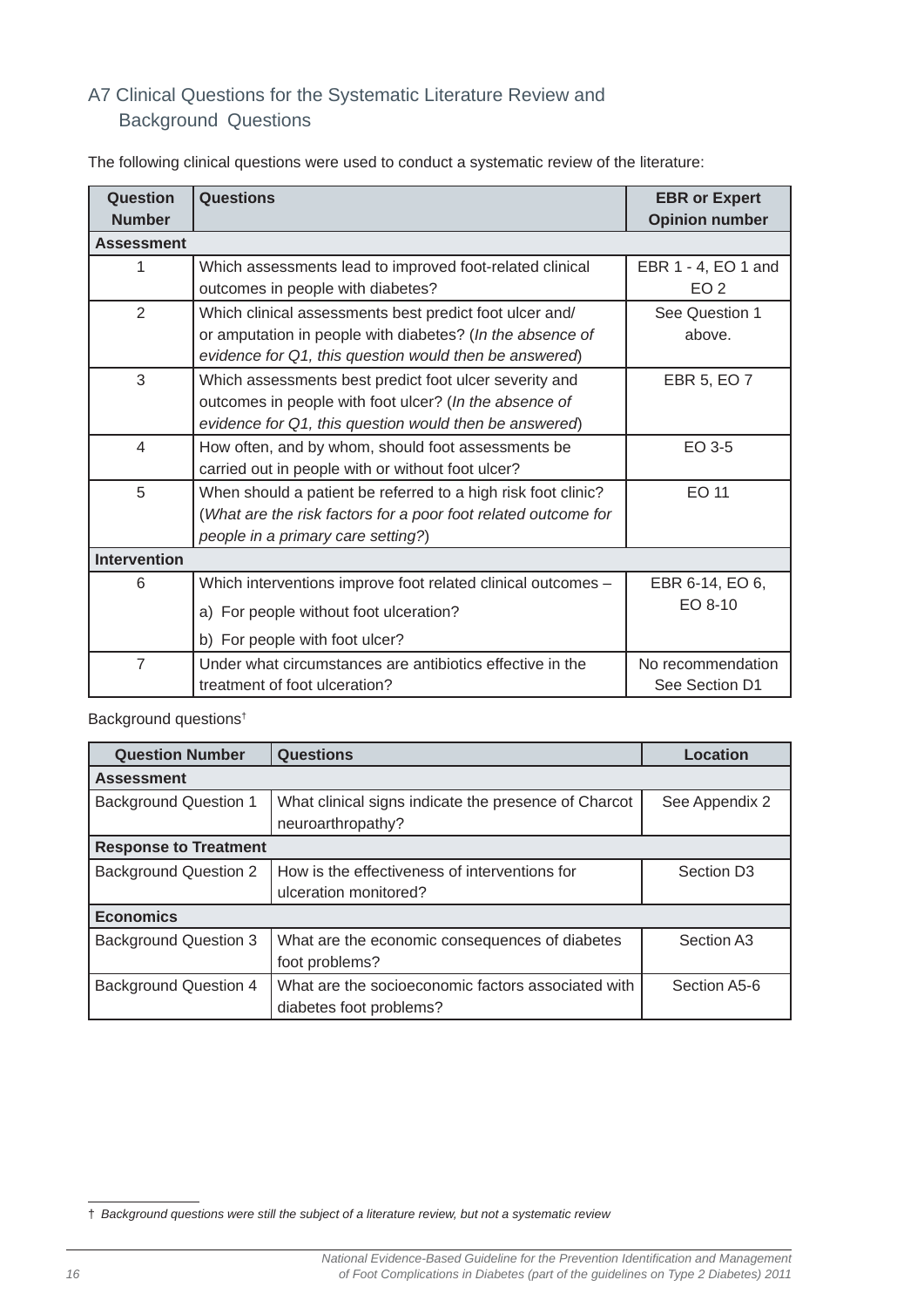# <span id="page-16-0"></span>**Part B: Assessments for Foot** Complications in Diabetes

This part of the guideline describes the clinical assessments for foot complications in diabetes.

Part B provides evidence from the systematic literature review and details recommendations and expert opinions (in the absence of evidence) on the following:

- upstream causes and risk factors for foot complications;
- tools for identifying and defining risks of foot complications and amputation; and
- the frequency of monitoring for foot complications in diabetes.

## Assessing Risk of Developing Foot Complications

#### *Risk factors*

Preventing foot complications begins with identifying those at risk. The risk of foot ulceration and amputation is increased in patients with the following four risk factors:

- **Previous Foot Ulceration or Previous Amputation**
- **Peripheral Neuropathy**
	- Peripheral neuropathy can be easily identified using ordinary bedside clinical tools. The best evidence for identifying the risk of neuropathic ulceration supports use of the 10g monofilament or the Neuropathy Disability Score (NDS). The NDS is a score based on vibration perception, pin-prick sensation, temperature perception, as well as ankle (Achilles) reflexes. It requires the use of a tuning fork (for both vibration and temperature sensation), neurological pin and tendon hammer. Refer Box 1 for the NDS 'score sheet'.

#### **• Peripheral Arterial Disease**

• The best clinical guide to the presence of peripheral arterial disease is palpation of foot pulses, which has been shown to predict foot ulceration and amputation. Although claudication can be a useful symptom, peripheral arterial disease is commonly asymptomatic in people with diabetes. The ankle-brachial pressure index (ABPI or ABI), using Doppler ultrasound is a useful adjunct to assess foot perfusion. The results of this investigation can be falsely elevated in the presence of arterial calcification in people with diabetes. The toe-brachial pressure index or toe pressures (using photoplethysmography) are useful adjuncts for assessing foot perfusion if the ABPI is falsely elevated.

#### **• Foot Deformity**

• This includes, but is not limited, to such conditions as: hallux deformity, hammer/claw toe, callus, previous amputation, excessively flat or high arched feet, abnormally wide feet and Charcot's neuroarthropathy.

Box 2 provides an overview of the tools for assessing neuropathy, circulation and foot deformity.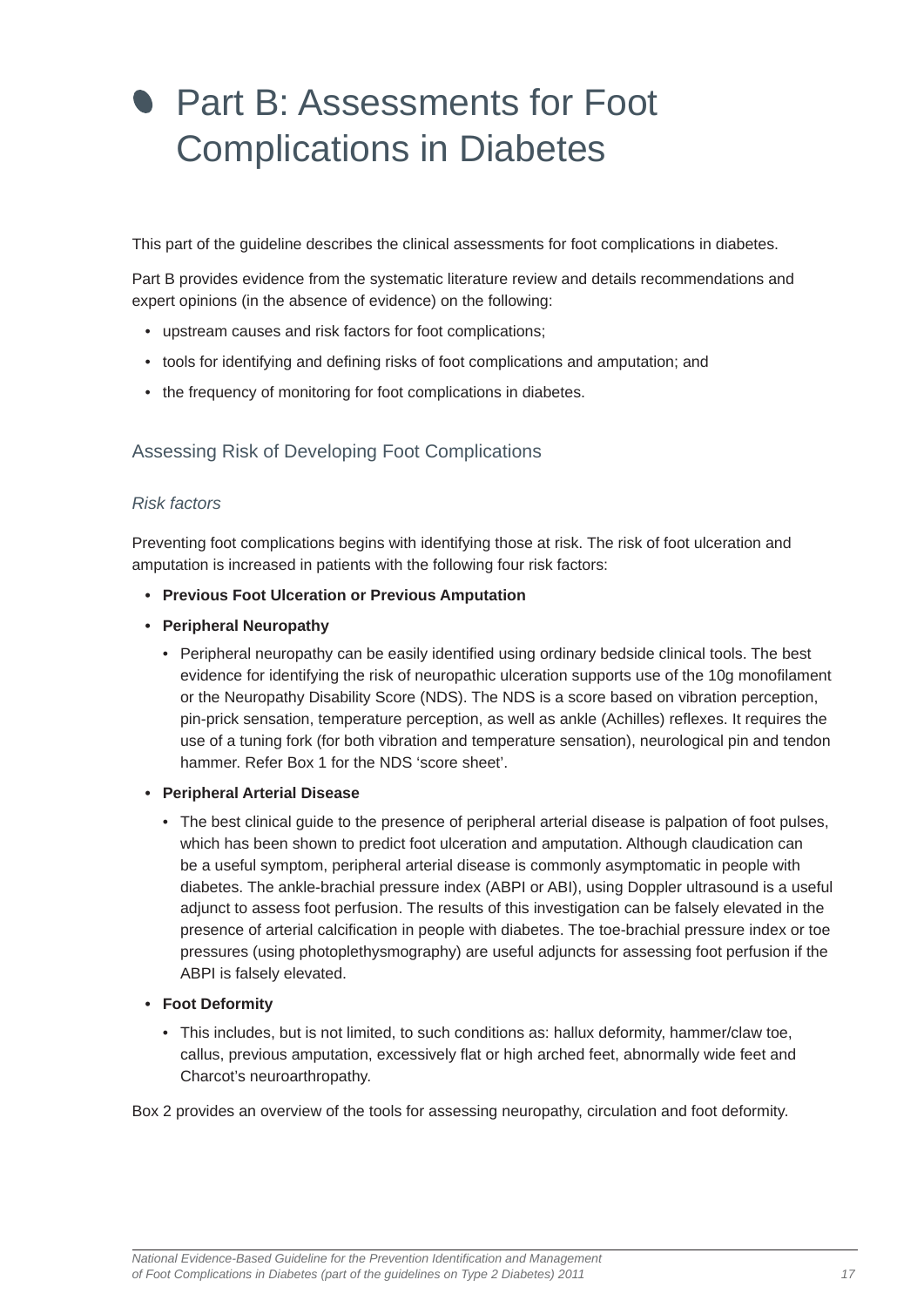<span id="page-17-0"></span>There is also evidence to suggest that the following factors increase risk of foot complications:

- visual impairment
- kidney disease
- poor glycaemic control
- ill-fitting footwear
- socio-economic disadvantage

Whilst the presence of peripheral neuropathy is the leading risk factor for foot ulceration, a pivotal event, such as trauma from footwear, is also needed for most ulcers to occur.66 Rubbing from footwear was identified as the definite cause of 35% of foot ulcers reviewed as part of a prospective study conducted in the United Kingdom.<sup>67</sup> Furthermore, the follow-up of 472 patients at The Royal Prince Alfred Hospital Diabetes Centre (NSW, Australia) identified that 50% of all foot ulcers that developed in this group, could be directly attributed to trauma from footwear.<sup>68</sup>

#### **Box 1 Modified Neuropathy Disability Score<sup>69</sup>**

| Neuropathy Disability Score (NDS)                                                                                                                                                                           |                                  |       |      |
|-------------------------------------------------------------------------------------------------------------------------------------------------------------------------------------------------------------|----------------------------------|-------|------|
|                                                                                                                                                                                                             |                                  | Right | Left |
| <b>Vibration Perception Threshold</b>                                                                                                                                                                       |                                  |       |      |
| 128-Hz tuning fork; apex of big toe:<br>normal = can distinguish vibrating/<br>not vibrating<br>Temperature perception on<br><b>Dorsum of the Foot</b><br>Use tuning fork with beaker of ice/<br>warm water | Normal = $0$<br>Abnormal $= 1$   |       |      |
| <b>Pin Prick</b>                                                                                                                                                                                            |                                  |       |      |
| Apply pin proximally to big toe nail<br>just enough to deform the skin;<br>Trial pair: sharp, blunt;                                                                                                        |                                  |       |      |
| Normal= can distinguish sharp/<br>not sharp                                                                                                                                                                 |                                  |       |      |
| <b>Achilles Reflex</b>                                                                                                                                                                                      | $Present = 0$                    |       |      |
|                                                                                                                                                                                                             | Present with reinforcement $= 1$ |       |      |
|                                                                                                                                                                                                             | Absent $= 2$                     |       |      |
| NDS Total out of 10                                                                                                                                                                                         |                                  |       |      |

# Identifying Those at Risk of Foot Complications

One large randomised trial examined the effects of a 2-stage foot screening program followed by a foot protection program for those classified as high risk for foot ulceration compared to standard care. Patients randomised to screening were classified as high or low risk for foot ulceration. Those classified as high risk were entered into a foot protection program that included foot care (podiatry and hygiene maintenance), support hosiery and protective shoes. Those classified as low risk received no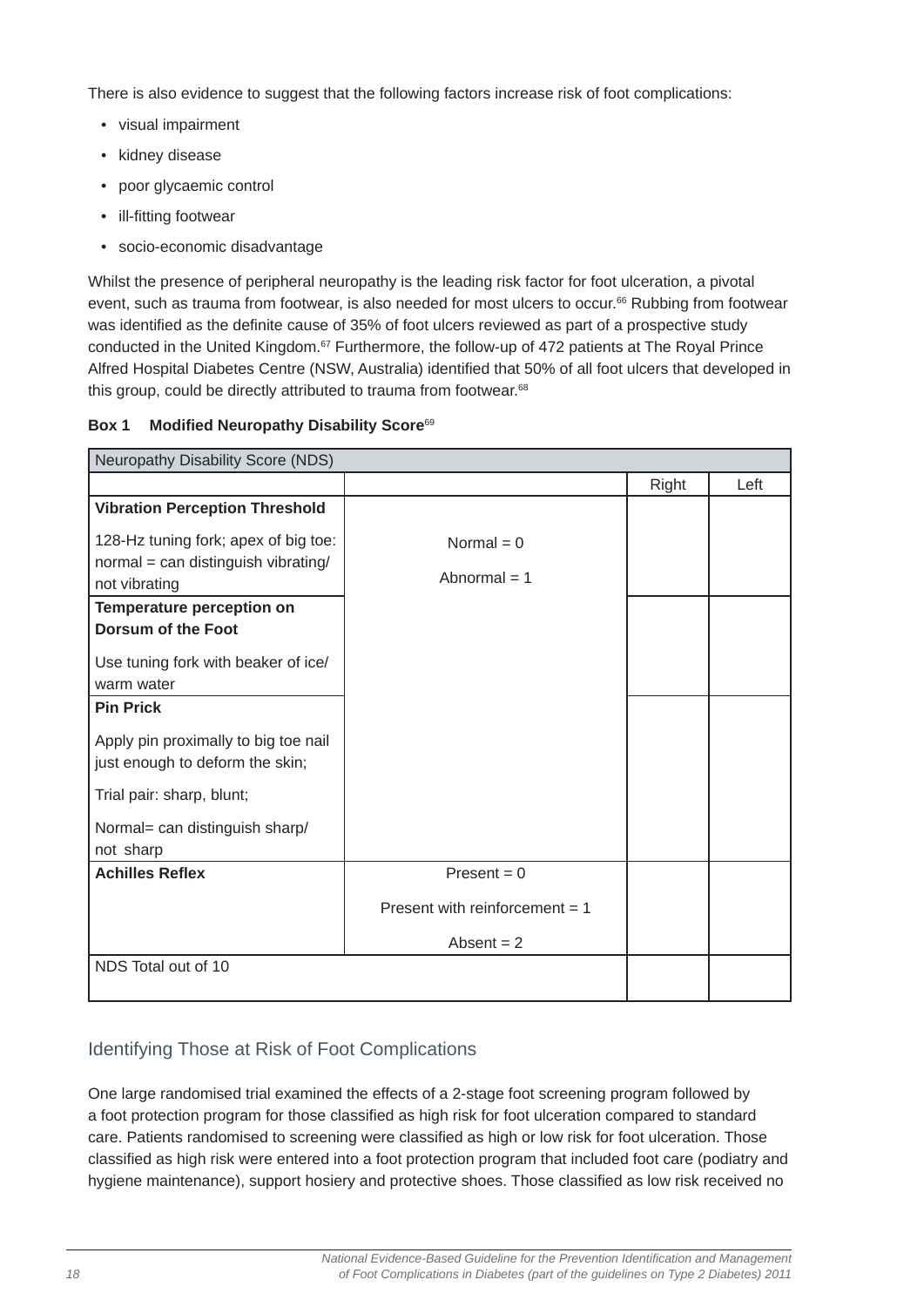<span id="page-18-0"></span>further special treatment. A significant reduction in major and total amputation was demonstrated in the intervention group and there was a trend to increased ulcer healing† . 1

The foot screening program was also shown to be cost-effective in a UK setting.<sup>1</sup> Taking into account the cost of the screening and protection program, and comparing it to the cost of an avoided amputation, a net cost saving was calculated for the amputations prevented out of the 1,001 patients in the intervention arm of the study.

Other, non-randomised, observational studies have shown that a range of other commonly used clinical assessments (see Box 2) are effective in predicting foot ulceration and/or amputation.<sup>70-72</sup> These single assessments and combined assessments are outlined in more detail in the technical report. The combined assessment within the Neuropathy Disability Score (NDS) appeared to perform better at predicting foot ulceration and lower extremity amputation than did single assessments but no direct comparison has been reported.

| EBR <sub>1</sub> | Assess all people with diabetes and stratify their risk of developing          | Grade C |
|------------------|--------------------------------------------------------------------------------|---------|
|                  | foot complications. <sup>1</sup>                                               |         |
| EO <sub>1</sub>  | Any suitably trained healthcare professional may perform the risk              | EO      |
|                  | assessment.                                                                    |         |
| EBR <sub>2</sub> | Assess risk stratification by inquiring about previous foot ulceration         | Grade C |
|                  | and amputation, visually inspecting the feet for structural abnormalities      |         |
|                  | and ulceration, assessing for neuropathy using either the Neuropathy           |         |
|                  | Disability Score or a 10g monofilament and palpating foot pulses. <sup>1</sup> |         |

Defining Risk of Foot Complications and Amputation

| EBR <sub>3</sub> | Stratify foot risk in the following manner:                                                                                                                                                       | Grade C |
|------------------|---------------------------------------------------------------------------------------------------------------------------------------------------------------------------------------------------|---------|
|                  | "low risk"- people with no risk factors and no previous history of foot<br>ulcer/amputation                                                                                                       |         |
|                  | "intermediate risk"- people with one risk factor (neuropathy, peripheral<br>$\bullet$<br>arterial disease or foot deformity) and no previous history of foot ulcer/<br>amputation                 |         |
|                  | "high risk" - people with two or more risk factors (neuropathy,<br>$\bullet$<br>peripheral arterial disease or foot deformity) and/or a previous history<br>of foot ulcer/amputation <sup>1</sup> |         |
| EO <sub>2</sub>  | Until adequately assessed all Aboriginal and Torres Strait Islander                                                                                                                               | EO      |
|                  | people with diabetes are considered to be at high risk of developing foot                                                                                                                         |         |
|                  | complications and therefore will require foot checks at every clinical                                                                                                                            |         |
|                  | encounter and active follow-up.                                                                                                                                                                   |         |

*National Evidence-Based Guideline for the Prevention Identifi cation and Management of Foot Complications in Diabetes (part of the guidelines on Type 2 Diabetes) 2011* 19

<sup>†</sup> *Refer technical report, Question 1, Table 2 for information on number needed to treat*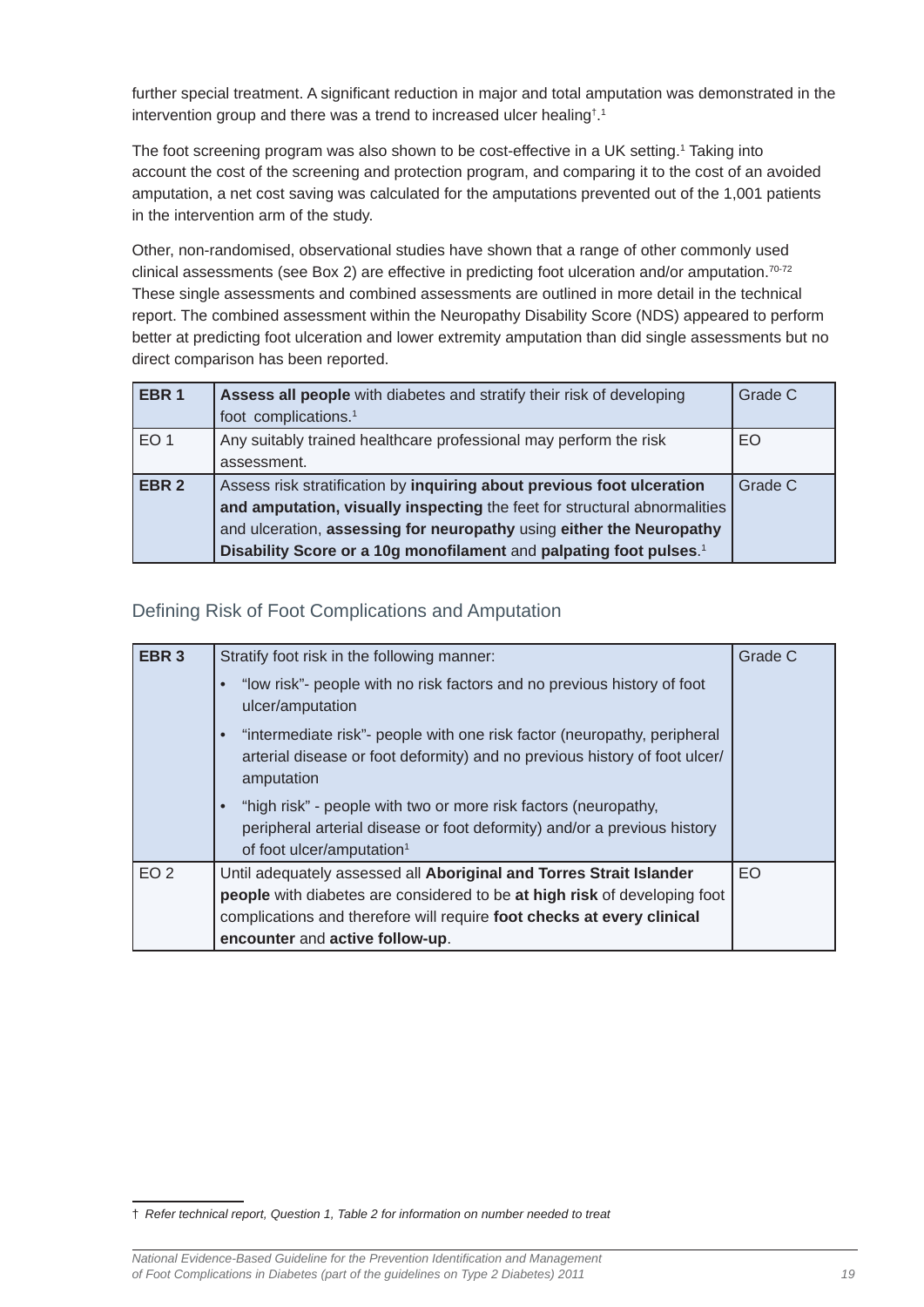## <span id="page-19-0"></span>Frequency of Risk Assessment

There were no studies providing evidence for the optimal frequency of foot assessment in people with and without foot ulceration. Expert opinion therefore suggests the following frequencies.

| EO <sub>3</sub> | In people stratified as having low-risk feet (where no risk factors or<br>previous foot complications have been identified), foot examination<br>should occur annually. | EO |
|-----------------|-------------------------------------------------------------------------------------------------------------------------------------------------------------------------|----|
| EO <sub>4</sub> | In people stratified as having intermediate-risk or high-risk feet<br>(without current foot ulceration), foot examination should occur at least<br>every 3 to 6 months. | EO |

The main aim of the more frequent assessment of those at intermediate or high risk is to reassess for new risk factors and for other more rapidly-developing problems, such as tinea, gangrene, ulcers, and Charcot's neuroarthropathy, which may need immediate intervention.

#### Box 2 Tools for assessing neuropathy, circulation and foot deformity<sup>70-72</sup>

| <b>Neuropathy</b>                                                                                                                                                   |
|---------------------------------------------------------------------------------------------------------------------------------------------------------------------|
| 10g monofilament sensitivity<br>$\overline{\phantom{a}}$                                                                                                            |
| Vibration perception (tuning fork or biothesiometer)<br>$\overline{\phantom{0}}$                                                                                    |
| Neuropathy Disability Score – ankle (Achilles) reflexes and the sensory<br>$\overline{\phantom{m}}$<br>modalities of pinprick, vibration and temperature perception |
| <b>Circulation</b>                                                                                                                                                  |
| Palpation of peripheral pulses<br>$\overline{\phantom{a}}$                                                                                                          |
| Ankle-brachial pressure index (ABPI)<br>-                                                                                                                           |
| - Toe-brachial pressure index                                                                                                                                       |
| <b>Foot Deformity Score</b>                                                                                                                                         |
| 6 point scale (1 point for each characteristic)                                                                                                                     |
| small muscle wasting<br>$\overline{\phantom{0}}$                                                                                                                    |
| Charcot foot deformity                                                                                                                                              |
| bony prominence                                                                                                                                                     |
| prominent metatarsal heads                                                                                                                                          |
| hammer or claw toes                                                                                                                                                 |
| limited joint mobility                                                                                                                                              |

Score of 3 or above indicates foot deformity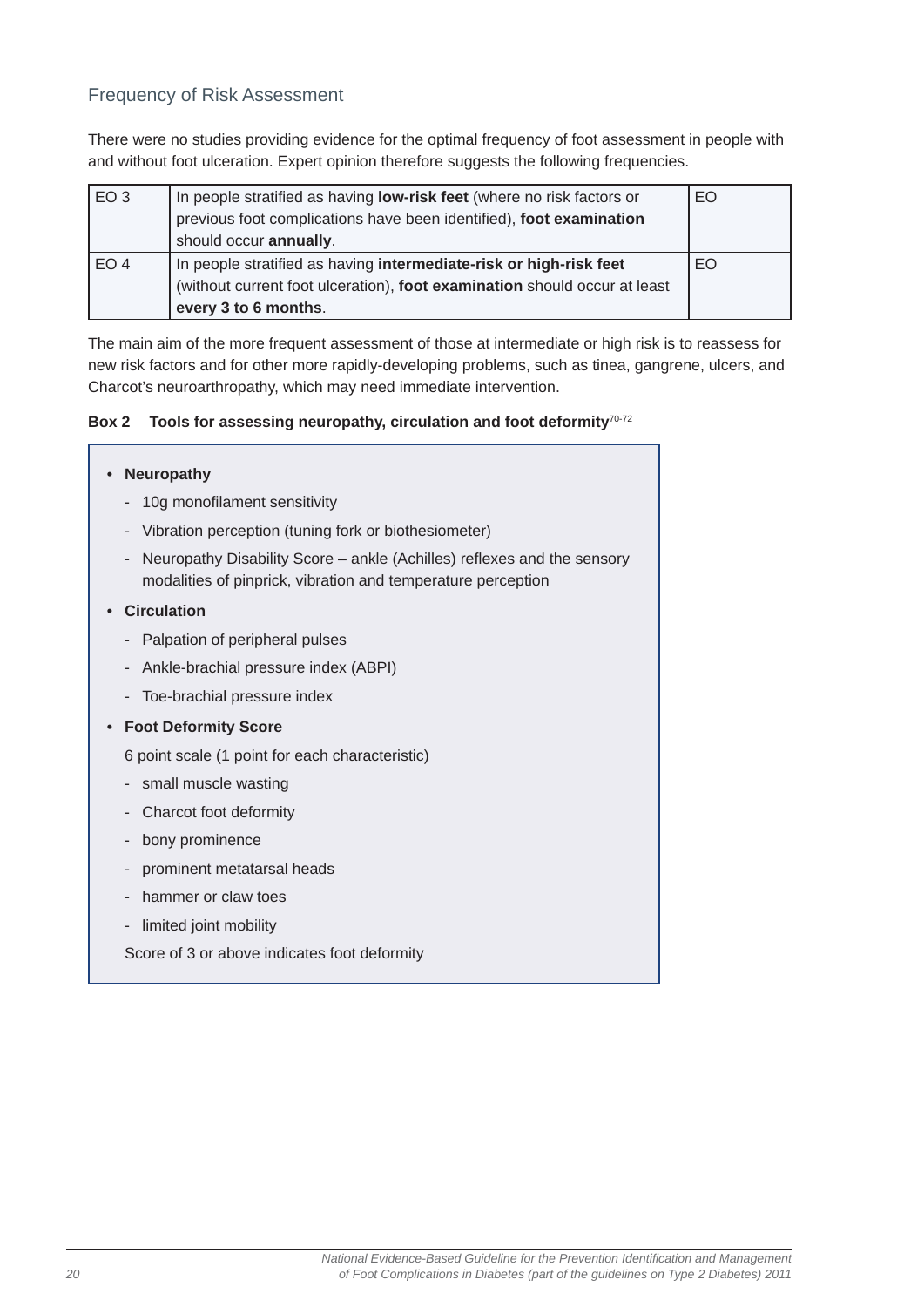# <span id="page-20-0"></span>**Part C: Prevention of Foot** Complications in Diabetes

A number of interventions have been studied for their ability to prevent foot complications.

# Foot Protection Program

One large, good quality trial examined the effectiveness of a foot protection program for people with intermediate to high risk feet (see below for definition).<sup>1</sup> A significant reduction in major and total amputation was demonstrated.

#### *Foot Protection Program*<sup>1</sup>

A Foot Protection Program aims to prevent foot complications in people with diabetes, and includes the following components:

- Podiatry;
- Hygiene maintenance advice to inspect and wash feet daily;
- Appropriate footwear and hosiery;
- Protective shoes avoid constrictive footwear; and
- Clinic contact initiated by patient if concerned.

### Therapeutic Footwear

There was insufficient evidence to determine the effectiveness of therapeutic footwear (2 average quality trials) for the prevention of foot complications. The trials demonstrated a trend towards benefit of therapeutic footwear with cork or prefabricated insoles over usual footwear. One other small trial also studied the effects of rigid orthotic devices on plantar callus formation. A significant improvement in the grade of callus was demonstrated.

# Educational Programs

The evidence for educational programmes for the prevention of ulcer recurrence and amputation was equivocal. Two trials (one good and one average quality) compared brief education with usual care for the prevention of ulcer recurrence and amputation. One indicated no effect<sup> $73$ </sup> and the other indicated a large positive effect.74 One trial and one controlled study (both average quality) compared an education program consisting of multiple sessions with usual care for the prevention of foot complications. The randomised trial indicated no effect on the incidence of foot lesions or requirement for hospitalisation. The study indicated less callus, mycosis and fissures with the education program. One large trial (good quality) compared education targeting the patient and doctor with usual care for the prevention of foot complications and reported a significant reduction in serious foot lesions, ingrown toenails and dry or cracked skin. No significant reduction in amputation was demonstrated.<sup>75</sup> One large trial (average quality) compared home education to usual care for the prevention of foot complications and reported no effect on foot appearance or hospitalisation rates.<sup>76</sup> Two trials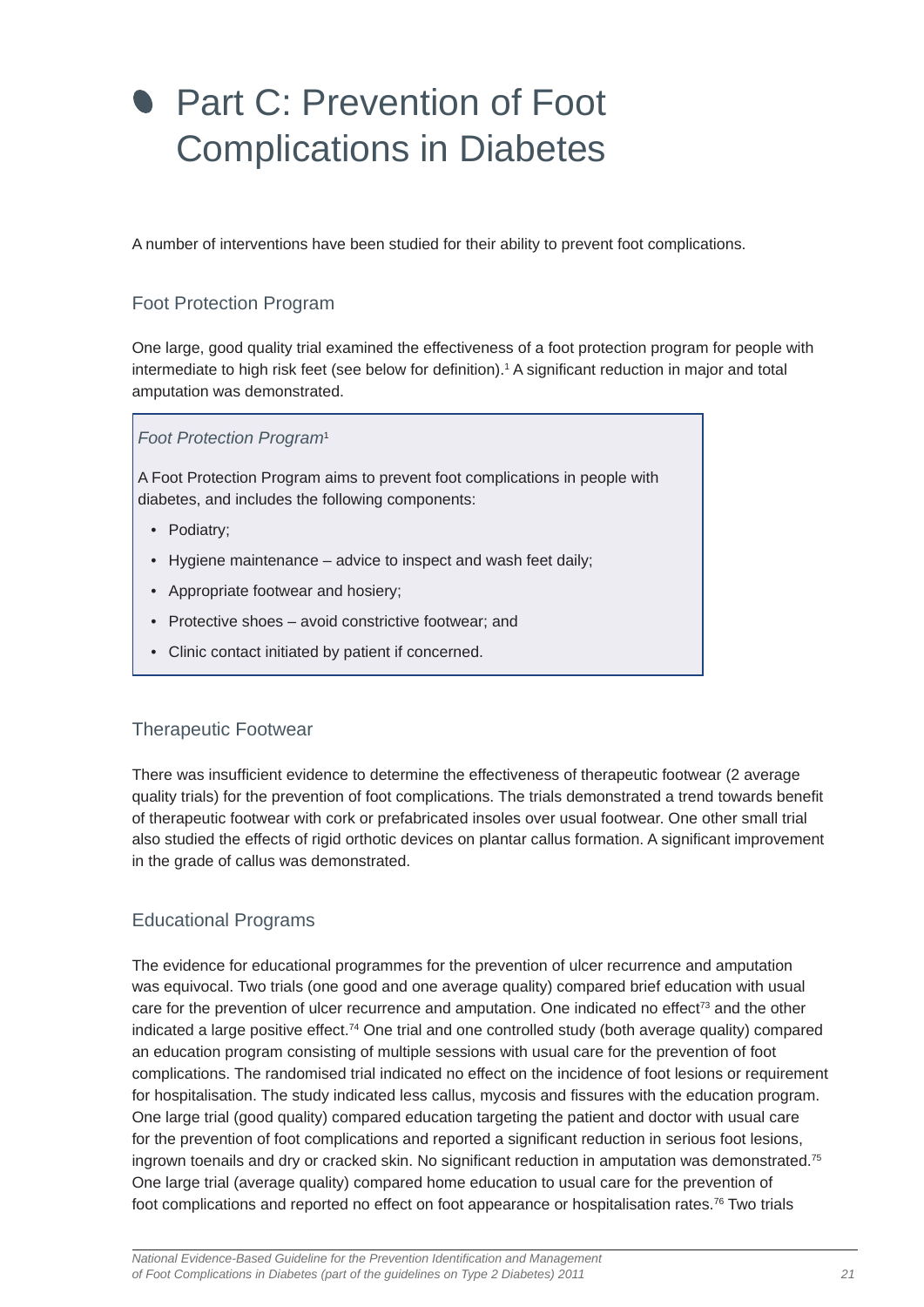<span id="page-21-0"></span>(average quality) compared intensive education involving one-on-one teaching by a podiatrist with brief education for the prevention of foot complications. One trial indicated reduced callus after one year and ingrown toenails after seven years and the other trial indicated a significant reduction in foot complications during the program, which did not remain after the program had ceased. $77,78$ A meta-analysis of three trials comparing the addition of any education to usual care alone was also conducted and found a non- significant reduction in the risk of amputation (refer to the Technical Report, Figure 15: Meta-analysis of education interventions for the prevention of amputation).

Despite the inconsistent nature of the evidence of educational programmes for prevention of ulcer recurrence and amputation, foot education was considered by the Expert Panel to be important for preventing foot complications.

# Cost-Effectiveness of Prevention Strategies

There is evidence, from Europe, of cost effectiveness, lower costs and a gain in quality adjusted life years (QALY's) in patients receiving optimal foot care alone and those receiving optimal foot care and intensive glycaemic control together to prevent foot complications.<sup>57</sup> In an analysis of prevention strategies, cost effectiveness was only found when preventive care was provided to people classified as high risk. Preventive care for low risk patients was not found to be cost effective.

| EBR <sub>4</sub> | People assessed as having "intermediate risk" or "high risk" feet<br>should be offered a foot protection program. A foot protection program | Grade C |
|------------------|---------------------------------------------------------------------------------------------------------------------------------------------|---------|
|                  | includes foot care education, podiatry review and appropriate footwear. <sup>1</sup>                                                        |         |
| EO <sub>5</sub>  | Podiatry review is an important component of a foot protection program.                                                                     | EO.     |
|                  | However, in settings where this is not possible, a suitably trained health                                                                  |         |
|                  | care worker may undertake a review of the feet.                                                                                             |         |
| EO <sub>6</sub>  | Foot care education should be provided to all people with diabetes to                                                                       | EO.     |
|                  | assist with prevention of foot complications.                                                                                               |         |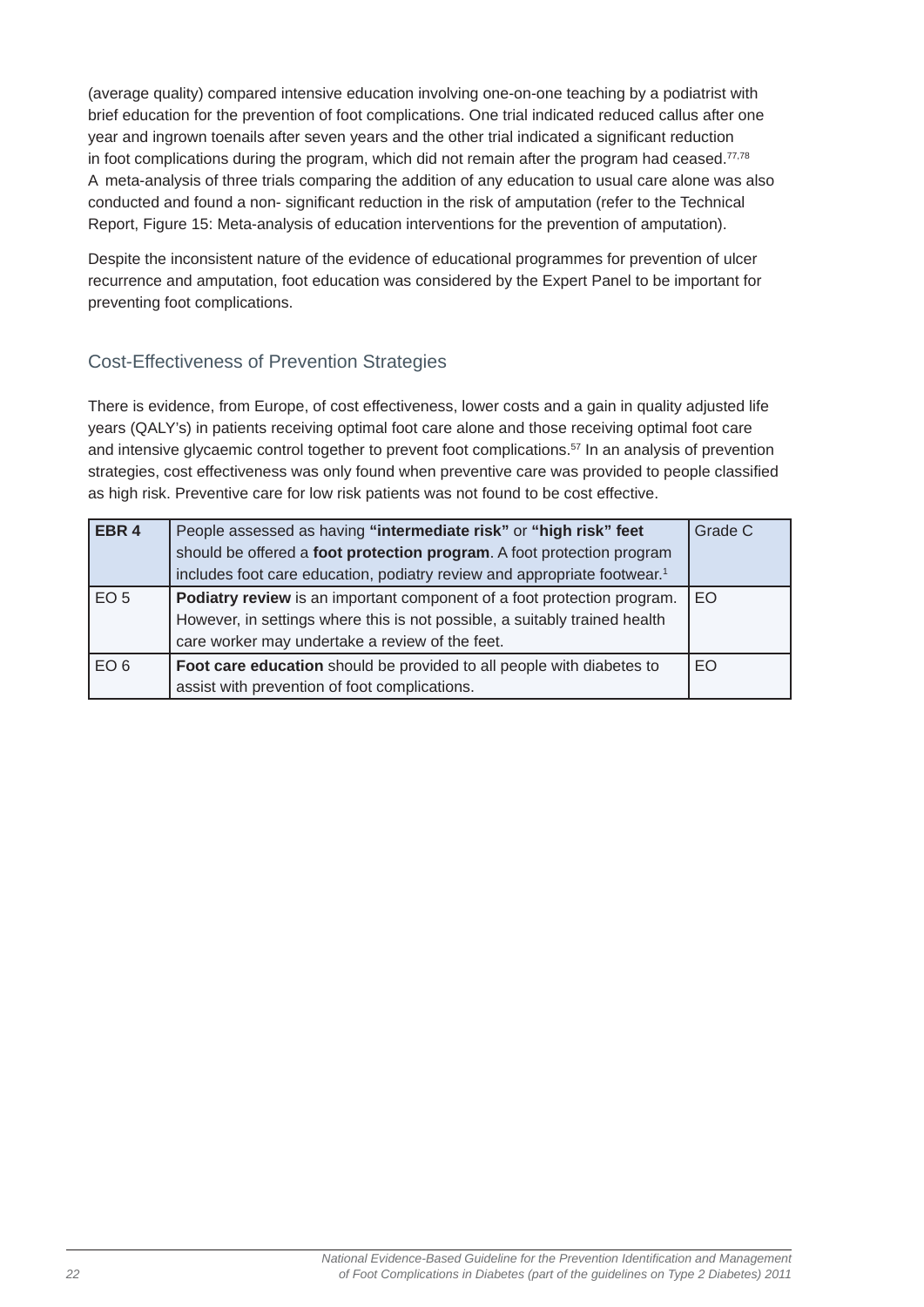# <span id="page-22-0"></span>**• Part D: Management of Foot** Complications in Diabetes

This part of the guideline discusses the clinical care of foot complications, mostly related to foot ulceration, in patients with diabetes, in whom early assessment and appropriate intervention are required to restore optimal functioning, followed by continuing care to prevent recurrence and/or need for amputation. Early intensive intervention to resolve foot ulcers and other complications in people with diabetes should be relentlessly pursued to avoid costly future interventions such as amputation or hospitalisation.

**Section D1** provides a summary of current evidence on the treatment of foot ulceration and management of foot complications in primary care settings from the systematic literature review undertaken for the guideline, and gives evidence-based recommendations on physical interventions, pharmacological interventions and combined therapies.

**Section D2** provides a summary of current evidence on the treatment of foot ulceration in specialist settings from the systematic literature review undertaken for the guideline.

**Section D3** outlines monitoring of response to treatment and prevention of ulcer recurrence.

# D1 Treatment of Diabetes-Related Foot Ulceration in Primary Care Settings

#### *Predicting outcomes from foot ulcer*

Foot ulcers can be classified as ischaemic, neuropathic, or neuroischaemic and then further staged or graded according to a wound classification system. Wound classification systems and other clinical/ laboratory assessments have been studied for their ability to predict foot ulcer severity and outcomes. A number of clinical or laboratory assessments (Box 3) were found to assist with predicting foot ulcer outcomes, although the application of many may be restricted to specialist or research centres.

| l EO 7 | A foot ulcer is serious and needs to be managed immediately. | I EO |
|--------|--------------------------------------------------------------|------|
|--------|--------------------------------------------------------------|------|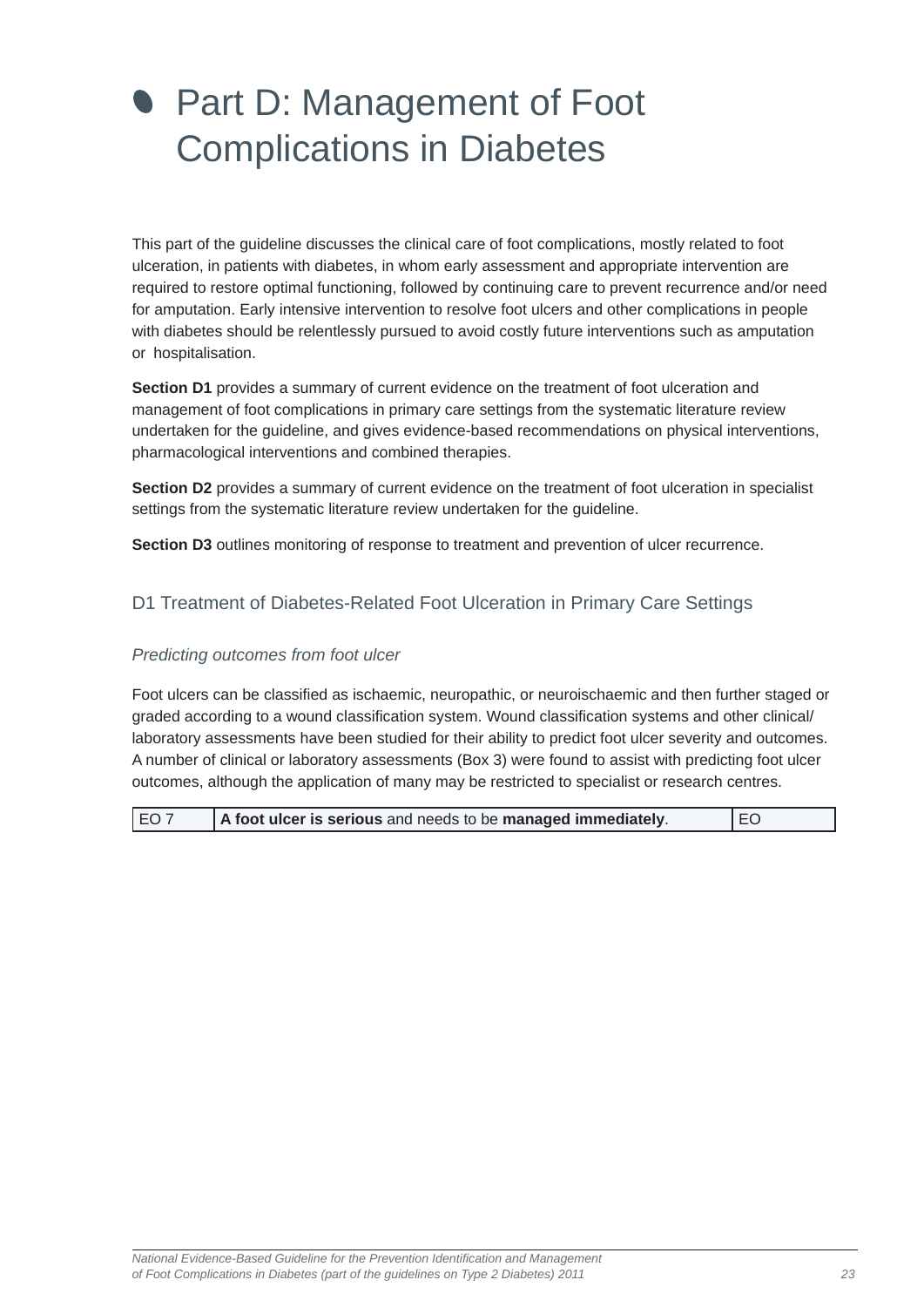#### **Box 3 Tools for predicting foot ulcer outcomes**

| <b>Assessment</b>                               | <b>Outcome</b>                                    |
|-------------------------------------------------|---------------------------------------------------|
| Transcutaneous oxygen saturation (TcPO2) on     | TcPO2 >25mmHg and toe pressure >45mmHg            |
| dorsum of foot and toe pressure                 | indicating ulcers more likely to improve or heal  |
| X-ray and bone/leukocyte nuclear scans          | Presence of osteomyelitis indicating increased    |
|                                                 | risk of amputation                                |
| Ankle peak systolic velocity measurements using | Low velocities indicating increased risk of ulcer |
| Duplex ultrasound                               | non-healing                                       |
| Skin perfusion pressure using a radioisotope    | Lower skin pressures indicating increased risk of |
| clearance method                                | ulcer non-healing                                 |
| Capillary perfusion using macro aggregated      | Poor circulation associated with ulcer non-       |
| albumin scanning                                | healing, good circulation associated with ulcer   |
|                                                 | healing                                           |
| Hyperspectral imaging of oxyhaemoglobin and     | Positive index indicating greater healing than    |
| deoxyhaemoglobin                                | negative index                                    |
| Plasma fibrinogen                               | Fibrinogen > 300 mg/dl indicating greater risk of |
|                                                 | amputation                                        |

*Source: Technical report p11-61*

#### *Tools for grading of foot ulcer severity*

The use of an ulcer grading system and score provides a standardised approach to the documentation of ulcer severity and assists communication between health care providers.

A number of ulcer grading systems or scores (see Appendix 1) were found to predict foot ulcer healing and amputation risk. Of these, the University of Texas Wound Grading System and the Wagner Wound Grade System were considered to have the best discrimination for predicting ulcer healing. When compared, the University of Texas Wound Grading System was found to be more useful in grading foot ulcers (see Box 4).

| EBR <sub>5</sub> | Foot ulcer severity can be graded on the basis of wound depth,                    | Grade C |
|------------------|-----------------------------------------------------------------------------------|---------|
|                  | presence of infection (local, systemic or bone) and presence of peripheral        |         |
|                  | arterial disease. Ulcer grading helps determine the degree of risk to the         |         |
|                  | person and limb. <sup>2,3</sup> The University of Texas (UT) wound classification |         |
|                  | system is the most useful tool for grading foot ulcers. <sup>4,5</sup>            |         |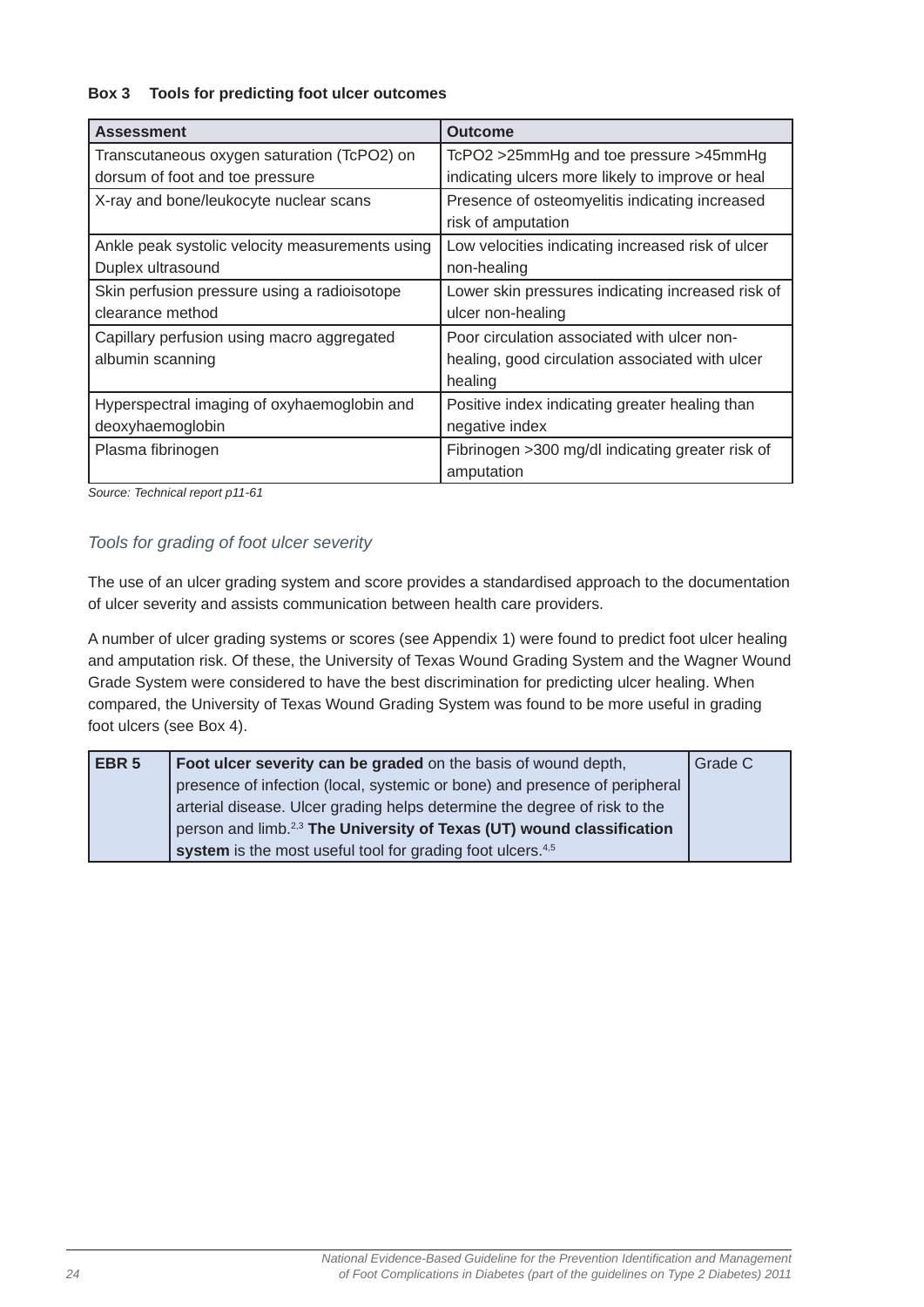| Grade/depth: "How deep is the wound?"                         |                |                                                                                                      |                                                                                                       |                                                                                   |                                                                            |
|---------------------------------------------------------------|----------------|------------------------------------------------------------------------------------------------------|-------------------------------------------------------------------------------------------------------|-----------------------------------------------------------------------------------|----------------------------------------------------------------------------|
|                                                               | <b>Depth</b>   |                                                                                                      |                                                                                                       | Grade                                                                             |                                                                            |
|                                                               |                | $\Omega$                                                                                             |                                                                                                       | $\mathbf{I}$                                                                      | III                                                                        |
|                                                               | A              | Pre- or post-<br>ulcerative lesion<br>completely<br>epithelialized                                   | Superficial<br>wound not<br>involving<br>tendon, capsule<br>or bone                                   | Wound<br>penetrating<br>to tendon or<br>capsule                                   | Wound<br>penetrating to<br>bone or joint                                   |
| Stage/<br><b>Comorbidities:</b><br>"Is the wound<br>infected, | B              | Pre- or post-<br>ulcerative lesion<br>completely<br>epithelialized<br>with infection                 | Superficial<br>wound not<br>involving<br>tendon, capsule<br>or bone with<br>infection                 | Wound<br>penetrating<br>to tendon or<br>capsule with<br>infection                 | Wound<br>penetrating to<br>bone or joint<br>with infection                 |
| ischemic, or<br>both?"                                        | $\overline{C}$ | Pre- or post-<br>ulcerative lesion<br>completely<br>epithelialized<br>with ischemia                  | Superficial<br>wound not<br>involving<br>tendon, capsule<br>or bone with<br>ischemia                  | Wound<br>penetrating<br>to tendon or<br>capsule with<br>ischemia                  | Wound<br>penetrating to<br>bone or joint<br>with ischemia                  |
|                                                               | D              | Pre- or post-<br>ulcerative lesion<br>completely<br>epithelialized<br>with infection<br>and ischemia | Superficial<br>wound not<br>involving<br>tendon, capsule<br>or bone with<br>infection and<br>ischemia | Wound<br>penetrating<br>to tendon or<br>capsule with<br>infection and<br>ischemia | Wound<br>penetrating to<br>bone or joint<br>with infection<br>and ischemia |

#### **Box 4 University of Texas Wound Grading System**5,79

*Armstrong et al 1998*<sup>5</sup>

### *Interventions for ulcer management*

#### Wound debridement

The first priority of management of foot ulceration is to prepare the surface and edges of a wound to facilitate healing. If foot pulses are present, non-viable tissue should be removed from the wound bed and surrounding callus removed. If foot pulses are absent, assessment and management of the peripheral vasculature is mandatory before removal of non-viable or necrotic tissue is considered. Referral to a vascular surgeon and/or multidisciplinary team is suggested in this situation.

Removal of non-viable tissue can be quickly and effectively accomplished by local sharp debridement. Other forms of debridement include mechanical, e.g. the wet to dry method of soaking the wound with a wet gauze and then removing non-viable tissue that has dried onto it; autolytic, e.g. using hydrogels that when applied to a dry wound complement the body's natural debridement process; and sterile larvae (maggot) therapy.

Evidence on the preferred form, frequency and extent of debridement was reviewed and proved insufficient to draw any conclusions. One small trial investigated the effectiveness of surgical debridement that included conic ulcerectomy compared to standard wound care that included local sharp debridement. Surgical debridement significantly reduced the time to ulcer healing however the number of ulcers healed was not increased.<sup>80</sup> One systematic review (good quality) of three trials (of varying quality) assessed the use of hydrogels for wound debridement in addition to standard wound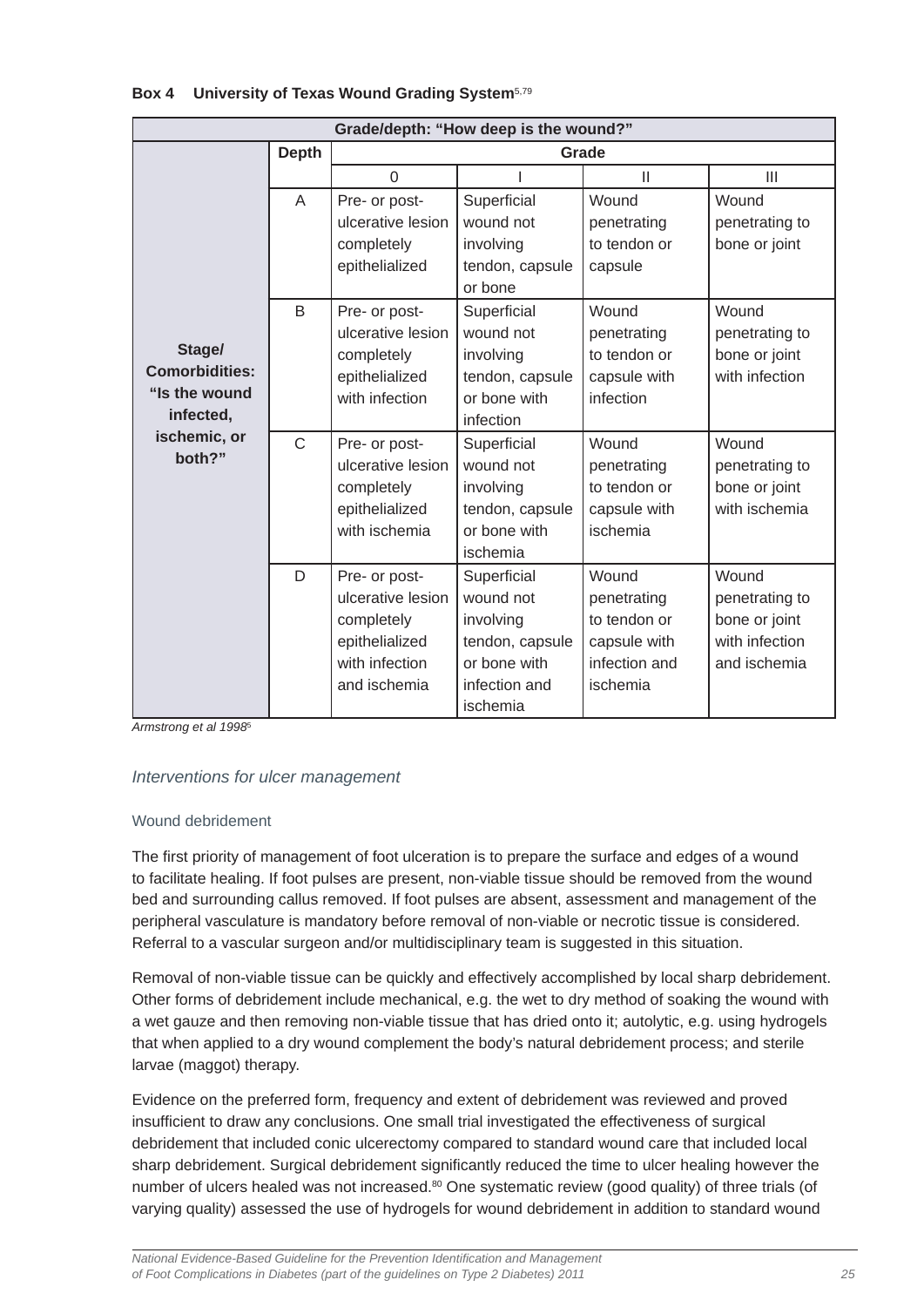care compared with standard wound care alone. Hydrogel dressings significantly increased the number of ulcers healed and were associated with fewer adverse events than standard wound care.<sup>7</sup>

Clinical experience suggests that local sharp debridement should be considered first followed by one or more of the other modalities, depending on the clinical presentation or response of a wound. Debridement should be repeated as often as required to remove all non-viable tissue.

Newer forms of mechanical debridement (e.g. acoustic energy or ultrasonic sound waves and highpressure jet of sterile saline) are increasingly available and popular for use in practice, however there was no high quality evidence found to support their use.

| EO <sub>8</sub>  | Local sharp debridement of non-ischaemic wounds should be          | EO      |
|------------------|--------------------------------------------------------------------|---------|
|                  | performed as it improves ulcer healing.                            |         |
| EBR <sub>6</sub> | Topical hydrogel dressings may be considered for autolytic         | Grade B |
|                  | debridement to assist the management of non-ischaemic, non-healing |         |
|                  | ulcers with dry, non-viable tissue. <sup>6-9</sup>                 |         |

#### Wound dressings and other topical treatments

All foot ulcers require regular inspection, cleansing and dressing. Dressings need to provide a warm and moist wound environment, absorb excess exudate and protect the wound for optimal healing. The exception to this being when there is inadequate blood supply to allow wound healing to occur. In this case, the dressing plan should aim to keep the wound dry until assessed by a multidisciplinary team.

Six average quality studies examined advanced moist wound dressings: Aquacel (hydrofibre), Fibrocol (collagen-alginate), Polymem (starch co-polymer) and Algosteril/Sorbsan (calcium alginate) and compared them to debridement plus gauze conventional dressings (dry, saline and greasy). Advanced moist wound dressings did not improve ulcer healing when compared to standard wound care. No trials comparing silver or other topical antimicrobial dressings to conventional dressings were found.

| EO <sub>9</sub> | There is insufficient evidence to demonstrate the superiority of any one      | EO |
|-----------------|-------------------------------------------------------------------------------|----|
|                 | wound dressing over another in management of ulcers. This means that          |    |
|                 | the dressing plan will need to be tailored to the specific characteristics of |    |
|                 | the wound. In non-ischaemic ulcers, create a moist wound environment.         |    |
|                 | In ischaemic ulcers maintain a dry wound environment using a dry, non-        |    |
|                 | adherent dressing, until the wound has been reviewed by someone with          |    |
|                 | experience in peripheral arterial disease.                                    |    |

#### Pressure reduction, redistribution of pressure or offloading of the wound

An important reason for failure of an ulcer to heal is continued trauma to the bed of the wound. This generally occurs because the foot is insensate and the individual continues to bear weight through the wound. The wound can however be protected by using an offloading device to reduce the pressure through it. A number of offloading devices are currently available for use. These include total contact casts, removable prefabricated devices, e.g. Controlled Ankle Movement (CAM) walkers, half shoes and therapeutic shoes.

Two average quality trials examined the effectiveness of pressure reduction or wound offloading in people with plantar foot ulcers. One trial compared total contact cast offloading<sup>10</sup> and the other felt foam offloading to standard wound care.<sup>81</sup> Total contact casts increased the number of ulcers healed, reduced healing time and reduced amputation rates. Felt foam dressing/padding and half shoe reduced ulcer size and healing time. Pooling the effects of these offloading interventions indicated a significant reduction in the time to ulcer healing.

Two average quality trials compared total contact casts with other prefabricated offloading devices rendered irremovable for the treatment of plantar foot ulcers.<sup>82,83</sup> No significant differences in the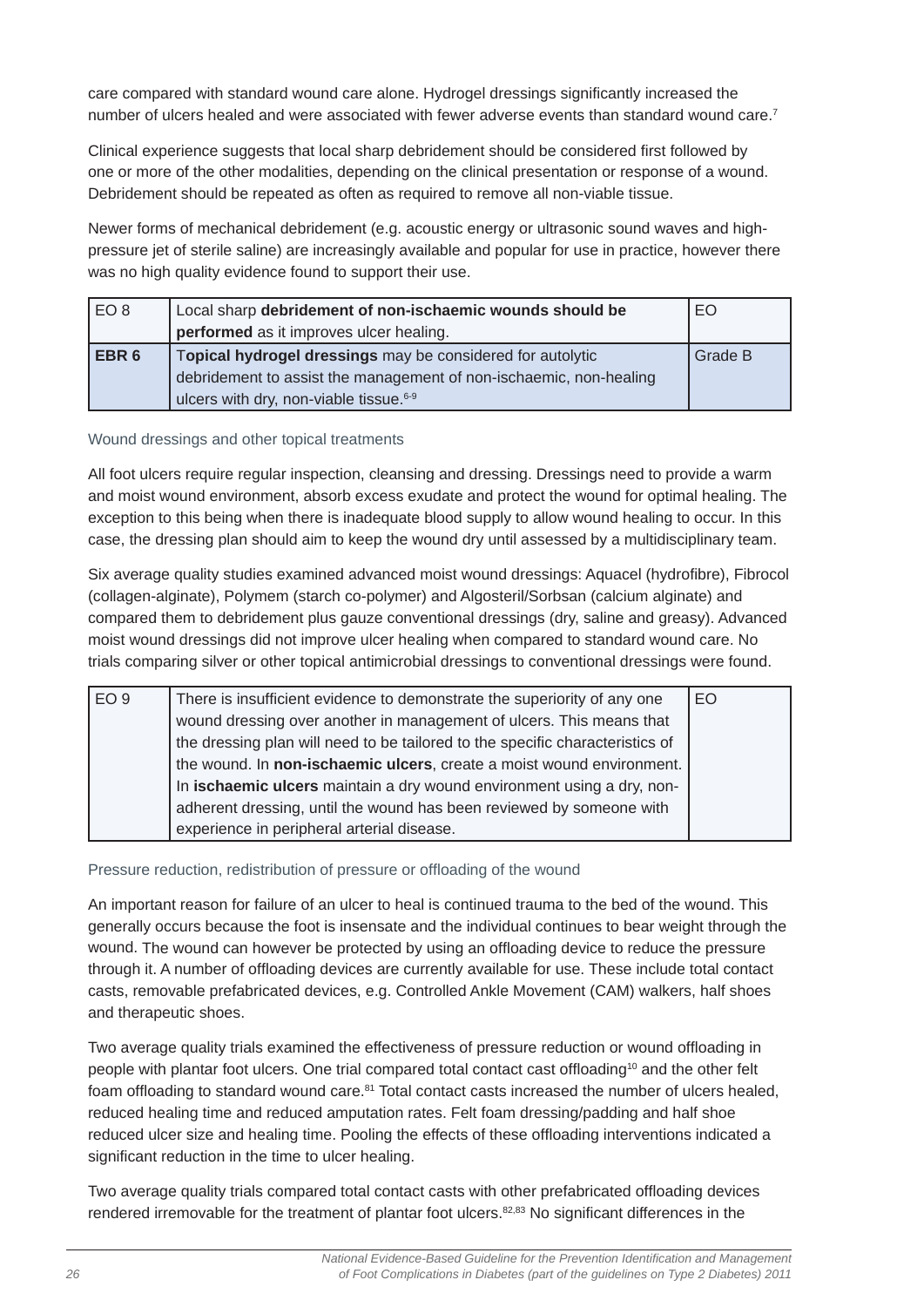proportion of ulcers healed or time to ulcer healing were reported. Three average quality controlled trials and one average quality prospective non-randomised study compared irremovable devices with removable devices for the treatment of plantar foot ulcers. The irremovable devices increased the number of ulcers healed and reduced ulcer healing time. However, it was noted that peri-wound maceration was also increased with the irremovable devices.<sup>84</sup>

| EBR <sub>7</sub> | Pressure reduction, otherwise referred to as redistribution of pressure or            | Grade B |
|------------------|---------------------------------------------------------------------------------------|---------|
|                  | offloading, is required to optimise the healing of plantar foot ulcers. <sup>10</sup> |         |
| EBR <sub>8</sub> | Offloading of the wound can be achieved with the use of a total contact               | Grade B |
|                  | cast or other device rendered irremovable. <sup>10</sup>                              |         |
| EO 10            | Other removable offloading devices may be considered in particular                    | EO.     |
|                  | settings (e.g. wounds that require more regular debridement and dressing              |         |
|                  | changes) or where patient factors (e.g. significant risk of falls) do not             |         |
|                  | allow the use of an irremovable device.                                               |         |

#### *Types of care*

#### Multi-disciplinary care of diabetes-related foot complications

Best-practice management of diabetes-related foot ulceration requires coordinated and expert multidisciplinary input in both the inpatient and outpatient settings. Multi-disciplinary teams consist of medical, surgical, nursing, podiatry and allied health professionals – with the appropriate skills and knowledge needed to manage this group of individuals. Some multi-disciplinary teams also include an infectious disease specialist or microbiologist. The integrated approach acknowledges that no one specialist possesses all the abilities and knowledge to manage the patient. In Australia, there is no agreed definition for the composition of a Multi-Disciplinary Foot Care Team. The Scottish Intercollegiate Guideline Network (SIGN) definition is used as a reference point (see Box 5 for definition and explanation).

#### **Box 5 Defi nition of Multi-Disciplinary Foot Care Team/Service**

#### *Multi-Disciplinary Foot Care Team/Service*

Based on the advice of the Scottish Intercollegiate Guidelines Network (SIGN)<sup>85</sup> and from other studies, a multi-disciplinary foot (MDF) care team/service would ideally include:

- Podiatrist
- Diabetes physician
- Diabetes nurse specialist
- Vascular surgeon
- Orthopaedic surgeon
- Radiologist
- Wound care nurse
- Footwear technician

MDF care teams/services provide evidence-based staged management of diabetic foot ulcers is implemented via detailed algorithms according to guidelines for both assessment and treatment, which provide standardised treatment protocols for each risk category. The various components of the team do not need to operate at a single location.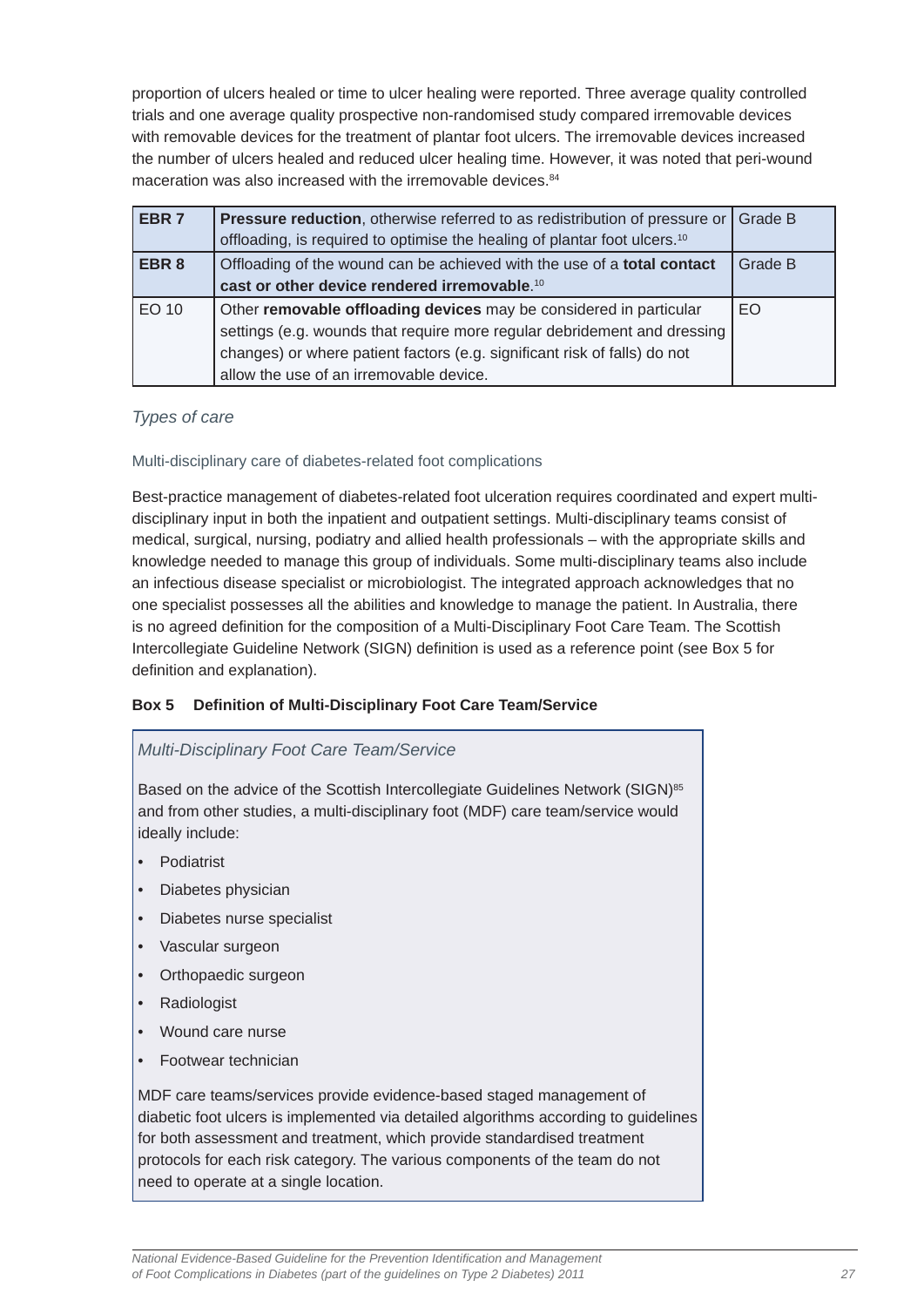#### **Box 6 Team Skills for Reducing Amputation Rates**

and infection.

*Seven Essential Skills for Targeted Limb Salvage* Fitzgerald et al have identified seven essential skills that necessarily enable a limb salvage team to appropriately manage the most common presenting problems in patients with diabetes, including vasculopathy, infection, and deformity.<sup>86</sup> These include: (1) perform hemodynamic and anatomic vascular assessment with revascularization, as necessary; (2) perform neurologic workup; (3) perform site-appropriate culture technique; (4) perform wound assessment and staging/grading of infection and ischemia; (5) perform site-specific bedside and intraoperative incision and debridement; (6) initiate and modify culture-specific and patient-appropriate antibiotic therapy; and (7) perform appropriate postoperative monitoring to reduce risk of reulceration

Three large, average quality studies (controlled or cohort) compared the multi-disciplinary staged care of foot ulcers to standard care.<sup>11-14</sup> The multi-disciplinary care approach was associated with substantially reduced amputation rates, foot related hospitalisation and length of hospital stay.

One randomised trial of average quality examined the effectiveness of digital imaging (digital photographs of wounds and measurements) and a remote expert consultant compared to digital imaging and standard care by the local physician in the treatment of lower extremity ulcers. Remote expert advice with digital imaging improved ulcer healing rates (reduction in ulcer size per week) and reduced amputation rates.

| EBR <sub>9</sub> | People with diabetes-related foot ulceration are best managed by a<br>multi-disciplinary foot care team <sup>11-14</sup>   | Grade C |
|------------------|----------------------------------------------------------------------------------------------------------------------------|---------|
| <b>EO 11</b>     | The following factors should always precipitate referral to a multi-<br>disciplinary foot care team:                       | EO      |
|                  | deep ulcers (probe to tendon, joint or bone)                                                                               |         |
|                  | ulcers not reducing in size after 4 weeks despite appropriate treatment                                                    |         |
|                  | the absence of foot pulses                                                                                                 |         |
|                  | ascending cellulitis and                                                                                                   |         |
|                  | suspected Charcot's neuroarthropathy (e.g. unilateral, red, hot,<br>swollen, possibly aching foot)                         |         |
|                  | If access to a multi-disciplinary foot care team is limited, foot ulceration or                                            |         |
|                  | foot complications other than those above should be managed by a GP<br>together with a podiatrist and/or wound care nurse. |         |
| <b>EBR 10</b>    | Remote expert consultation with digital imaging should be made                                                             | Grade C |
|                  | available to people with diabetic foot ulceration living in remote areas                                                   |         |
|                  | who are unable to attend a multi-disciplinary foot care team/service                                                       |         |
|                  | for management. <sup>15</sup>                                                                                              |         |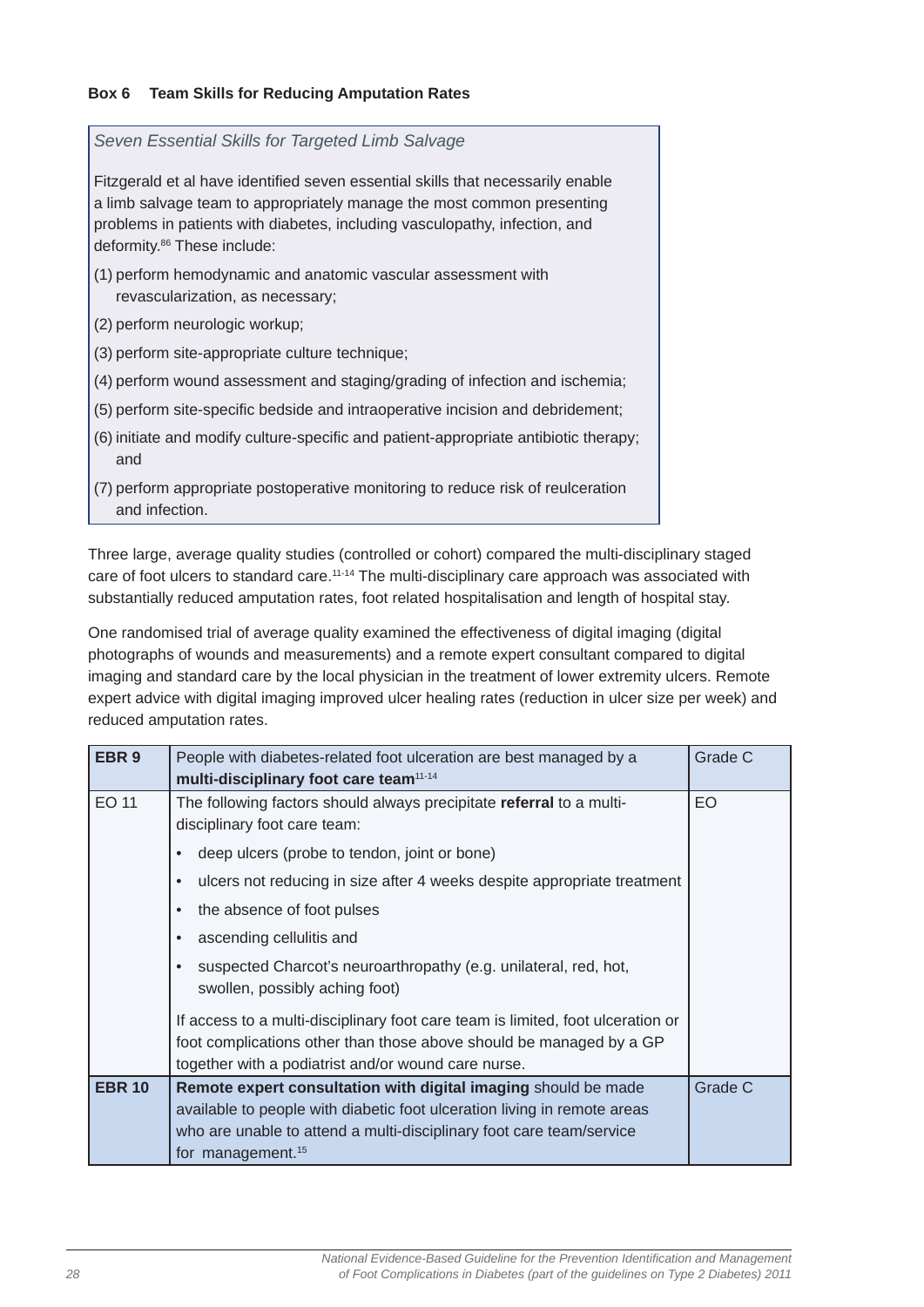#### *Systemic drug interventions*

#### Antimicrobials for non-infected ulcers

The need for antimicrobial therapy in the management of foot ulcers will depend on the presence or absence of clinical evidence of infection.

Infected ulcers should be treated with antimicrobial therapy according to published antibiotic guidelines<sup>† 87</sup> In the setting of clinical infection it is appropriate for cultures to be collected for identification of microbiological organism/s and antibiotic sensitivities. There is no role in culturing clinically uninfected ulcers as colonising organisms will always be detected. Similarly, cultures should not be taken to determine the need for antibiotics. The need for antibiotics should be determined on clinical grounds. The most appropriate tissue samples for microbiological evaluation are either deep tissue swabs after debridement or tissue/bone biopsies.<sup>54</sup>

There is no consistent evidence that the use of an antimicrobial is indicated in the management of non-infected ulceration. One good quality trial<sup>88</sup> and one average quality cohort study<sup>89</sup> assessed the effects of antibiotics compared to placebo in addition to standard care. No significant effects on ulcer healing or ulcer size were reported.

#### Lipid modifying agents

One good quality trial evaluated the use of fenofibrate for reducing amputations (a pre-specified tertiary outcome) in people with type 2 diabetes.<sup>90</sup> After a median follow up of 5 years, fenofibrate significantly reduced all amputations. This was primarily due to a significant reduction in minor amputations in people without large vessel disease. No significant effects on major or minor amputations in people with large vessel disease were observed.

Although this study suggests that fenofibrate may have a promising role in preventing minor amputation due to microvascular disease in people with type 2 diabetes, the expert panel considered that the data were insufficient to make a recommendation at this time, because of the inconsistency of the results (benefits only seen in people free of large vessel disease). Further trials examining a broader range of pre-specified foot outcomes (including amputation and ulcer healing) are required to confirm any likely beneficial effects and the types of patients likely to benefit.

#### Agents for the improvement of microvascular blood flow and improving immune function

Studies have been conducted on the following therapies, but there was insufficient evidence to make a recommendation for any of them:

- Angipars -Herbal extract
- Low molecular weight heparin
- Illoprost
- Ketanserin
- Pentoxyfyline
- Pycnogenol
- Tinospora cordifolia

*National Evidence-Based Guideline for the Prevention Identifi cation and Management of Foot Complications in Diabetes (part of the guidelines on Type 2 Diabetes) 2011 29*

<sup>†</sup> *The antibiotic guideline referenced here is commonly referred to by clinicians in their everyday practice however it does not meet the criteria set by NHMRC for an evidence based guideline.*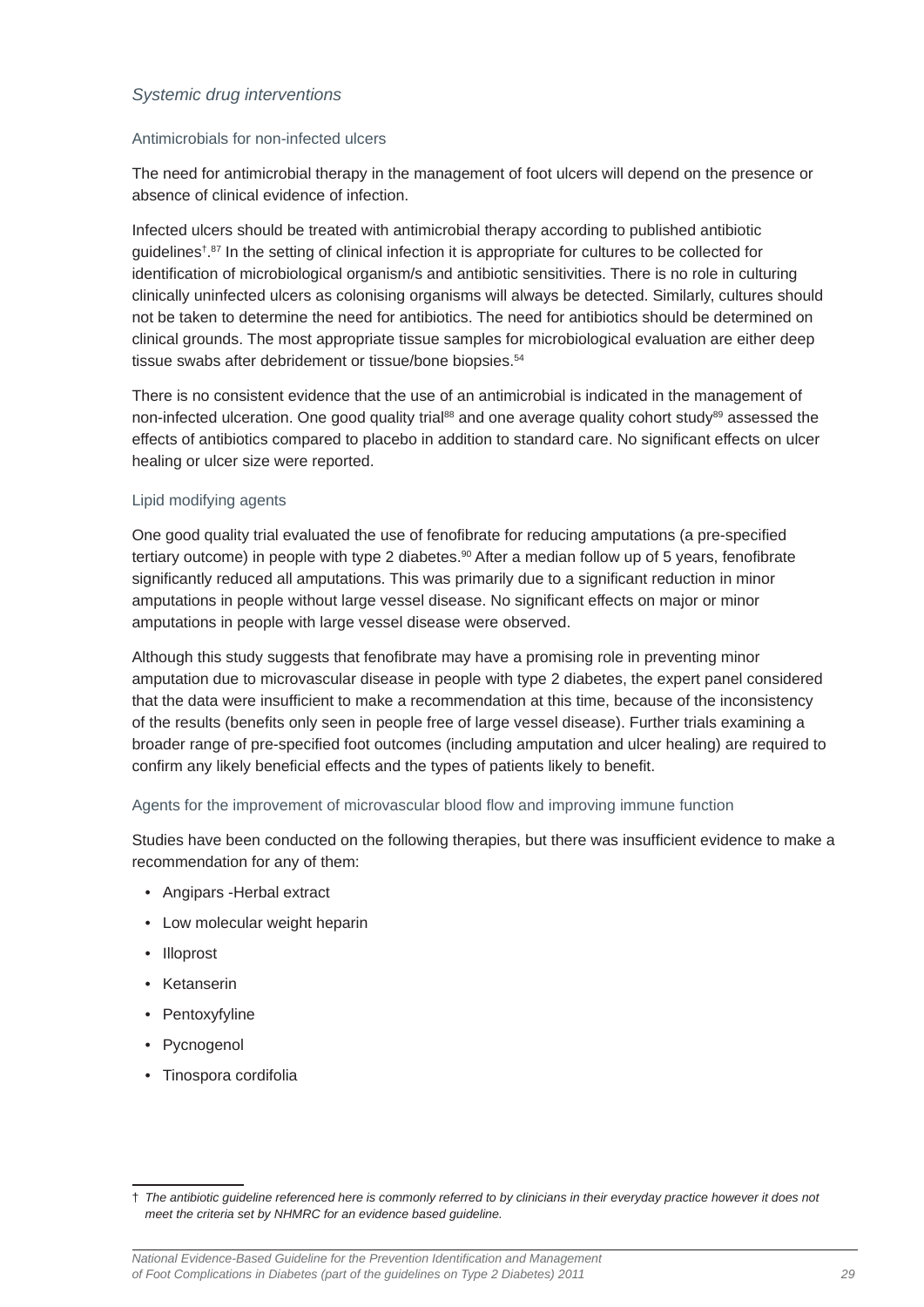#### <span id="page-29-0"></span>*Nutritional supplements*

People with foot complications may experience a number of nutritional deficiencies.

Two small studies examined the effect of herbal<sup>91</sup> or nutritional supplements<sup>92</sup> on ulcer healing or amputation in patients with foot ulceration. No significant effects were demonstrated. It therefore remains unknown whether any treatment for nutritional deficiencies improves ulcer healing or reduces amputation rates.

## D2 Treatment of Diabetic Foot Ulceration in Specialist Settings

#### *Topical negative pressure therapy*

Topical negative pressure therapy is non-invasive and creates a localised, controlled sub-atmospheric pressure environment that promotes faster wound healing.17 The exact mechanism for enhancing wound healing is unclear but is thought to involve increasing local blood flow, encouraging the formation of granulation tissue, decreasing bacterial colonisation, enhancing cell migration across the wound bed, and reducing oedema.<sup>19</sup>

Six studies (two good quality<sup>17,22</sup> and four average quality<sup>16,18-21</sup>) examined the effectiveness of topical negative pressure therapy in addition to standard wound care (including aggressive debridement and dressings) compared to standard care alone in treating diabetic foot ulceration. Topical negative pressure therapy significantly reduced ulcer size, improved the number of ulcers healed and reduced the need for minor amputation.

| EBR <sub>11</sub> | <b>Topical negative pressure therapy</b> may be considered for foot | <b>Grade B</b> |
|-------------------|---------------------------------------------------------------------|----------------|
|                   | ulcers in specialist centres, as part of a comprehensive wound      |                |
|                   | management program. <sup>16-22</sup>                                |                |

#### *Hyperbaric oxygen therapy*

Hyperbaric oxygen therapy (HBOT) involves the administration of oxygen at 2-3 times the sea-level atmospheric pressure and produces tissue oxygen levels that are ten-fold greater than normal and sufficient to meet resting cellular oxygen requirements independent of circulating haemoglobin. This requires the patient to be confined within an airtight vessel and given 100 percent oxygen for respiration. Sessions usually take between 45 and 120 minutes and are administered once or twice daily depending on the setting.<sup>30</sup>

One good quality systematic review (of four average quality studies) examined the effectiveness of HBOT compared to standard care for the treatment of non-healing diabetic foot ulceration (present for at least six weeks).<sup>30</sup> HBOT healed ulcers faster and reduced the risk of major amputation.

A cost utility analysis of adjunctive HBOT in the treatment of diabetic ulcers suggests that HBOT is cost effective if used long-term.57 However this was based on US data and further research is warranted before adopting adjunctive long-term HBOT.

| EBR 12 | <b>Hyperbaric oxygen therapy</b> may be considered for foot    | Grade B |
|--------|----------------------------------------------------------------|---------|
|        | ulcers in specialist centres, as part of a comprehensive wound |         |
|        | management program. <sup>23-30</sup>                           |         |

#### *Larval therapy*

In addition to local sharp debridement of wounds, sterile larvae may be applied to assist with debridement. Three studies (one controlled<sup>32</sup> and two observational studies of average quality<sup>31,33</sup>)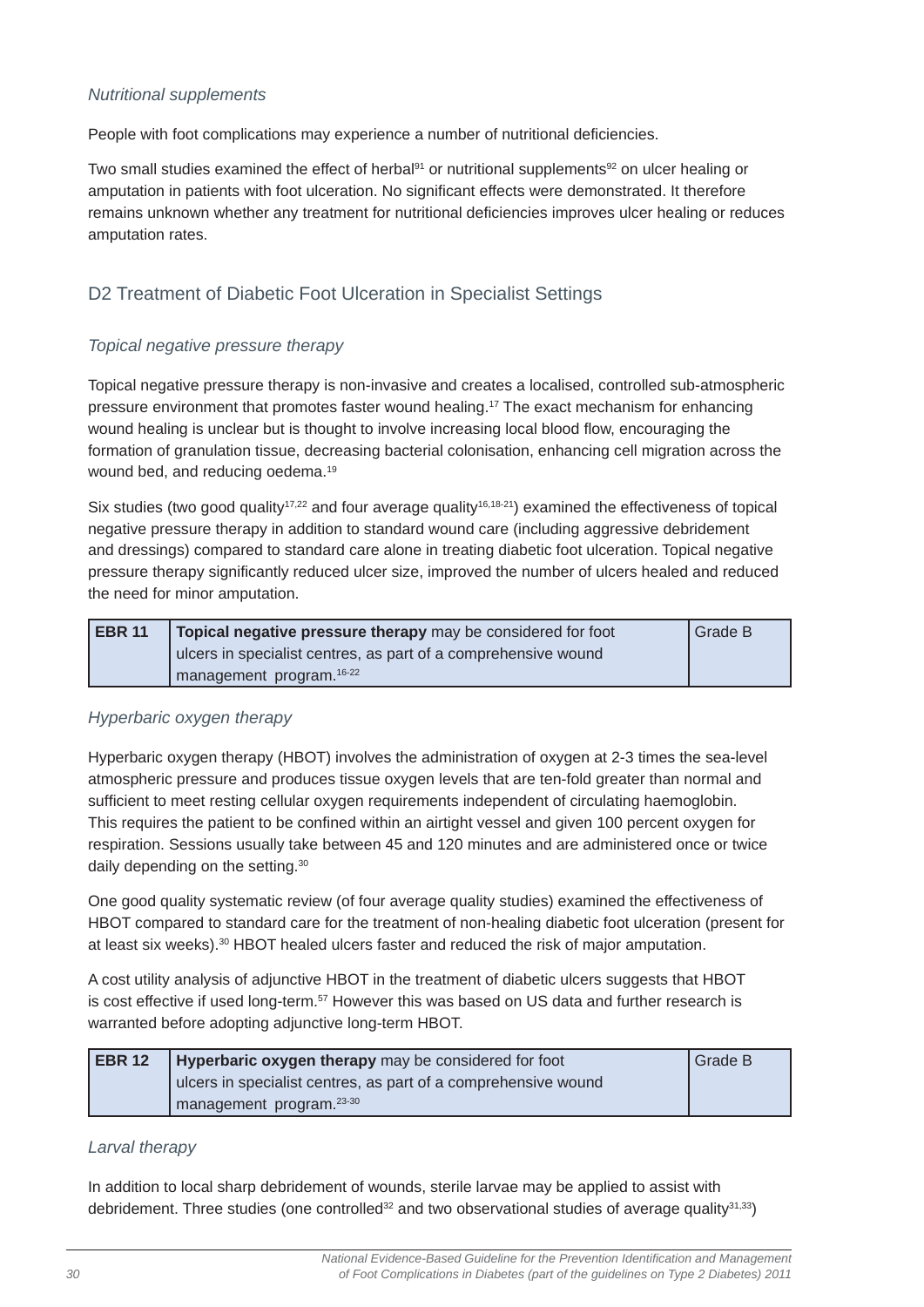compared the effect of sterile larval therapy with standard wound care or surgical debridement. One study reported reduced ulcer healing time and reduced amputations,<sup>31</sup> one reported greater reduction in ulcer size but no effect on ulcer healing time or amputation $33$  and one reported reduced hospital stay but no effect on the number of ulcers healed or amputation.<sup>32</sup>

| <b>EBR 13 Larval therapy</b> may be considered for foot ulcers in specialist centres, as $\vert$ Grade C |  |
|----------------------------------------------------------------------------------------------------------|--|
| part of a comprehensive wound management program. 31-33                                                  |  |

#### *Skin replacement therapies*

Skin/epidermal grafting or application of bioengineered skin equivalents to a clean wound may accelerate wound healing where there is adequate limb perfusion. Skin equivalents comprise cultured sheets of living fibroblast or fibroblast and keratinocyte cells combined with matrix proteins, cytokines and growth factors.

Two studies investigated the use of skin grafting (split-skin grafting and grafting epidermal sheets from suction blisters); one trial used meshed skin grafting; two trials used cultured keratinocytes, one with autologous cells and the other with allogenic cells; and one controlled study used cultured allogenic fibroblasts.

Skin grafting improved ulcer healing time, reduced the risk of amputation and reduced the length of hospital stay in patients with chronic foot ulcers.<sup>93</sup> Meshed skin grafting appeared equivalent to split skin grafting.<sup>44</sup>

One systematic review and nine trials examined the use of cultured skin equivalents; three trials used acellular dermal tissue matrixes; and one trial compared a cultured skin equivalent compared to an acellular dermal tissue matrix. Cultured skin equivalents combined with standard wound care improved the number of ulcers healed in patients with chronic foot ulcers.<sup>34-43</sup>

A systematic economic evaluation<sup>58</sup> of some growth factors and tissue-engineered artificial skin products (all from the United States, Canada and Europe except for one Australian study) found a favourable cost effectiveness ratio in patients with chronic wounds. The review concluded that despite their high initial costs, tissue-engineered wound care products were cost effective or even cost saving if their use was restricted to chronic, non-healing ulcers.

| <b>EBR 14</b> | <b>Skin replacement therapies</b>                                                                                |         |
|---------------|------------------------------------------------------------------------------------------------------------------|---------|
|               | Cultured skin equivalents 34-43                                                                                  | Grade B |
|               | Skin grafting <sup>44</sup>                                                                                      | Grade D |
|               | may be considered for foot ulcers in specialist centres, as part of a<br>comprehensive wound management program. |         |

#### *Heat or electrical stimulation therapy*

The use of heat or electrical stimulation therapy in the healing of foot ulcers is an emerging field.

Three small, average quality trials examined application of a warmed, wound chamber after standard wound debridement and cleansing, and found it to be more effective in healing foot ulcers than standard wound care alone. Increased skin maceration was however reported.<sup>94-96</sup> One small, average quality trial examined local heat application with an infrared lamp or global heat in a warmed room in addition to electrical stimulation and standard wound care. Increased ulcer healing was demonstrated compared to standard wound care alone.<sup>97</sup> Three trials examined electric stimulation in addition to standard wound care.<sup>98-100</sup> All studies were underpowered. No significant effects were demonstrated.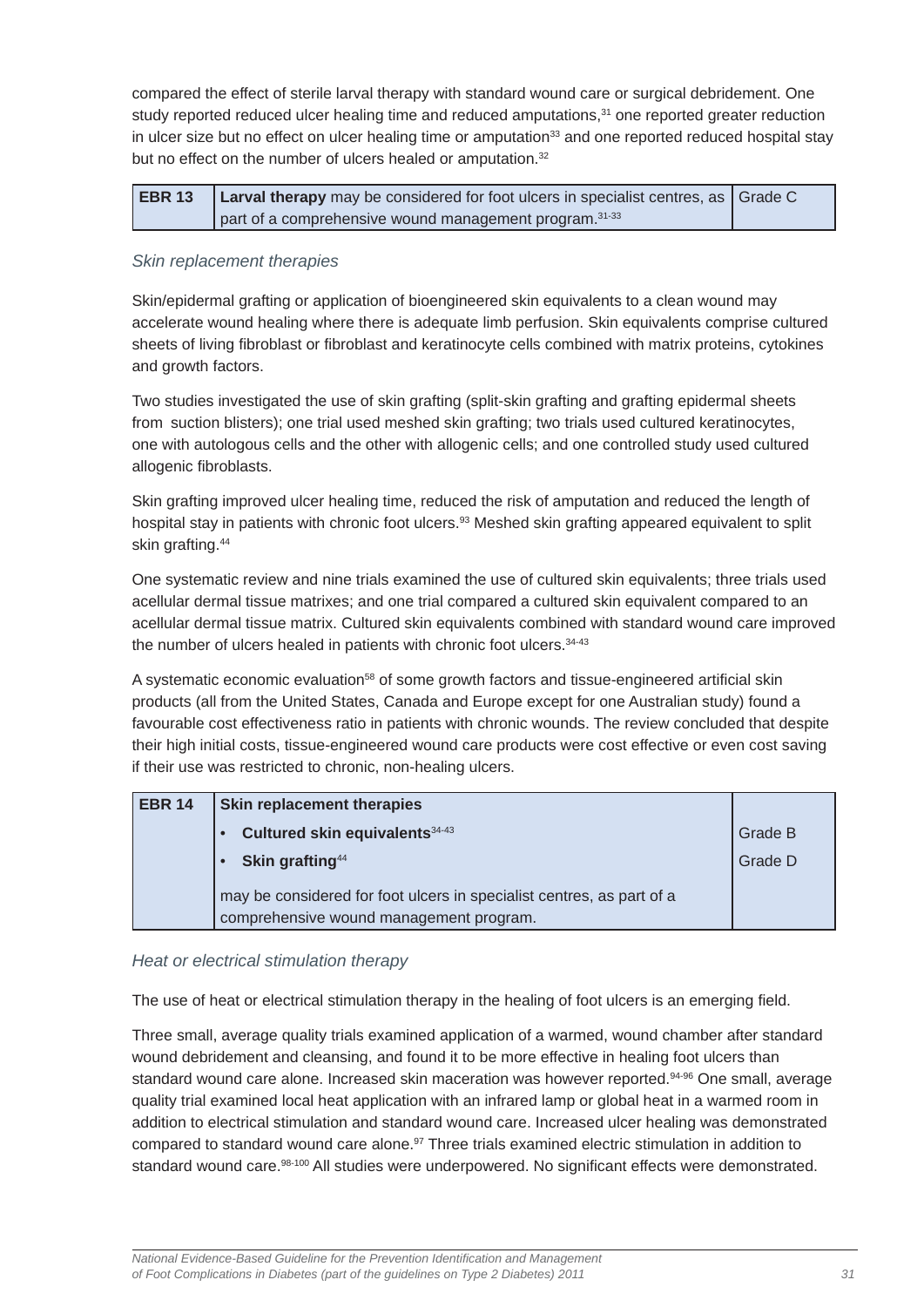Larger trials are required to confirm any likely beneficial effects and determine the types of ulcers that may benefit from these therapies.

#### *Growth factors*

Gel-based topical or parenteral recombinant growth factors have been investigated for their potential role in the treatment of chronic non-healing foot ulcers.

Twenty-two studies examined the effects of human growth factors in various forms or blood products including recombinant human epidermal growth factor (rhEGF), recombinant human platelet-derived growth factor (rhPDGF), recombinant human granulocyte-colony stimulating factor (rhG-CSF), recombinant human vascular endothelial growth factor (rh VEGF), platelet rich plasma gel/releasate, recombinant human transforming growth factor  $\beta$ 2 (rhTGF) and basic fibroblast growth factor (bFGF).

Recombinant human epidermal growth factor and human platelet derived growth factor have shown the greatest promise for improving ulcer healing but further studies are necessary. However the findings may not be generally applicable, due to lack of availability of these products in Australia and high cost.

#### **Box 7 Diagnosis and Treatment of Osteomyelitis**

The diagnosis and treatment of osteomyelitis was not within the scope of the revision of the guideline. The guideline developers have recommended that a full systematic review of the area be done as a matter of urgency so evidence-based clinical advice can be provided. In the absence of any current evidence-based guideline, clinicians may refer to the International Working Group on the Diabetic Foot (IWGDF) advice on diagnosis and management of osteomyelitis.<sup>101</sup>

The recommendations on diagnosis are based on clinical opinion, however the guidance on the management of osteomyelitis in the diabetic foot is evidence-based (from a systematic review).

In summary, the IWGDF concluded that there was no evidence that surgical debridement of the infected bone is routinely necessary. Despite the lack of evidence, however, many experts feel that arrest of bone infection is facilitated by appropriate debridement of necrotic bone. Culture and sensitivity of isolates from bone biopsy may assist in selecting properly targeted antibiotic regimens, but empirical regimens should include agents active against staphylococci, administered either intravenously or orally (with a highly bioavailable agent). There are no data to support the superiority of any particular route of delivery of systemic antibiotics or to inform the optimal duration of antibiotic therapy. No available evidence supports the use of any adjunctive therapies, such as hyperbaric oxygen, granulocyte-colony stimulating factor or larvae.

The IWGDF urged caution before the conclusions that were drawn in this review were extrapolated into practice due to the weakness of the available evidence. The quality of published work is poor, with few controlled studies, unclear reporting and small or heterogeneous populations. The lack of standardization of diagnostic criteria and of consensus on the choice of outcome measures pose particular difficulties.

The IWGDF counselled that decisions concerning clinical care should be based on individual circumstances, taking into account the needs and desires of each patient, local resources, expertise and trends in antimicrobial resistance. While they found no evidence of differences in the effectiveness of various treatment strategies, this may not mean that such differences do not exist, and the important differences in both effectiveness and cost effectiveness may yet emerge from adequately powered studies that use appropriate definitions and outcome measures.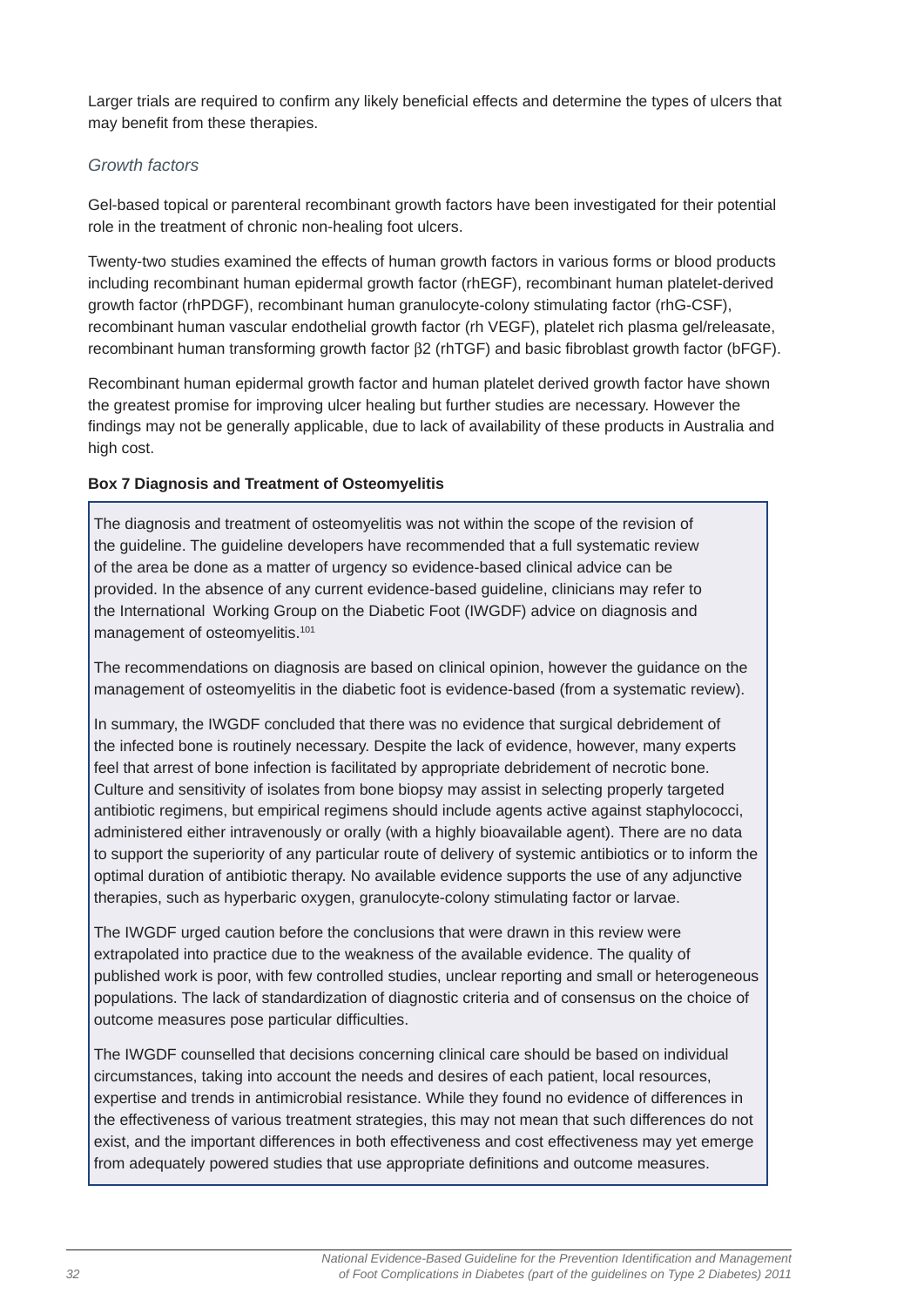## <span id="page-32-0"></span>D3 Monitoring of Response to Treatment and Prevention of Ulcer Recurrence

When monitoring the response of an ulcer to treatment, it is important to review the characteristics of the ulcer and any vascular or infective complications. Further damage can occur in people with neuropathy due to unrecognised trauma.

Ulcer evaluation should include regular documentation of the wound location, size, shape, depth, wound bed, peri-wound tissue, wound edge, odour and exudate quantity, colour and viscosity. The documentation system used should allow comparison of ulcer characteristics over time to determine progress.<sup>102</sup>

Signs of infection, such as the presence of erythema, increasing heat, swelling, odour, or purulent discharge, should be documented and aerobic and anaerobic cultures performed. Superficial swabs are likely to identify colonising organisms and may not identify the relevant infecting organism/s. Appropriate samples include post debridement swabs or tissue samples. A sterile probe is useful in assessing the presence of sinus tracts and determining whether a wound extends to a tendon, joint, or bone. Any wound extending to tendon, joint or bone will require further assessment with imaging to investigate for osteomyelitis and deep abscess.<sup>103</sup>

Techniques to assess ulcer size include: direct measurement with a disposable ruler, tracing the ulcer edge onto a clear film or wound tracing grid (which can be stored in the patient record or transferred onto graph paper) or photography including a scale strip to allow an estimation of the area.54 Care should be taken to replicate patient positioning to ensure the accuracy of the results. Systems that allow computerised calculation of ulcer area from a tracing or digital photograph may also be considered. Photography has significantly less inter-observer variation than traditional techniques (such as using a ruler) and has high patient satisfaction because it avoids the pain of direct contact.<sup>104</sup>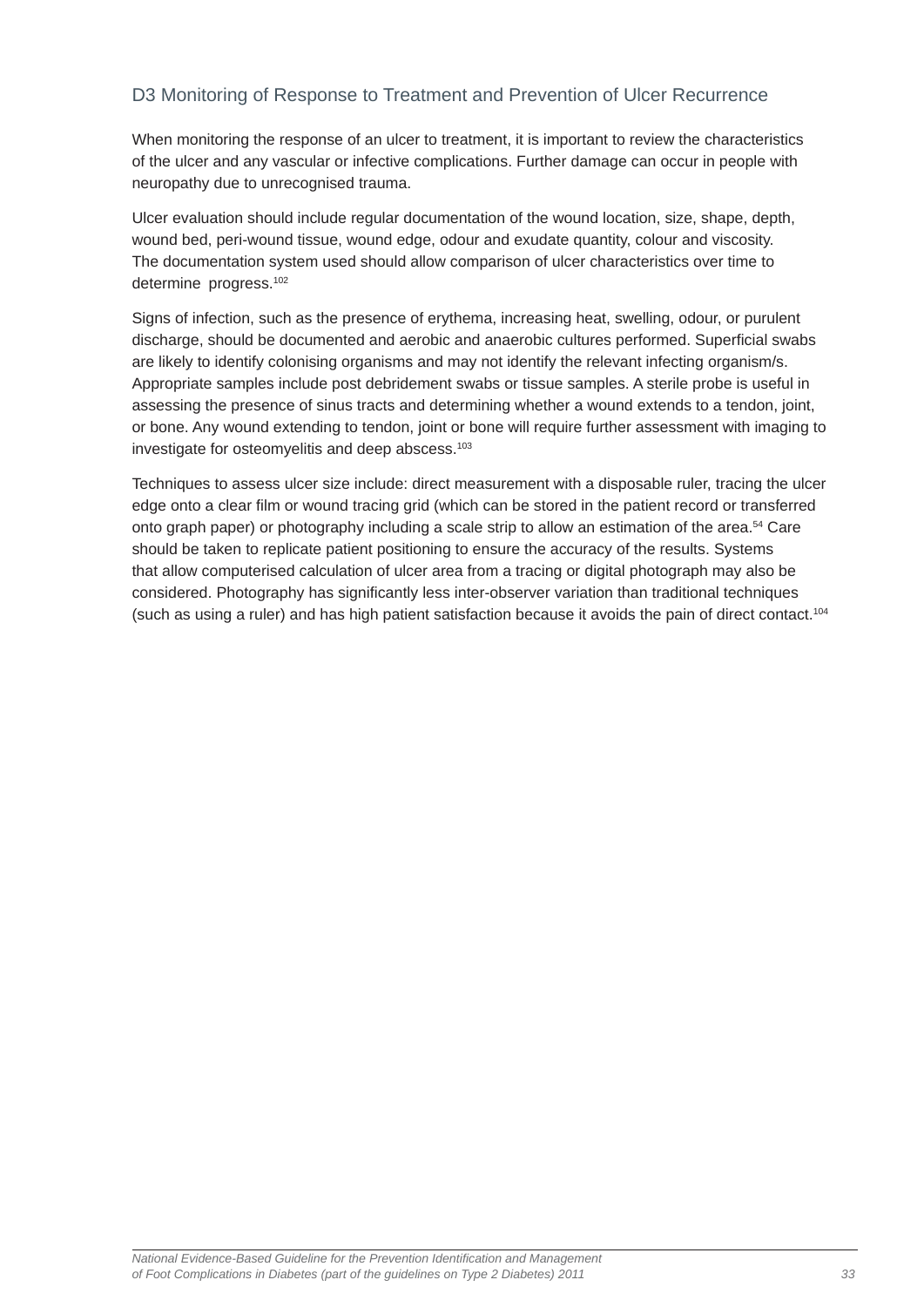<span id="page-33-0"></span>

Most of the studies reviewed by the systematic literature review lacked statistical power to detect a real treatment effect or suffered from other methodological weaknesses. Good quality, large-scale studies are urgently required to inform clinical care of people with diabetes-related foot complications. Future studies need to consider all of the following key areas of good clinical trial design: adequate sample size, clear inclusion criteria, true randomisation, blinded outcome assessment, clear and consistent outcome definitions, comparisons of baseline characteristics, intention-to-treat analyses, detailed reporting of withdrawals, concomitant use of interventions and adverse effects.

Particular areas for further research include:

- Use of fenofibrate for prevention of amputation
- Prevention, assessment and management of osteomyelitis
- The form, frequency and extent of debridement needed
- The effectiveness of antibiotic therapy compared to standard wound care on ulcer healing for management of uncomplicated foot ulceration
- Drugs for the improvement of microvascular blood flow
- Recombinant human epidermal growth factor and human platelet derived growth factor applied outside of highly specialised unit settings
- The effect of herbal or nutritional supplements on ulcer healing or amputation
- Thermal wound therapy in addition to standard wound care
- Educational programmes for the prevention of ulcer recurrence and amputation
- Comparative assessments of wound dressings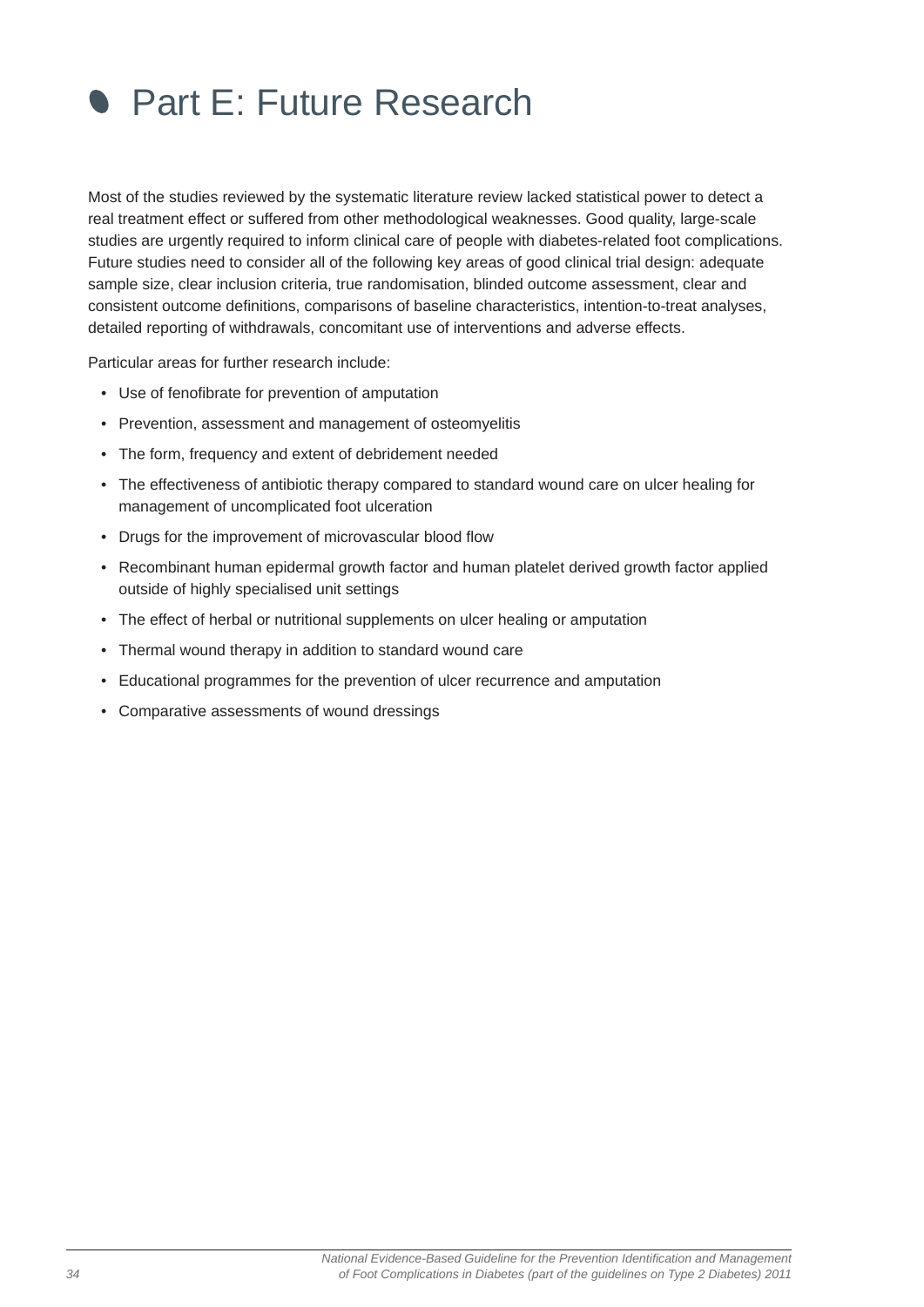<span id="page-34-0"></span>

#### Introduction

An Implementation Working Group was established to specifically consider issues for implementation of the recommendations and advice contained in the guideline.

During the consultation period, the guideline developers invited organisations, health professionals, other health workers and people with diabetes to explicitly comment on matters that were pertinent to the guideline's implementation. An on-line survey asked individuals and organisations to provide views on whether evidence-based recommendations and expert opinions were current practice and what they saw as the possible barriers to implementation.

Deliberations by the Implementation Working Group, the Expert Panel and the Guidelines Advisory Committee, were combined with feedback from the consultation to identify implementation issues, priorities and ideas for consideration by policymakers, consumer and professional organisations.

#### Relationship of the Guideline to Current Practice

The feedback from the consultation and the Implementation Working Group highlighted that most of the recommendations were usual practice at least some of the time within the broad medical and allied health community. However, on balance, nine of the fourteen evidence-based recommendations included in the draft guideline were considered to represent a change to usual practice in primary care, at least for some practitioners (EBR 1-5, EBR 7-10).

The guideline developers concluded that although the EBR 6 (topical hydrogel dressings) and EBR 11- 14 (management strategies in specialist settings) were not likely to be usual practice amongst primary care practitioners, they were likely to be usual practice for specialist clinicians and nurses and other health professionals working in specialist settings. It is therefore considered that they would require limited attention in implementation:

- Topical hydrogel dressings (EBR 6)
- Negative pressure therapy (EBR 11)
- Hyperbaric oxygen (EBR 12)
- Larval therapy (EBR 13)
- Skin replacement therapies (EBR 14)

Of the 11 expert opinions included in the guideline, all appear to represent usual practice except podiatry review (EO 6). However, where expert opinion supports evidence-based recommendations they have been referenced in the discussion below on implementation of practices that may not currently be usual.

#### An Approach to Implementation

In making suggestions for implementation of the foot complications in diabetes guideline, what is increasingly understood is that one strategy on its own will not result in uptake of evidence-based guidelines. An overview of systematic reviews on changing practitioner behaviour concluded that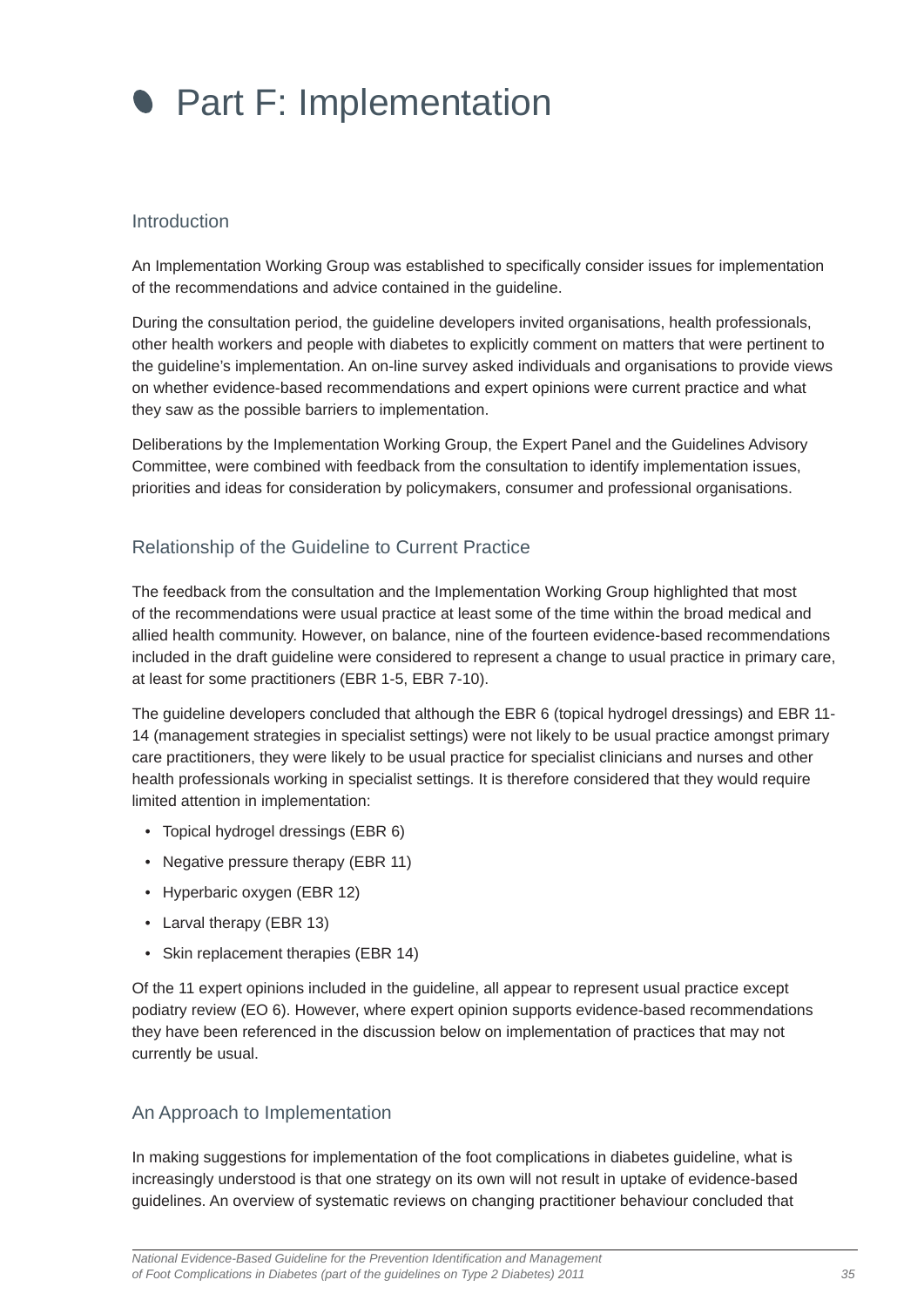<span id="page-35-0"></span>there were some promising results from strategies such as educational outreach (for prescribing) and reminders.105 However, they also concluded that multifaceted interventions targeting different barriers to change are more likely to be effective than single interventions.105 It is essential that the focus should not be entirely on practitioner behaviour and individual preferences or attitudes, but that system issues such as resourcing, organisational behaviour and institutional approaches need to be included in any strategy to change behaviour.<sup>106,107</sup>

It is the strong view of the guideline developers that unless there is full integration of the guideline recommendations into the broad framework of current practice, then the guideline will fail to be implemented. The impact of producing written material disseminated in hard copy or electronically, is likely to be very limited. A co-ordinated, national, multifaceted, systems approach for implementation is considered essential by the guideline developers.

# Integration of the Guideline into Daily Practice

Many of the suggestions from the consultation reinforced the view that the most effective method of implementation of evidence-based guidelines is via integration into everyday clinical practice. In most cases this means readily available prompts and tools at the clinical interface. For most medical practitioners, this means medical software that indicates the need for particular actions when a patient is in front of them, or that produces reminder notices for recalling the patient for monitoring, assessment or management activities.

Electronic decision support tools are available and in current use for some practitioners. They do, however, remain incomplete (diabetes is not yet one of the conditions included) and not fully integrated into the current medical software programs that are in widespread use. The use of "sidebars", although highly effective when used, still relies on the practitioner choosing to load the program in addition to their usual medical records and prescribing software. This currently represents a significant barrier to practicing evidence-based care.

Allied health professionals are currently less likely than general practitioners or medical specialists to use electronic records software in their clinical encounters. Therefore other means of delivering the recommendations on assessment and care for foot complications in people with diabetes is imperative to explore with their professional representative bodies.

Aboriginal Community Controlled Health Services currently have access to electronic clinical medical record tools and can increasingly integrate guidelines into their activities through organisational policy and procedures. Encouragement to implement the recommendations of the foot complications in diabetes guidelines will be important. Awareness of the revised guideline amongst the network of Aboriginal Community Controlled Health Organisations would facilitate the uptake into practice.

A solution to the current impasse on integration of decision support tools into medical software is needed urgently.

# Access and Resourcing

While access to timely advice at the coalface of clinical care is important, access to health services and care in general, and specialist services in particular, for people with high risk feet and those with current complications is equally a high priority in terms of this quideline.

The workforce issues are particularly relevant here, in terms of the recruitment, skills and training of nurses, aboriginal health workers and podiatrists to undertake many of the recommended practices in the guideline. Increased availability of practice nurses in GP clinics was supported. It may be possible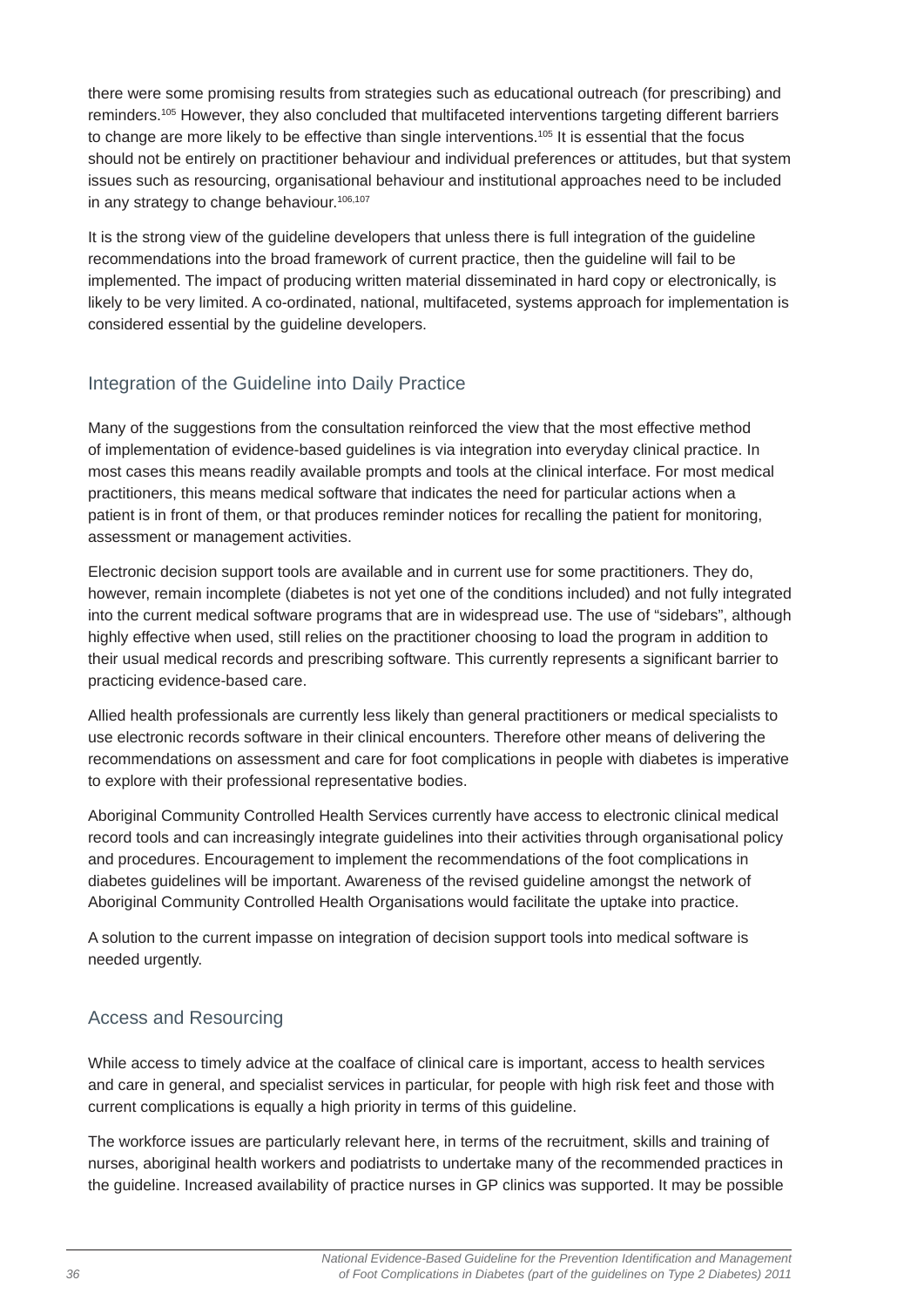<span id="page-36-0"></span>for nurses to do some of the assessment and monitoring work that cannot be accommodated in the timeframe of the usual GP consultation.

A very practical approach to resourcing and access especially for rural or remote areas may be the provision of kits that contain all the necessary equipment for foot examination (e.g. vibration fork, sterile stick for pinprick sensation or monofilament) and associated instruction materials. The provision of such practical resources to Aboriginal Health Workers and Aboriginal Community Controlled Health Services for example may be a small cost; however the support may be enough to see greater implementation of a key recommendation in a high risk group.

The strong evidence to support the intervention of multi-disciplinary teams in cases where people have high risk or current complications should encourage both professional bodies and governments at the State/Territory and Commonwealth level to ensure that there is access to such teams in each jurisdiction. The avoidance of amputation, disability and/or loss of mobility for people with diabetes and foot complications is possible if access is available, either close by, or by remote consultation supported by digital imaging.

Consideration of policy development and funding of multi-disciplinary foot clinics for people with diabetes at high risk of foot complication or with non-healing ulcers or Charcot's neuroarthropathy is a high priority. The guideline developers consider that at a minimum, all people with diabetes should have reasonable access to a high-risk foot clinic that is adequately funded to cope with demand, and with the facilities to deliver remote support to regional and remote centres via digital imaging.

### Awareness, Education and Training

As expected, there was a call from those who responded to the consultation for more training, education and general awareness to be put in place for this guideline. This is the case for practitioners as well as people with diabetes. There is limited evidence to show that education activities increase uptake of guidelines, especially when done in isolation from other more system approaches. However there could be positive encouragement by professional bodies to make their members aware of the revised guideline via notices in journals and newsletters, on websites and via any other means possible such as conferences. Educational and skill development programs could be developed and conducted as widely as possible by professional bodies.

Training and skill development of allied health workers in assessment of risk, wound debridement, appropriate use of dressings for ulcers, and appropriate implementation of pressure reduction of wounds were particularly raised by many respondents.

For people with diabetes, awareness of the self-care activities they could be undertaking as well as the expectations they should have of their health care providers and the health system generally would be useful in assisting with implementation of the guideline. Vehicles such as the NDSS and Diabetes Australia (and its State counterparts) are obvious mechanisms for disseminating the information about evidence-based assessment, prevention and management of foot complications in people with diabetes.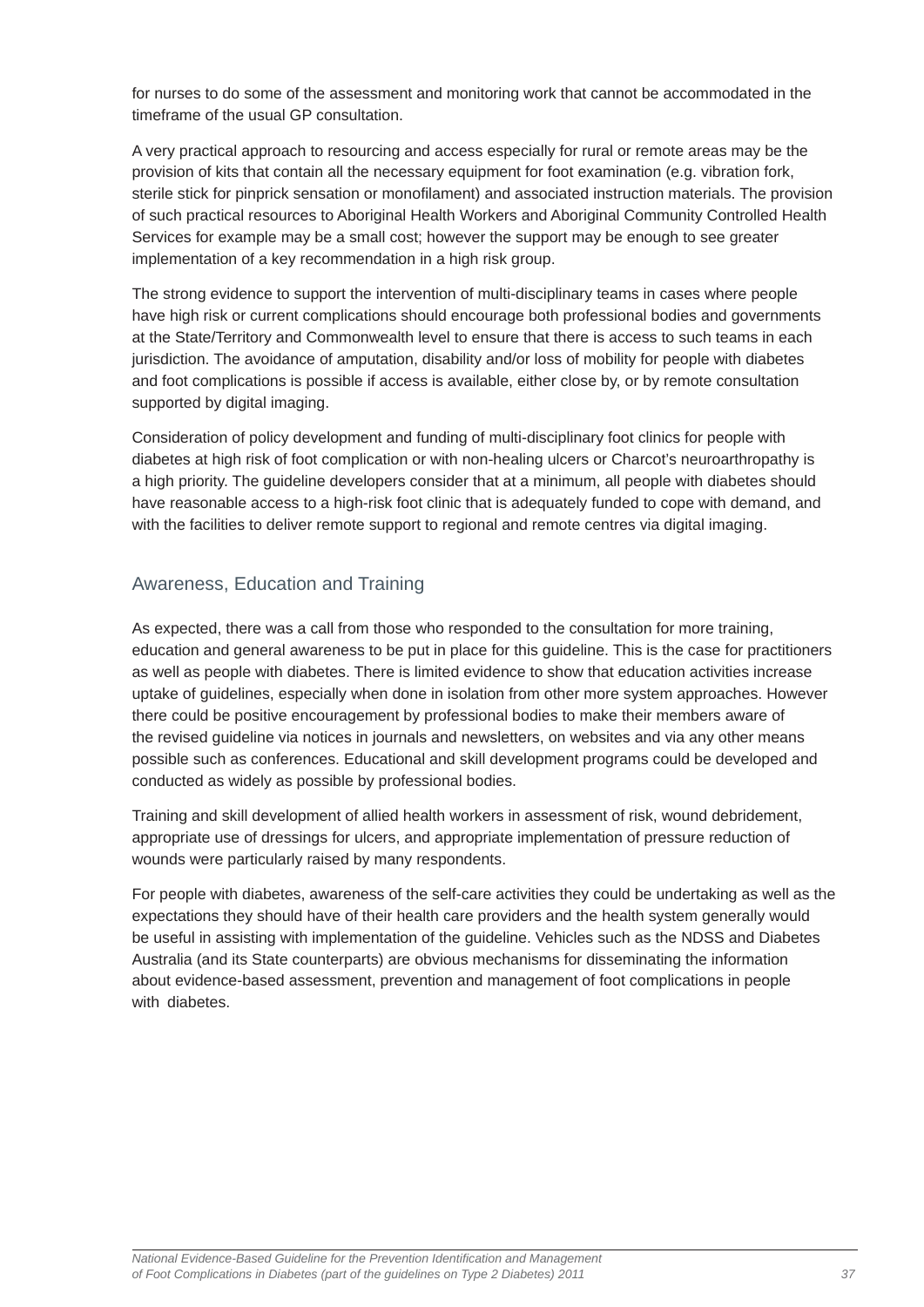# <span id="page-37-0"></span>**• Part G: Related International Guidelines** and Resources

A number of international guidelines exist in this area that may assist clinicians in the management of foot-related complications from diabetes. This guideline is based upon more recent evidence. The guideline developers are confident that the recommendations developed for this guideline are consistent with international guidelines. The minor variations are considered to be justified by the evidence.

### *International Working Group on the Diabetic Foot*

Practical guidelines on the management and prevention of the diabetic foot (Based upon the International Consensus on the Diabetic Foot) (2007). **http://www.iwgdf.org/index. php?option=com\_content&task=view&id=27&Itemid=29**

These guidelines are based on both evidence and consensus, and cover all aspects of prevention and management, including a section on management of osteomyelitis.

#### *National Institute for Clinical Excellence (NICE) - UK*

Type 2 diabetes: prevention and management of foot problems **http://guidance.nice.org.uk/**

This is a clinical guideline on the inpatient management of diabetic foot problems.

#### *Diabetic Foot Disorders: A Clinical Practice Guideline (US)*

This guideline was developed by the Clinical Practice Guideline Diabetes Panel of the American College of Foot and Ankle Surgeons. See *J Foot Ankle Surg*. 2006 Sep-Oct; **45**(5 Suppl):S1-66.

This guideline is a very comprehensive and detailed set of advice about all aspects of foot risk, assessment, prevention, pathology, ulcer evaluation and treatment, advanced wound care, infections, Charcot and surgical management.

## *Management of Diabetes - A national clinical guideline – Management of Diabetic Foot Disease (Scotland)*

This guideline covers all aspects of foot complications from diabetes. **http://sign.ac.uk/guidelines/ fulltext/116/index.html**

## *Comprehensive foot examination and risk assessment: a report of the task force of the foot care interest group of the American Diabetes Association*

This guideline covers risk assessment in some detail. It is also endorsed by the American Association of Clinical Endocrinologists. See Boulton AJ, Armstrong DG, Albert SF, et al. Comprehensive Foot Examination and Risk Assessment. *Diabetes Care*. Aug 2008;**31**(8):1679-1685.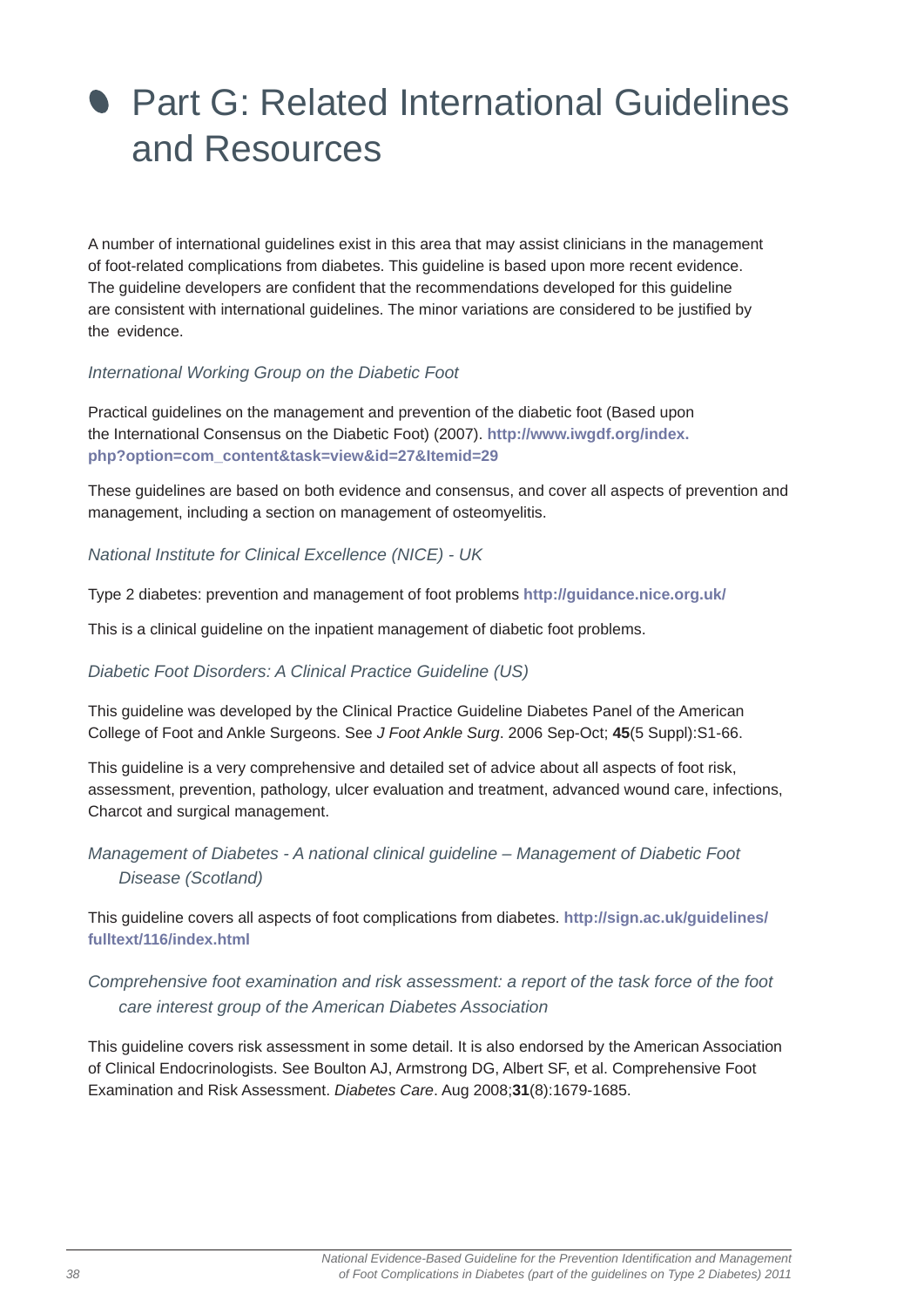# <span id="page-38-0"></span>**• Appendix 1: Grading Foot Ulcer** Severity – Additional Tools

#### Wagner wound grade<sup>79</sup>

| Grade | Clinical assessment                                    |
|-------|--------------------------------------------------------|
|       | Superficial wound                                      |
|       | Deep wound involving tendons and capsules but not bone |
|       | Bony involvement                                       |
|       | Localised gangrene                                     |
|       | Generalised gangrene                                   |

#### DEPA scoring system<sup>108</sup>

| <b>DEPA score</b>                          | <b>Score</b>           |                           |                                    |  |
|--------------------------------------------|------------------------|---------------------------|------------------------------------|--|
|                                            |                        |                           |                                    |  |
| Depth of the ulcer                         | <b>Skin</b>            | Soft tissue               | <b>Bone</b>                        |  |
| <b>Extent of bacterial</b><br>colonisation | Contamination          | Infection                 | Necrotising infection <sup>a</sup> |  |
| <b>Phase of ulcer</b>                      | Granulating $b$        | Inflammatory <sup>c</sup> | Nonhealing <sup>d</sup>            |  |
| <b>Associated etiology</b><br>.            | Neuropathy<br>$\cdots$ | Bone deformity            | <b>Ischaemia<sup>e</sup></b>       |  |

*a Infected ulcer with surrounding cellulitis or fasciitis;* 

*b evidence of granulation tissue formation;* 

*c hyperaemic ulcer with no granulation tissue < 2 weeks duration;* 

*d nongranulating ulcer > 2 weeks duration;* 

*e clinical signs and symptoms of chronic lower-limb ischaemia.* 

#### Grading of ulcers based on DEPA score

| <b>Grade of ulcer</b> | <b>DEPA score</b>                               |
|-----------------------|-------------------------------------------------|
| Low                   | < 6                                             |
| I Moderate            | 7–9                                             |
| High                  | 10–12 or ulcer in association with wet gangrene |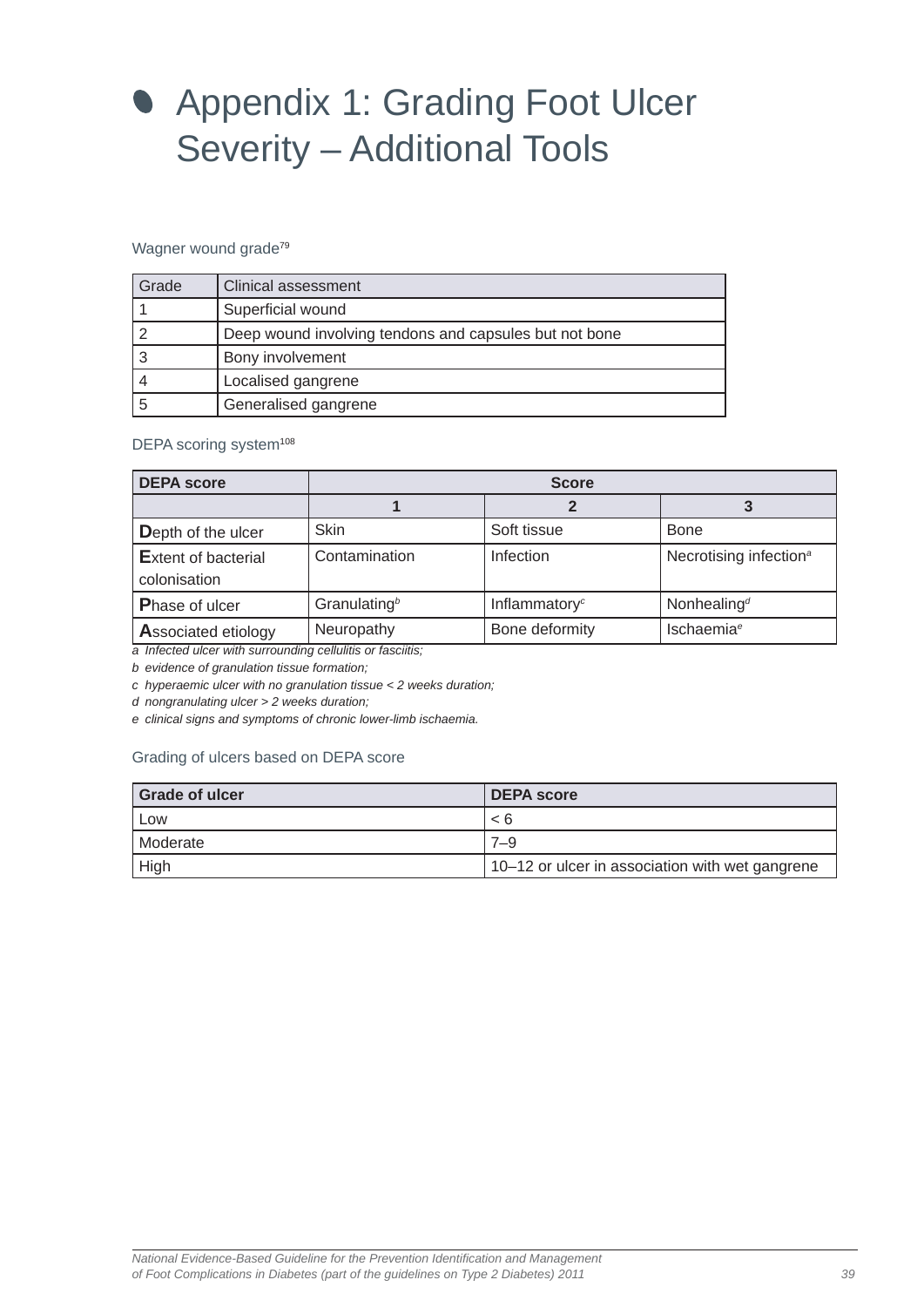### S(AD)SAD system<sup>3</sup>

Grading of ulcers by S(AD)SAD system

| Grade         | Area             | <b>Deep</b>     | <b>Sepsis</b> | <b>Arteriopathy</b> | <b>Denervation</b> |
|---------------|------------------|-----------------|---------------|---------------------|--------------------|
| $\bf{0}$      | Skin intact      | Skin intact     |               | Pedal pulses        | Intact             |
|               |                  |                 |               | present             |                    |
|               | Lesion $<$ 1 cm2 | Superficial     | No infected   | Pedal pulses        | Reduced            |
|               |                  | (skin and       | lesions       | reduced or one      |                    |
|               |                  | subcutaneous    |               | missing             |                    |
|               |                  | tissue)         |               |                     |                    |
| $\mathcal{P}$ | Lesion 1-3cm2    | Lesion          | Cellulitis-   | Absence of both     | Absent             |
|               |                  | penetrating     | associated    | pedal pulses        |                    |
|               |                  | to tendon,      | lesions       |                     |                    |
|               |                  | periosteum and  |               |                     |                    |
|               |                  | joint capsule   |               |                     |                    |
| 3             | Lesion > 3cm2    | Lesion in bones | Lesions with  | Gangrene            | Charcot joint      |
|               |                  | or joint space  | osteomyelitis |                     |                    |

Curative Health Services classification<sup>109,110</sup>

Curative Health Center classification of foot ulcers

| Grade        | Criteria                                                  |
|--------------|-----------------------------------------------------------|
| $\mathbf{1}$ | Partial thickness involving only dermis and epidermis     |
| 2            | Full thickness and subcutaneous tissues                   |
| 3            | Grade 2 plus exposed tendons, ligament, and/or joint      |
| 4            | Grade 3 plus abscess and/or osteomyelitis                 |
| 5            | Grade 3 plus necrotic tissue in wound                     |
| 6            | Grade 3 plus gangrene in the wound and surrounding tissue |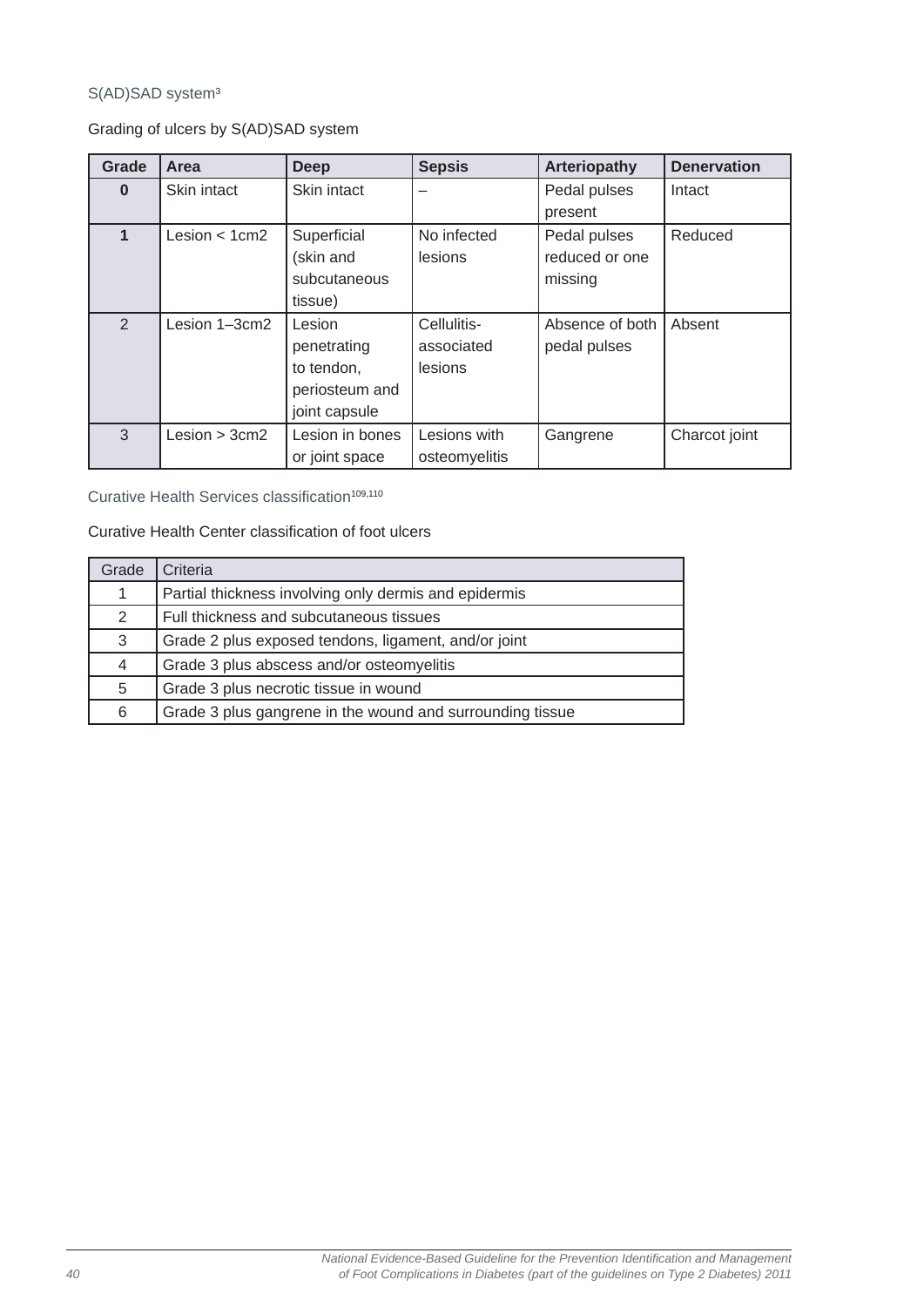### International Working Group on the Diabetic Foot

Criteria for wound classification

| <b>Perfusion</b>        | Depth of wound          | <b>Infection</b>         | <b>Sensation</b>          |
|-------------------------|-------------------------|--------------------------|---------------------------|
| Grade 1                 | Grade 1                 | Grade 1                  | Grade 1                   |
| No symptoms or signs    | Superficial ulcers      | No signs or symptoms     | No loss of sensation of   |
| of ischaemia, palpable  | not penetrating any     | of infection             | the affected foot         |
| pedal pulses, 0.9 < ABI | structure below the     |                          |                           |
| < 1.1                   | dermis                  |                          |                           |
| Grade 2                 | Grade 2                 | Grade 2                  | Grade 2                   |
| Signs and symptoms      | Deep ulcers             | Infection involving skin | No pressure               |
| of intermittent         | penetrating down        | and subcutaneous         | sensation with a 10g      |
| claudication, or        | to subcutaneous         | tissues without          | monofilament on two       |
| ABI <0.9 with ankle     | structures, fascia,     | systemic signs: Local    | or three sites on the     |
| pressure >50 mmHg       | muscles, and tendons.   | swelling and induration; | plantar side of the foot. |
|                         |                         | erythaema > 0.5-2 cm     | No vibration sense with   |
|                         |                         | around ulcer; local      | a 128 Hz tuning fork on   |
|                         |                         | tenderness or pain;      | both sides of the hallux. |
|                         |                         | local warmth; purulent   |                           |
|                         |                         | discharge                |                           |
| Grade 3                 | Grade 3                 | Grade 3                  |                           |
| Critical limb ischaemia | Deep ulcers             | Erythaema > 2cm Deep     |                           |
| defined by systolic     | penetrating down to the | abscess; osteomyelitis;  |                           |
| ankle pressure          | bone and/or joint.      | septic arthritis and     |                           |
| <50mmHg                 |                         | fasciitis.               |                           |
|                         |                         | Grade 4                  |                           |
|                         |                         | Any foot infection       |                           |
|                         |                         | associated with          |                           |
|                         |                         | systemic inflammatory    |                           |
|                         |                         | response syndrome.       |                           |
|                         |                         | Temperature >38°C or     |                           |
|                         |                         | <36°C; heart rate >90    |                           |
|                         |                         | beats/min; respiratory   |                           |
|                         |                         | rate >20 breaths/min;    |                           |
|                         |                         | total white cell count   |                           |
|                         |                         | >12,000 or <4000/cm      |                           |

 *ABI = ankle-brachial index also known as ankle-brachial pressure index (ABPI)*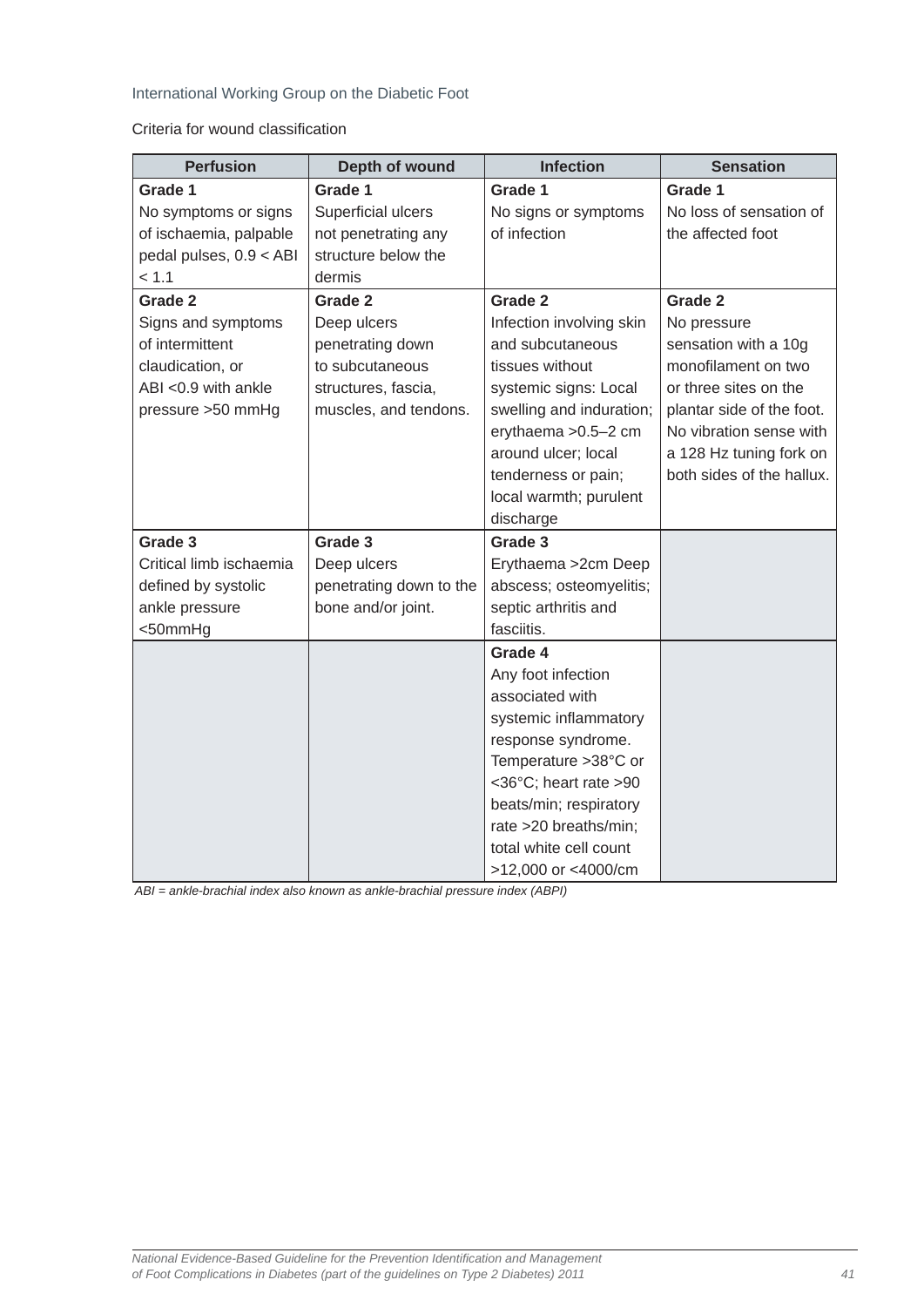# <span id="page-41-0"></span>**Appendix 2: Charcot's** Neuroarthropathy

#### *What is Charcot's neuroarthropathy?*

Charcot's neuroarthropathy (hereafter referred to as CNA) is a non-infectious, degenerative disease of the bones and joints, particularly weight-bearing joints such as the foot and ankle. In developed countries diabetic neuropathy is the most common cause. It is characterised by joint dislocation, fractures and deformities and in extreme cases may significantly disrupt the bony architecture of the affected joint.

#### *What are the causes of CNA?*

CNA is caused by sensory or autonomic neuropathy. There are several theories proposed to explain its aetiology.

- Neurotraumatic theory: This proposes that peripheral neuropathy impairs proprioception causing overuse injuries of insensate joints, either from repetitive microtrauma or a single traumatic event. The loss of protective mechanisms results in the initial injury or injuries.
- Neurovascular theory: This suggests that autonomic dysfunction leads to increased blood flow (via arterio-venous shunting), an imbalance of bone destruction and synthesis, and subsequent bone resorption and weakening (osteopenia)
- Involvement of inflammatory cytokines (e.g. tumour necrosis factor- $\alpha$  and interleukin-1), which result in the stimulation of osteoclast formation.

#### *Who gets CNA?*

CNA typically manifests in patients with long-standing diabetes and peripheral neuropathy.111

The annual incidence of CNA among those with diabetes has been estimated to be between 0.1% and 1.4%. Over recent years the incidence and/or diagnosis of CNA has been reported to be increasing.112

#### *What are the symptoms and signs of CNA?*

The commonest symptoms of CNA are redness, swelling, changing foot shape and new onset of pain or discomfort. About half of patients with CNA experience some pain, however the severity of the pain may be less than clinical signs and symptoms would seem to indicate. The pain may be described as a "deep" aching pain.

Specific clinical signs indicating the presence of CNA include:

- In all cases neuropathy and pounding pulses
- Early cases may only have erythema and swelling
- Advanced cases more swelling, effusions and change in foot shape
- Unilateral swelling and joint deformity varies within a wide range depending on the stage of the disease
- Increase in local skin temperature is generally about  $3^{\circ}$ C higher in the affected extremity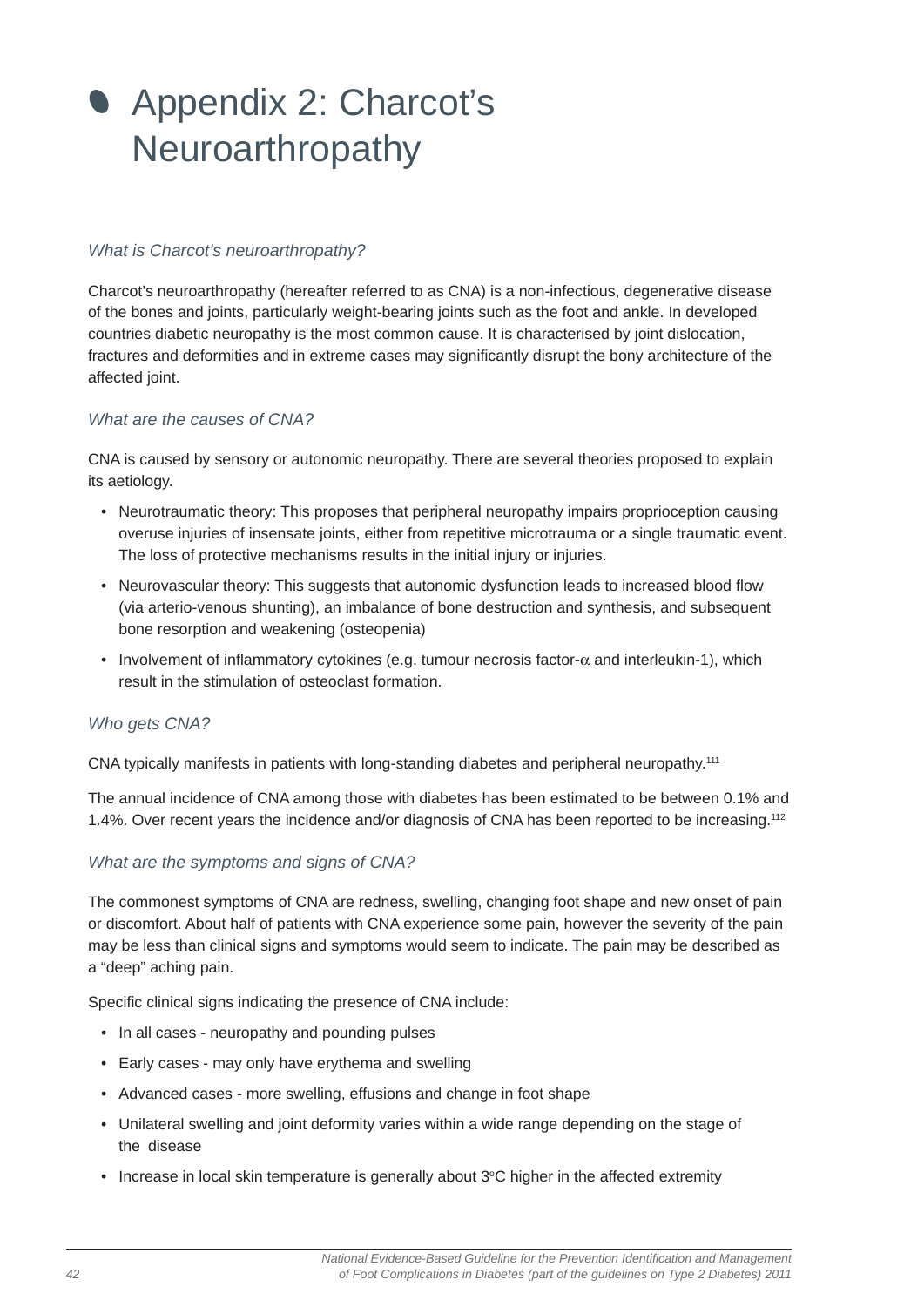- There may be absence of sweating (indicating neuropathy) and an insensate foot
- Instability, loss of joint function and concomitant ulceration may also be evident

People in the acute stages of CNA usually have signs of inflammation in the affected area. This inflammation is often reported as having developed over a few days. There may be no history of a traumatic event (or at least an event that is recalled) or only a history of a very minor traumatic event some weeks before the onset of symptoms. X-rays may appear normal early on in the course. However, as the condition progresses there will be joint dislocation, bone and joint destruction, and these signs will be evident on X-ray. Even if the x-ray is normal, if there is a high degree of clinical suspicion, then proceed to an MRI.

#### *Stages of CNA*

Several classification systems have been proposed to assist in the diagnosis of CNA. The most prevalent is the one devised by Eichenholtz in 1966,<sup>113</sup> which has since been modified slightly by subsequent investigators.<sup>111</sup> The stages and associated markers of this revised classification system are:

| Stage 0   | normal radiographs, loss of protective sensation, swelling and erythema, clinical<br>instability, (disorder may be misdiagnosed as a deep infection or cellulitis)         |
|-----------|----------------------------------------------------------------------------------------------------------------------------------------------------------------------------|
| Stage I   | (fragmentation, dissolution or development stage) – osteopenia, periarticular<br>fragmentation, fracture, subluxation of joints, warm oedematous foot, laxity of ligaments |
| Stage II  | (coalescence stage) – healing phase, less oedema and warmth, absorption of debris,<br>fusion of bony fragments, early sclerosis                                            |
| Stage III | (reconstruction or remodelling stage) – absence of inflammation, more stable but                                                                                           |

deformed foot, osteophytes, subchondral sclerosis, narrowing of joint spaces

#### *Distinguishing between CNA and Osteomyelitis*

The symptoms and signs of CNA and osteomyelitis may be similar. In the acute stage, differentiating CNA from osteomyelitis can be difficult. Both conditions often present as a hot, swollen, erythematous foot with either normal or non-distinguishing changes on plain radiographs. However pedal osteomyelitis is almost always associated with an ulcer (initiating event). In CNA, ulceration occurs sometimes but is a secondary event.

As it is often difficult to establish the diagnosis of osteomyelitis with microbiological sampling of affected bone, MRI has emerged as the investigative modality of choice to distinguish osteomyelitis from acute CNA.<sup>54</sup> Diagnosis of osteomyelitis with MRI is based on identification of altered bone marrow signal intensity (loss of normal fatty marrow signal intensity on T1-weighted images, with oedema on T2-weighted images and enhancement on post-contrast gadolinium enhanced T1 weighted images). CNA may alter the marrow signal similarly so other radiological signs, such as pattern and location of signal intensity, should be used to help distinguish the two processes. CNA most commonly affects the tarsal-metatarsal and tarsal joints while osteomyelitis is almost exclusively from contiguous infections and occurs most frequently around the fifth and first metatarso-phalangeal joints, the first distal phalanx and the calcaneus. Associated findings in the adjacent bone, joint or soft tissue should also be considered when making a diagnosis.

#### *Aim of treatment*

The aim of treatment of CNA is to prevent progression of the disease. Complications that may arise from inadequate or delayed treatment include foot deformity, chronic ulceration and infection (including osteomyelitis).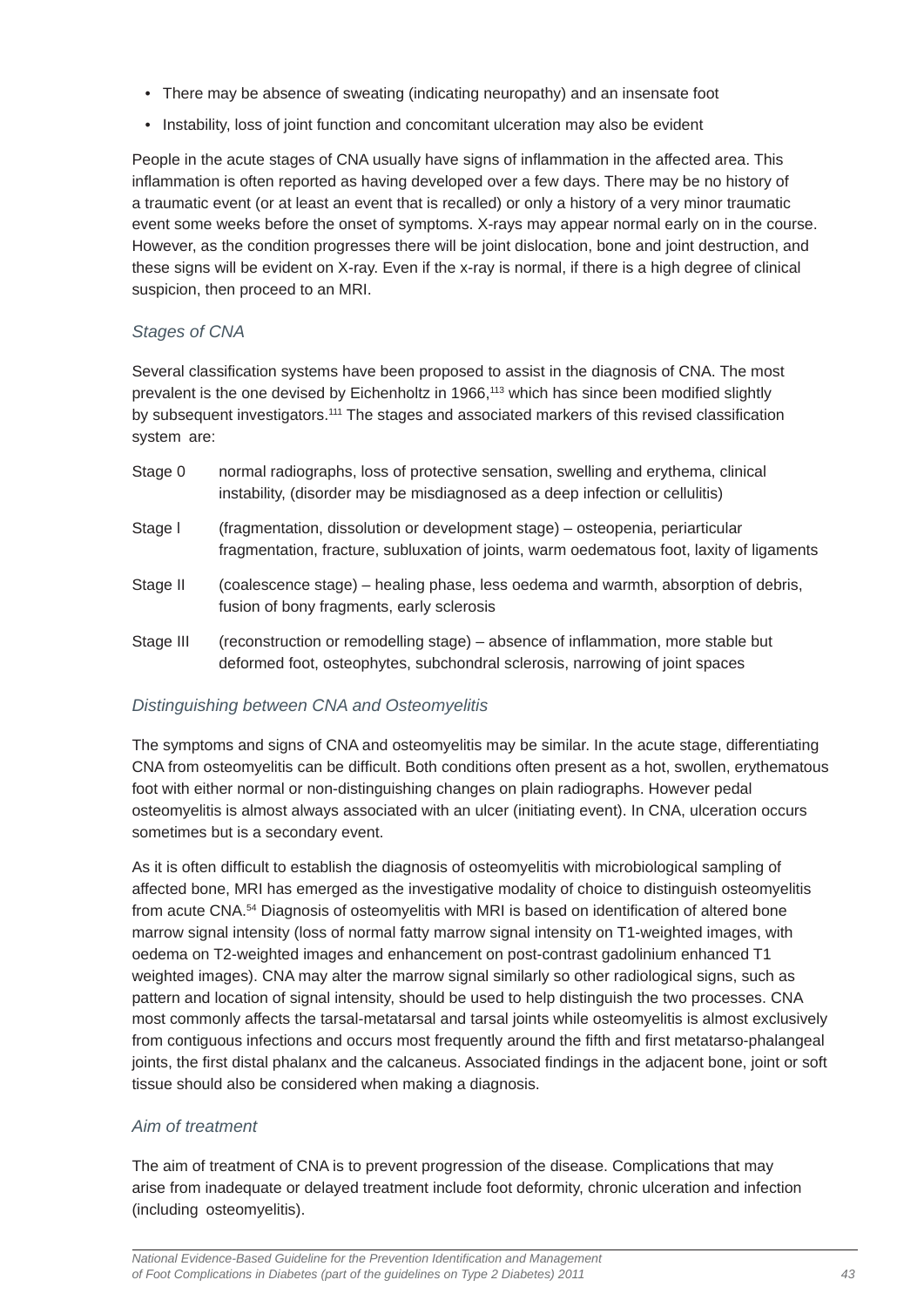#### *Management*

Suspected acute CNA of the foot is considered an **emergency** and should prompt **immediate referral**  to a dedicated multi-disciplinary foot care service. Early management aims to eliminate further trauma or stress to the foot by preventing weight bearing. Offloading with a total contact cast has been shown to protect the foot, reduce foot temperature and reduce bone activity. Offloading is widely accepted as the most effective treatment for patients with acute CNA. Surgical intervention to fix the joint in order to produce a stable foot and to correct deformity is required in some cases. Bisphosphonates have also been studied for their potential to decrease bone resorption. However, further studies are required to determine the role of these agents in the management of CNA.

Management should also consider protection of the other (non CNA-affected) foot as it will be taking extra weight.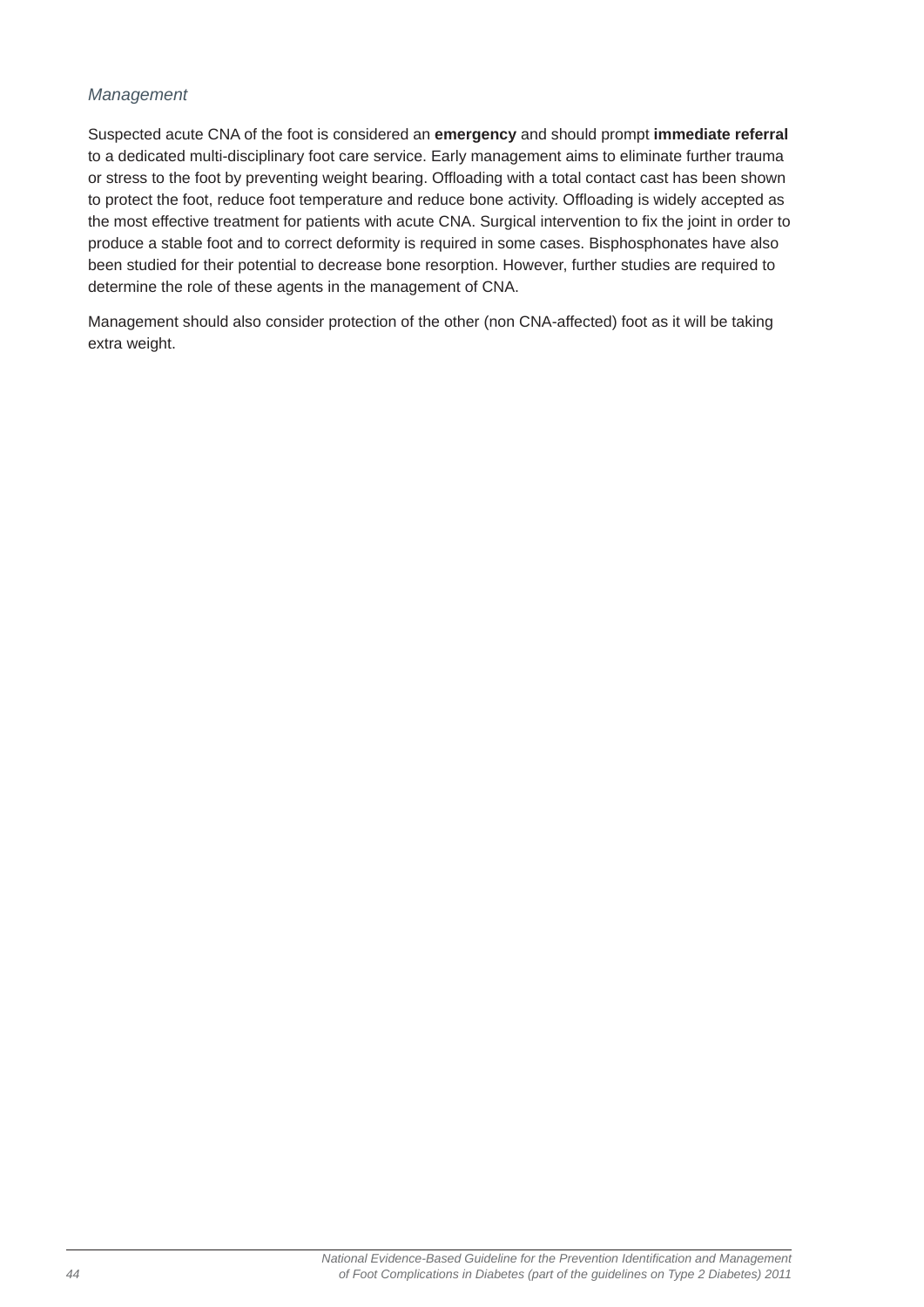<span id="page-44-0"></span>

### *Expert Panels*

The expert panels proposed the initial clinical questions to the Guidelines Advisory Committee (GAC) to be answered by the updated guideline and provided input on the scope and format of the current guideline. The Expert Panels provided guidance to the technical team at Adelaide Health Technology Assessment (AHTA) regarding strategic research and reviews that may have been done in recent times and assisted in ensuring the draft protocol for the systematic review was appropriate prior to sign off by the GAC. During the search and review process for the systematic review, individual experts were called upon to provide advice or interpretation of the evidence as required.

| <b>Expert Foot Panel</b> | <b>Membership</b>              | <b>Personnel / Speciality</b>                                            |
|--------------------------|--------------------------------|--------------------------------------------------------------------------|
| Foot complications       | Australian and overseas        | Professor Peter Colman (Chair) -                                         |
|                          | experts in foot complications  | Endocrinologist                                                          |
|                          |                                | Dr Sara Jones - Podiatry Academic                                        |
|                          |                                | Professor Andrew Boulton* - Physician Foot<br><b>Disease Specialist</b>  |
|                          |                                | Dr Rob Fitridge - Vascular Surgeon                                       |
|                          |                                | Dr Paul Wraight - Endocrinologist, Diabetic<br><b>Foot Unit Director</b> |
|                          |                                | Ms Sue Templeton - Nurse Practitioner Wound                              |
|                          |                                | Management                                                               |
| Overall diabetes         | Australian experts in clinical | A/Professor Jonathan Shaw (Chair) -                                      |
| care                     | care of people with type 2     | Diabetologist                                                            |
|                          | diabetes                       | Professor Paul Zimmet - Diabetologist                                    |
|                          |                                | Dr Pat Phillips - Diabetologist                                          |
|                          |                                | Professor Tim Davis - Professor of Medicine                              |
|                          |                                | Dr Lynn Weekes - Quality use of Medicines                                |
| Diabetes in              | Australian experts in care     | Dr Alex Brown (Chair)                                                    |
| Indigenous               | of indigenous people with      | A/Professor Ashim Sinha                                                  |
| Communities              | diabetes                       |                                                                          |

*\* International expert*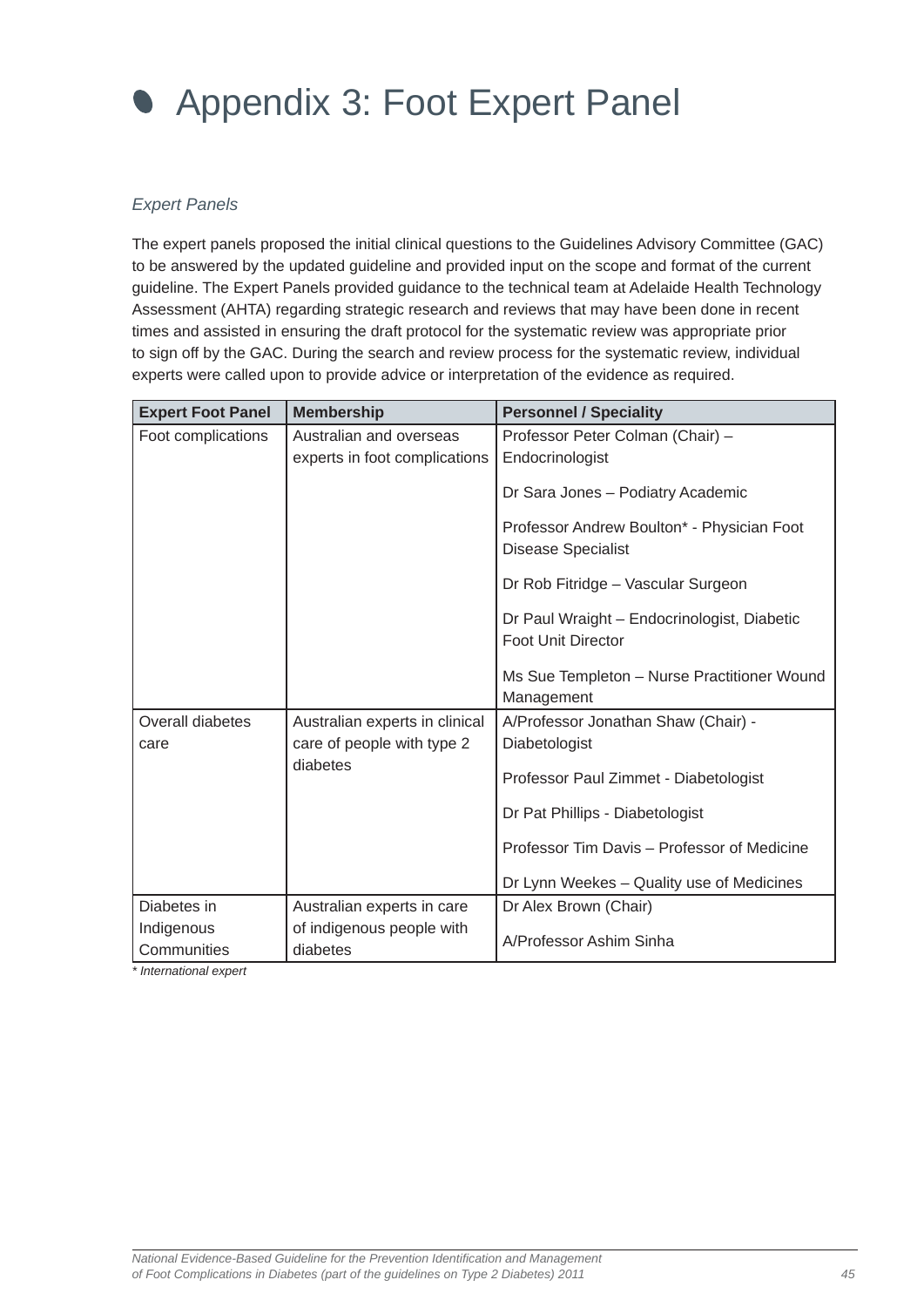#### *Systematic Reviewers, Adelaide Health Technology Assessment (AHTA)*

The technical report underpinning this guideline was completed by the team listed below.

- Elizabeth Buckley
- Stynke Docter
- Judy Morona
- Edith Reddin
- Vineet Juneja
- David Tamblyn
- George Mnatzaganian
- Benjamin Ellery
- Samuel Lehman
- Tracy Merlin

The report is available at: **http://t2dgr.bakeridi.edu.au** as is the declaration of competing interests of every team member.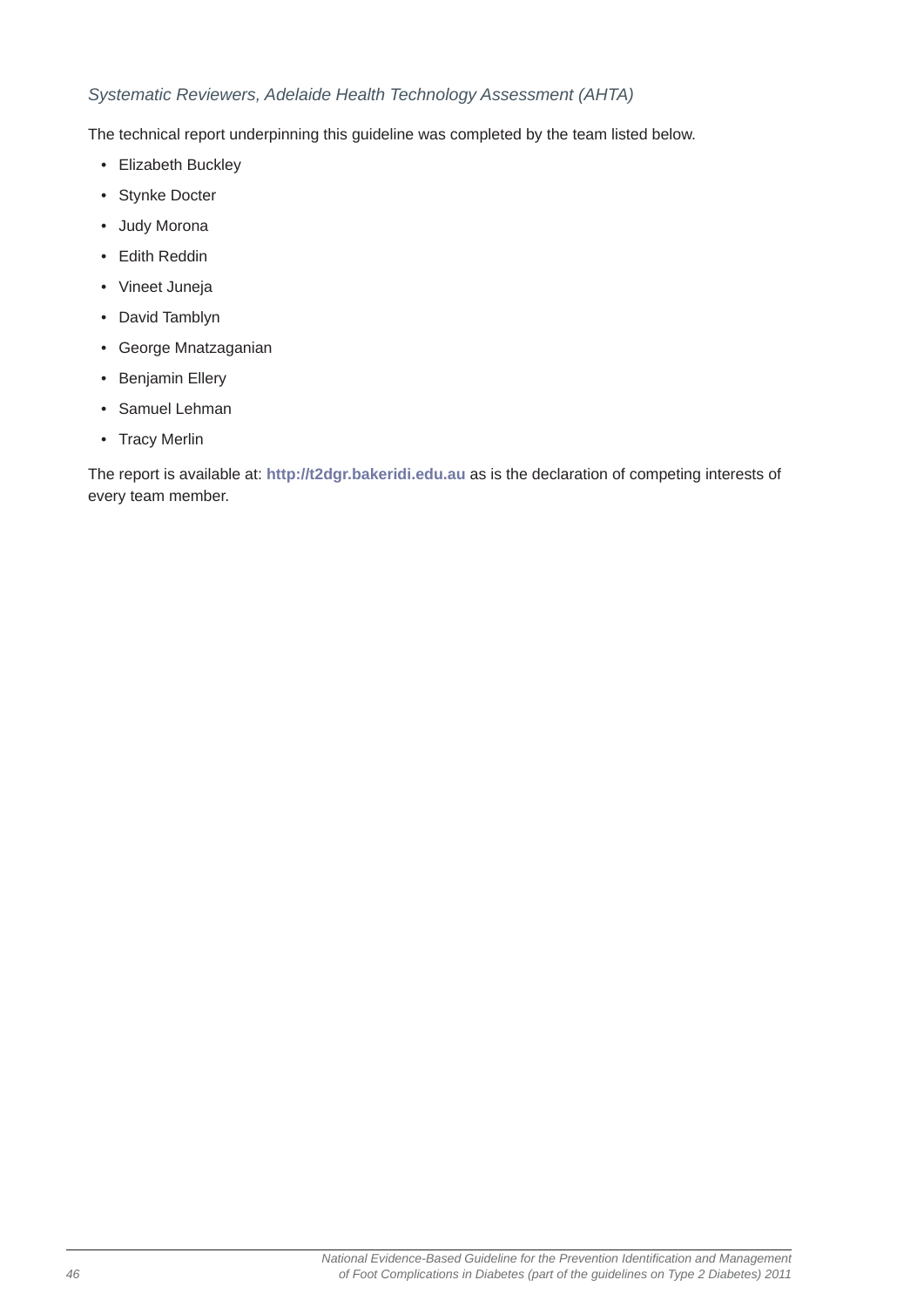# <span id="page-46-0"></span>Appendix 4: Project Executive

The key management structure associated with the project was the Project Executive. The Project Executive consisted of representatives of the key organisations collaborating on this project: The Baker IDI Heart and Diabetes Institute, The University of Adelaide's Adelaide Health Technology Assessment (AHTA), and the George Institute for Global Health.

| <b>Name</b>                          | Organisation                                 | Perspective/<br><b>Background</b>                                                             | <b>Role</b>                                                                           |
|--------------------------------------|----------------------------------------------|-----------------------------------------------------------------------------------------------|---------------------------------------------------------------------------------------|
| Associate Professor<br>Jonathan Shaw | <b>Baker IDI</b>                             | Clinician, diabetologist,<br>epidemiologist                                                   | Project Leader                                                                        |
| Professor Paul Zimmet                | <b>Baker IDI</b>                             | Clinician, diabetologist,<br>epidemiologist                                                   | <b>Specialist Adviser</b>                                                             |
| Ms Tracy Merlin                      | <b>AHTA</b>                                  | Specialist systematic<br>review methodologist,<br>public health                               | Guidelines Adviser<br>Oversight of systematic<br>review and guidelines<br>methodology |
| Ms Kathy Mott                        | <b>Baker IDI</b>                             | Management, primary<br>care policy and<br>practice, consumer<br>participation and<br>advocacy | Project Manager                                                                       |
| Professor Bruce Neal                 | George Institute for<br>Global Health        | Clinician, hypertension<br>expert, researcher                                                 | Deputy Project Leader                                                                 |
| Dr Sophia Zoungas                    | George Institute for<br><b>Global Health</b> | Clinician,<br>endocrinologist,<br>researcher                                                  | Oversight of Guideline<br>Writing                                                     |

The competing interest of every team member can be found at: **http://t2dgr.bakeridi.edu.au**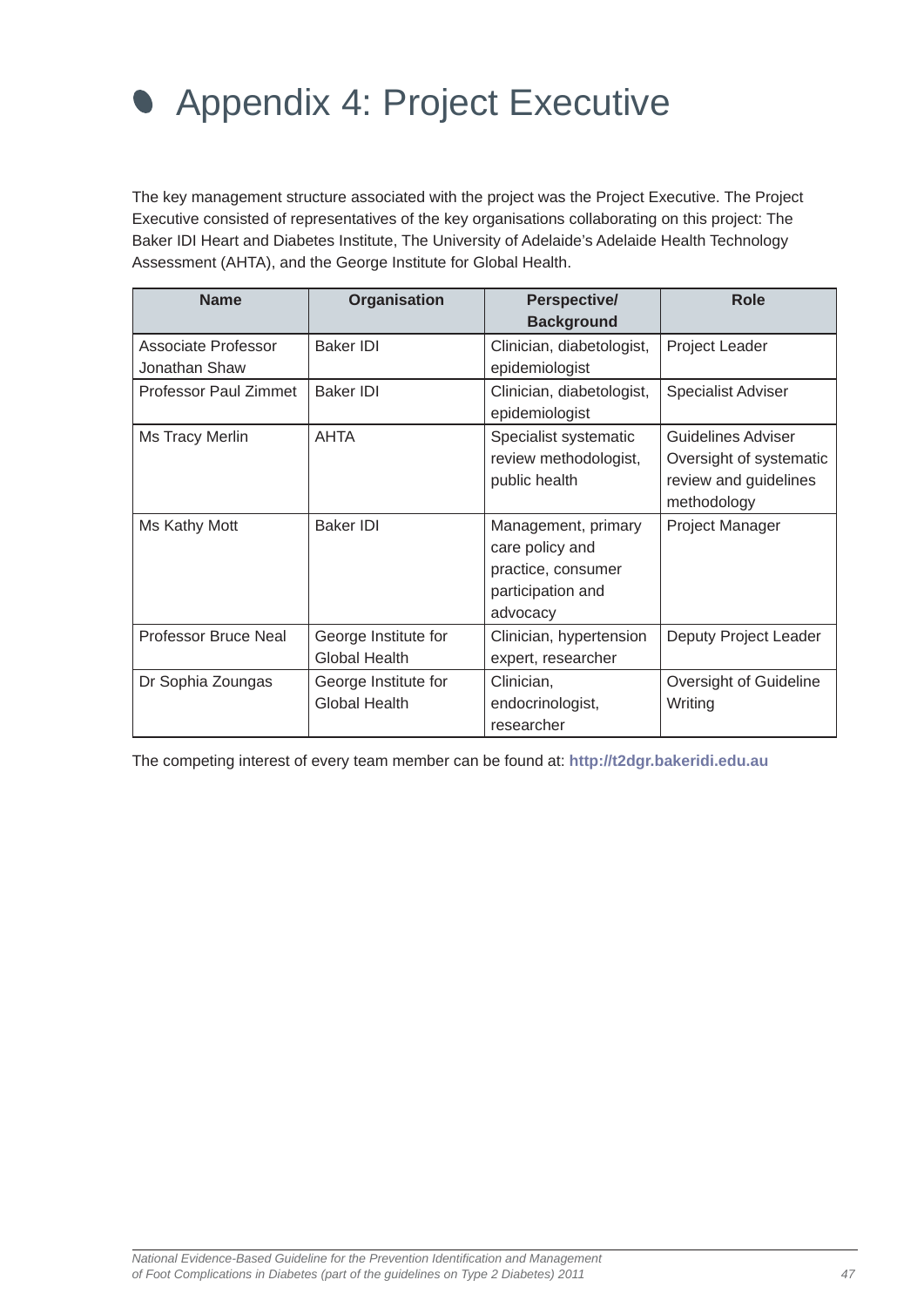# <span id="page-47-0"></span> Appendix 5: Guidelines Advisory **Committee**

The Guidelines Advisory Committee (GAC) was responsible for overseeing the review and update of the guideline, their specific role included but was not limited to:

- Reviewing the current guideline and defining clinical questions to guide the updating process
- Signing off on the final review protocol prior to the systematic review of the literature
- Reviewing the draft guidelines and providing feedback prior to release for consultation
- Assisting with consultation amongst peers and with stakeholder organisations
- Reviewing the feedback from the stakeholder consultation, and
- Signing off on the final guideline prior to submission to NHMRC for endorsement.

Professor Hugh Taylor was appointed as an independent chair responsible for managing and leading the Guidelines Advisory Committee.

| <b>Nominating Organisation</b>                                                       | <b>Perspective/Interests</b><br><b>Represented</b> | <b>Nominee</b>              |
|--------------------------------------------------------------------------------------|----------------------------------------------------|-----------------------------|
| Diabetes Australia Ltd                                                               | People with diabetes                               | Dr I White /                |
|                                                                                      |                                                    | Professor G Johnson         |
| <b>Australian Diabetes Society</b>                                                   | Specialist clinicians                              | A/Professor N W Cheung      |
| <b>Australian Diabetes Educators</b><br>Association                                  | Diabetes educators and nurses                      | Ms C Matthews               |
| Dietitians Association of<br>Australia                                               | Dietitians and Nutritionists                       | Dr M Vale                   |
| <b>Consumers' Health Forum</b>                                                       | People with diabetes and carers                    | Ms H Mikolaj<br>Mr T Benson |
| Royal Australian College of                                                          | <b>General practitioners</b>                       | <b>Professor M Harris</b>   |
| <b>General Practitioners</b>                                                         | Practice nurses                                    |                             |
| An appropriate indigenous<br>health organisation - Aboriginal<br>Health Council (SA) | Indigenous health workers                          | Ms S Wilson                 |
| Pharmaceutical Society of<br>Australia                                               | Community and hospital<br>pharmacists              | Dr L Bereznicki             |
| Public Health Association of<br>Australia                                            | Health promotion and<br>prevention                 | A/Professor R Colagiuri     |
| National Heart Foundation of<br>Australia                                            | Cardiovascular health                              | <b>Professor J Tatoulis</b> |
| National Vascular Disease<br><b>Prevention Alliance</b>                              | Cardiovascular absolute risk                       | Dr E Lalor                  |
| Australasian Podiatry Council                                                        | Podiatrists                                        | Mr P Lazzarini              |
| Department of Health and<br>Ageing                                                   | Health policy                                      | Ms L Cotton                 |

The competing interest of every team member can be found at: **http://t2dgr.bakeridi.edu.au**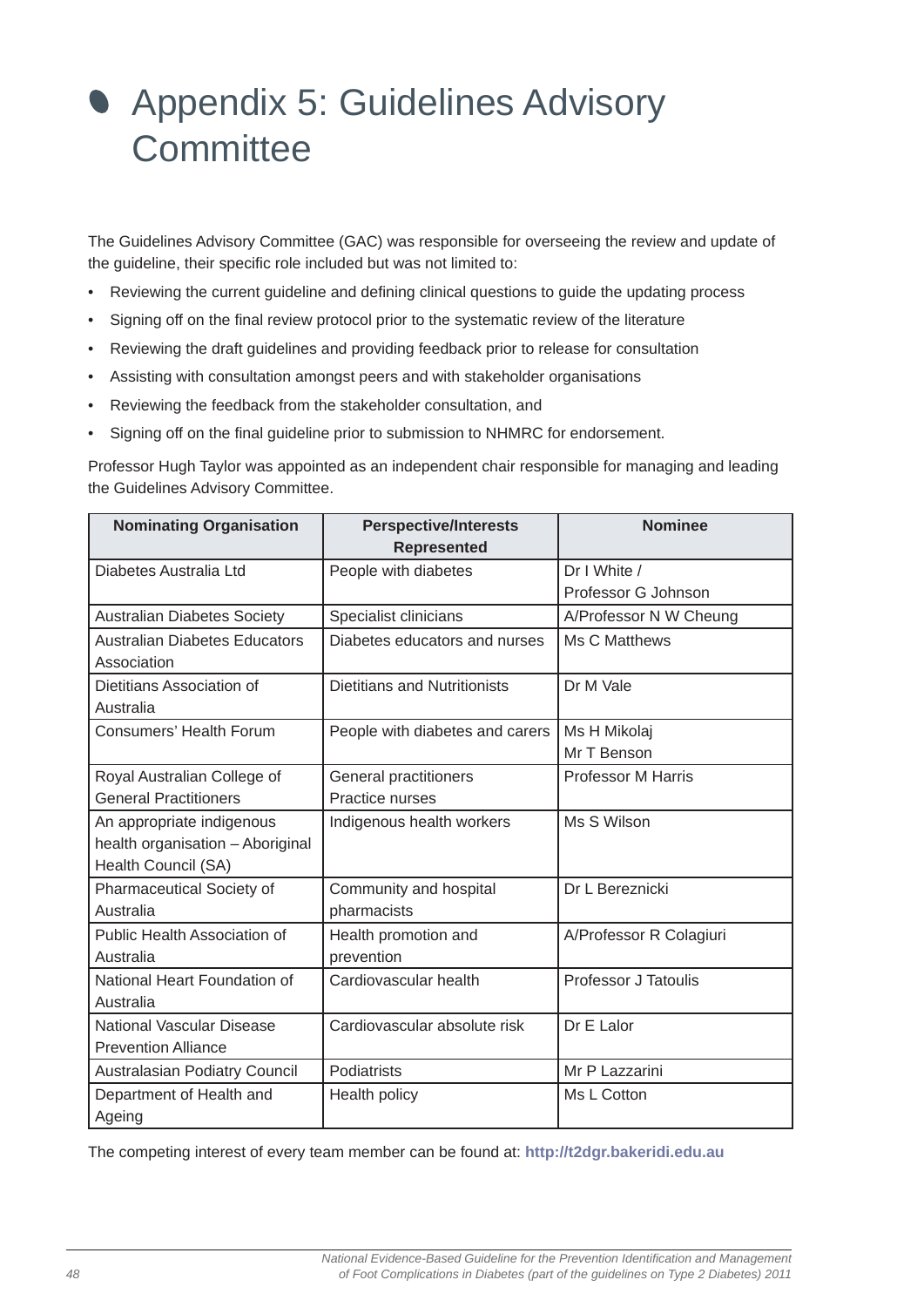# <span id="page-48-0"></span> Appendix 6: Glossary of Acronyms/ Terms

| <b>ABPI</b>       | Ankle-brachial pressure index (also referred to as ABI, Ankle-brachial index) |
|-------------------|-------------------------------------------------------------------------------|
| AIHW              | Australian Institute of Health and Welfare                                    |
| AusDiab           | Australian Diabetes, Obesity and Lifestyle Study                              |
| <b>CNA</b>        | Charcot's neuroarthropathy                                                    |
| <b>EBR</b>        | Evidenced-based recommendation                                                |
| EO                | <b>Expert Opinion</b>                                                         |
| <b>GAC</b>        | <b>Guidelines Advisory Committee</b>                                          |
| <b>HBOT</b>       | Hyperbaric oxygen therapy                                                     |
| IDF               | <b>International Diabetes Federation</b>                                      |
| <b>IWGDF</b>      | International Working Group on the Diabetic Foot                              |
| <b>MBS</b>        | Medicare Benefits Scheme                                                      |
| MDF               | Multi-Disciplinary Foot (clinic/service)                                      |
| <b>MRI</b>        | Magnetic Resonance Imaging                                                    |
| <b>NDS</b>        | Neuropathy Disability Score                                                   |
| <b>NHMRC</b>      | National Health and Medical Research Council                                  |
| <b>NVDPA</b>      | National Vascular Disease Prevention Alliance                                 |
| <b>PAD</b>        | Peripheral arterial disease (also known as peripheral vascular disease- PVD)  |
| QALY's            | Quality adjusted life years                                                   |
| <b>RCT</b>        | Randomised controlled trial                                                   |
| <b>SIGN</b>       | Scottish Intercollegiate Guidelines Network                                   |
| Study             | Non randomised or observational study                                         |
| TcPO <sub>2</sub> | Transcutaneous oxygen saturation                                              |
| UT                | University of Texas                                                           |
| <b>VAC</b>        | Vacuum Assisted Closure                                                       |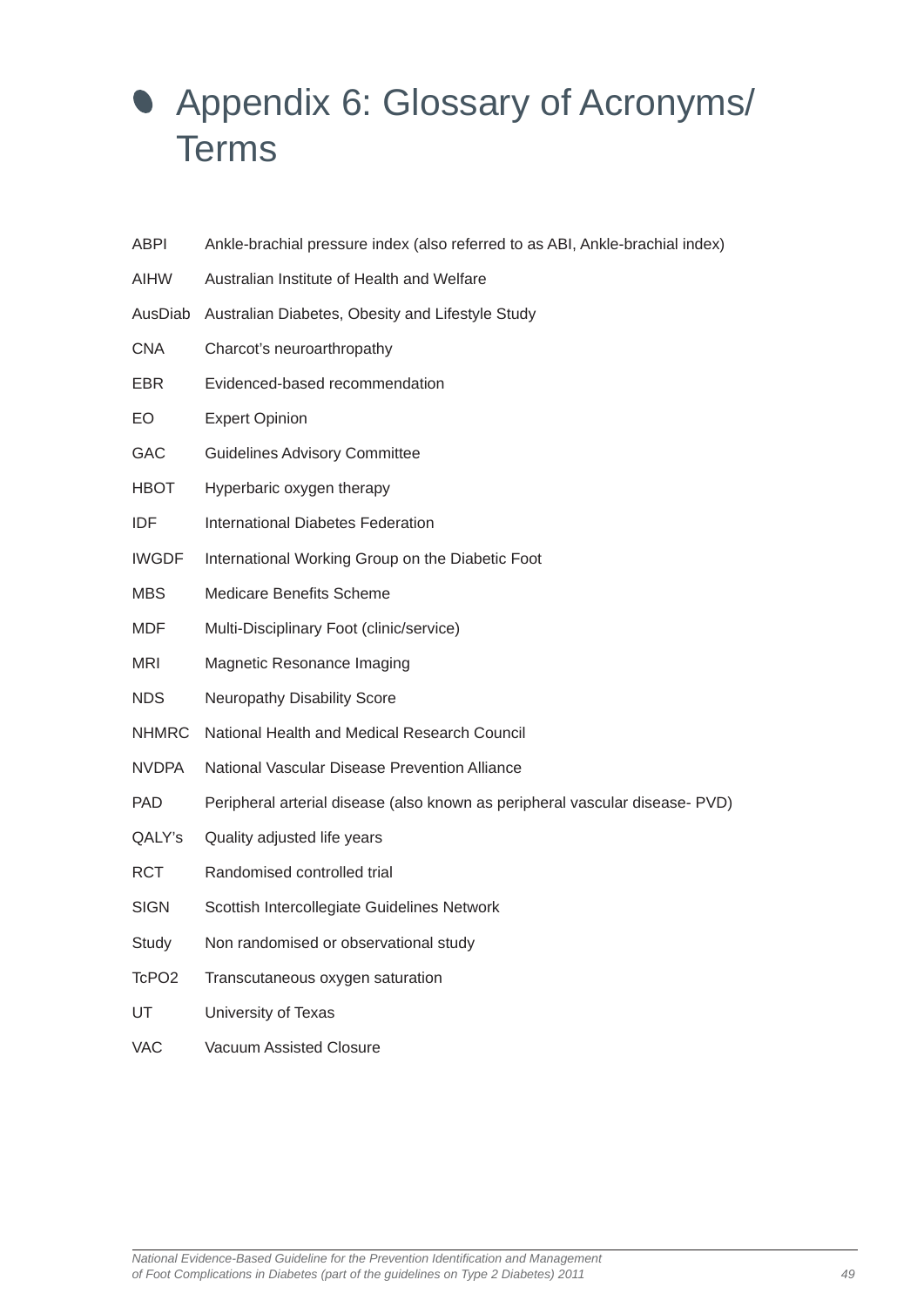# Appendix 7: References†

- 1. McCabe, C.J., R.C. Stevenson, and A.M. Dolan. Evaluation of a diabetic foot screening and protection programme. *Diabetic Medicine: A Journal of the British Diabetic Association*, 1998;**15**(1):80-4.
- 2. Oyibo, S.O., et al. A comparison of two diabetic foot ulcer classification systems: the Wagner and the University of Texas wound classification systems. *Diabetes Care*, 2001;24(1):84-8.
- 3. Parisi, M.C.R., et al. Comparison of three systems of classification in predicting the outcome of diabetic foot ulcers in a Brazilian population. *European Journal of Endocrinology*, 2008;**159**(4):417-422.
- 4. Lavery, L.A., D.G. Armstrong, and L.B. Harkless. Classification of diabetic foot wounds. *Journal of Foot Ankle Surgery*, 1996;**35**:528-531.
- 5. Armstrong, D.G., L.A. Lavery, and L.B. Harkless. Validation of a diabetic wound classification system. The contribution of depth, infection, and ischemia to risk of amputation. *Diabetes Care*, 1998;**21**(5):855-859.
- 6. d'Hemecourt, P.A., J.M. Smiell, and M.R. Karim. Sodium carboxymethylcellulose aqueous-based gel vs. becaplermin gel in patients with nonhealing lower extremity diabetic ulcers. *Wounds: A Compendium of Clinical Research & Practice*, 1998;**10**(3):69-75.
- 7. Edwards, J. and S. Stapley. Debridement of diabetic foot ulcers. *Cochrane Database Syst Rev*, 2010(1):CD003556.
- 8. Jensen, J.L., J. Seeley, and B. Gillin. A controlled, randomized comparison of two moist wound healing protocols: Carrasyn Hydrogel Wound dressing and wet-to-moist saline gauze (Provisional abstract). *Advances in Wound Care*, 1998;**11**(7 Supplement):1-4.
- 9. Vandeputte, J. and L. Gryson. Clinical trial on the control of diabetic foot infection by an immunomodulating hydrogel containing 65% glycerine. *Proceedings of the 6th European Conference on Advances in Wound Management*; 1997, 21-24 November: Harrogate, UK. p50-3.
- 10. Mueller, M.J., et al. Total contact casting in treatment of diabetic plantar ulcers. Controlled clinical trial. *Diabetes Care*, 1989;**12**(6):384-388.
- 11. Horswell, R.L., J.A. Birke, and C.A. Patout Jr. A Staged Management Diabetes Foot Program Versus Standard Care: A 1-Year Cost and Utilization Comparison in a State Public Hospital System. *Archives of physical medicine and rehabilitation*, 2003;**84**(12):1743-1746.
- 12. Rerkasem, K., et al. The development and application of diabetic foot protocol in Chiang Mai University Hospital with an aim to reduce lower extremity amputation in Thai population: a preliminary communication. *International Journal of Lower Extremity Wounds*, 2007;**6**(1):18-21.
- 13. Rerkasem, K., et al. A multidisciplinary diabetic foot protocol at Chiang Mai University Hospital: cost and quality of life. *International Journal of Lower Extremity Wounds*, 2009;**8**(3):153-156.
- 14. Yesil, S., et al. Reduction of major amputations after starting a multidisciplinary diabetic foot care team: single centre experience from Turkey. *Exp Clin Endocrinol Diabetes*, 2009;**117**(7):345-349.
- 15. Santamaria, N., et al. The effectiveness of digital imaging and remote expert wound consultation on healing rates in chronic lower leg ulcers in the Kimberley region of Western Australia (Structured abstract). *Primary Intention*, 2004;**12**(2):62-70.

<sup>†</sup> *This list only includes references that are specifi cally referred to in the text and includes additional references to those found in the systematic review of literature. The full list of references that were used to formulate the evidence-based recommendations is included in the Technical Report that accompanies the guideline.*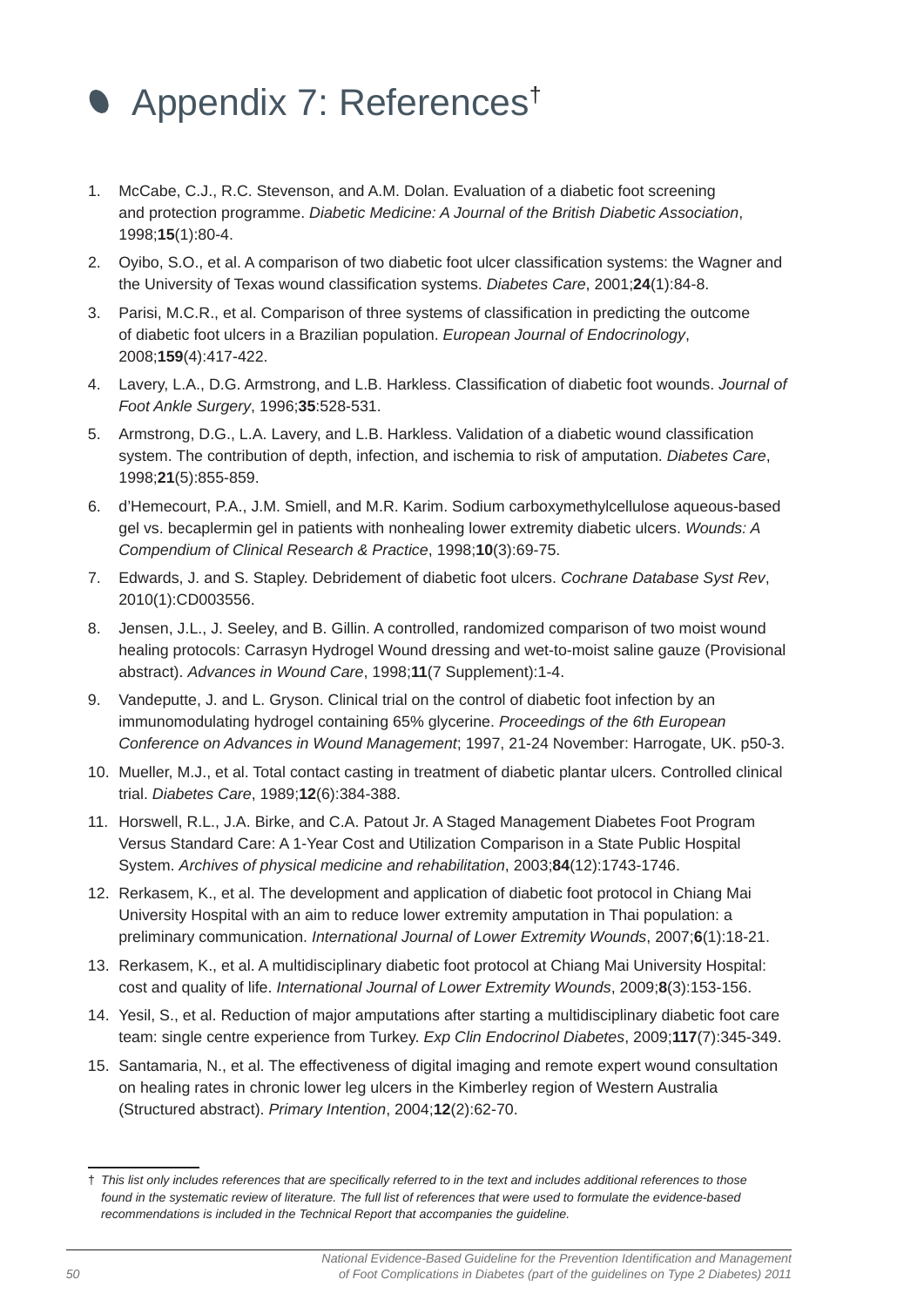- 16. Akbari, A., et al. Effects of vacuum-compression therapy on healing of diabetic foot ulcers: randomized controlled trial. *Journal of Rehabilitation Research & Development,* 2007;**44**(5):631-636.
- 17. Blume, P.A., et al. Comparison of negative pressure wound therapy using vacuum-assisted closure with advanced moist wound therapy in the treatment of diabetic foot ulcers: a multicenter randomized controlled trial. *Diabetes Care*, 2008;**31**(4):631-636.
- 18. Eginton, M.T., et al. A prospective randomized evaluation of negative-pressure wound dressings for diabetic foot wounds. *Annals of Vascular Surgery*, 2003;**17**(6):645-649.
- 19. Etoz. A., Y. A-zgenel, and M. A-zcan. The use of negative pressure wound therapy on diabetic foot ulcers: a preliminary controlled trial. *Wounds: A Compendium of Clinical Research & Practice*, 2004;**16**(8):264-269.
- 20. Etoz, A. and R. Kahveci. Negative pressure wound therapy on diabetic foot ulcers. *Wounds: A Compendium of Clinical Research and Practic*e, 2007;**19**(9):250-254.
- 21. McCallon, S.K., et al. Vacuum-assisted closure versus saline-moistened gauze in the healing of postoperative diabetic foot wounds. *Ostomy Wound Management*, 2000;**46**(8):28-32, 34.
- 22. Mody, G.N., et al. A blinded, prospective, randomized controlled trial of topical negative pressure wound closure in India. *Ostomy Wound Management,* 2008;**54**(12):36-46.
- 23. Abidia, A., et al. The role of hyperbaric oxygen therapy in ischaemic diabetic lower extremity ulcers: a double-blind randomized-controlled trial (Structured abstract). E*uropean Journal of Vascular and Endovascular Surgery,* 2003;**25**(6):513-518.
- 24. Doctor, N., S. Pandya, and A. Supe. Hyperbaric oxygen therapy in diabetic foot. *Journal of Postgraduate Medicine*, 1992;**38**(3):112-114.
- 25. Duzgun, A.P., et al. Effect of hyperbaric oxygen therapy on healing of diabetic foot ulcers. *Journal of Foot & Ankle Surgery*, 2008;**47**(6):515-519.
- 26. Faglia, E., et al. Adjunctive systemic hyperbaric oxygen therapy in treatment of diabetic foot ulcer A randomized study. *Proceedings of the International Joint Meeting on Hyperbaric and Underwater Medicine*; 1996; Grafica Victoria: Bologna. p391-399.
- 27. Heng, M.C., et al. Angiogenesis in necrotic ulcers treated with hyperbaric oxygen. *Ostomy Wound Management*, 2000;**46**(9):18-28, 30-2.
- 28. Kessler, L., et al. Hyperbaric oxygenation accelerates the healing rate of nonischemic chronic diabetic foot ulcers: a prospective randomized study. *Diabetes Care*, 2003;**26**(8):2378-2382.
- 29. Leslie, C.A., et al. Randomized controlled trial of topical hyperbaric oxygen for treatment of diabetic foot ulcers. *Diabetes Care*, 1988;**11**(2):111-115.
- 30. Roeckl-Wiedmann, I., M. Bennett, and P. Kranke. Systematic review of hyperbaric oxygen in the management of chronic wounds. *Br J Surg*, 2005;**92**(1):24-32.
- 31. Armstrong, D.G., et al. Maggot therapy in "lower-extremity hospice" wound care: fewer amputations and more antibiotic-free days. *J Am Podiatr Med Assoc*, 2005;**95**(3):254-257.
- 32. Paul, A.G., et al. Maggot debridement therapy with Lucilia cuprina: a comparison with conventional debridement in diabetic foot ulcers. *International Wound Journal*, 2009;**6**(1):39-46.
- 33. Sherman, R.A. Maggot therapy for treating diabetic foot ulcers unresponsive to conventional therapy. *Diabetes Care*, 2003. **26**(2):446-451.
- 34. Blozik, E. and M. Scherer. Skin replacement therapies for diabetic foot ulcers Systematic review and meta-analysis. *Diabetes Care,* 2008. **31**(4):693-694.
- 35. Caravaggi, C., et al. HYAFF 11-based autologous dermal and epidermal grafts in the treatment of noninfected diabetic plantar and dorsal foot ulcers: a prospective, multicenter, controlled, randomized clinical trial. *Diabetes Care*, 2003. **26**(10):2853-2859.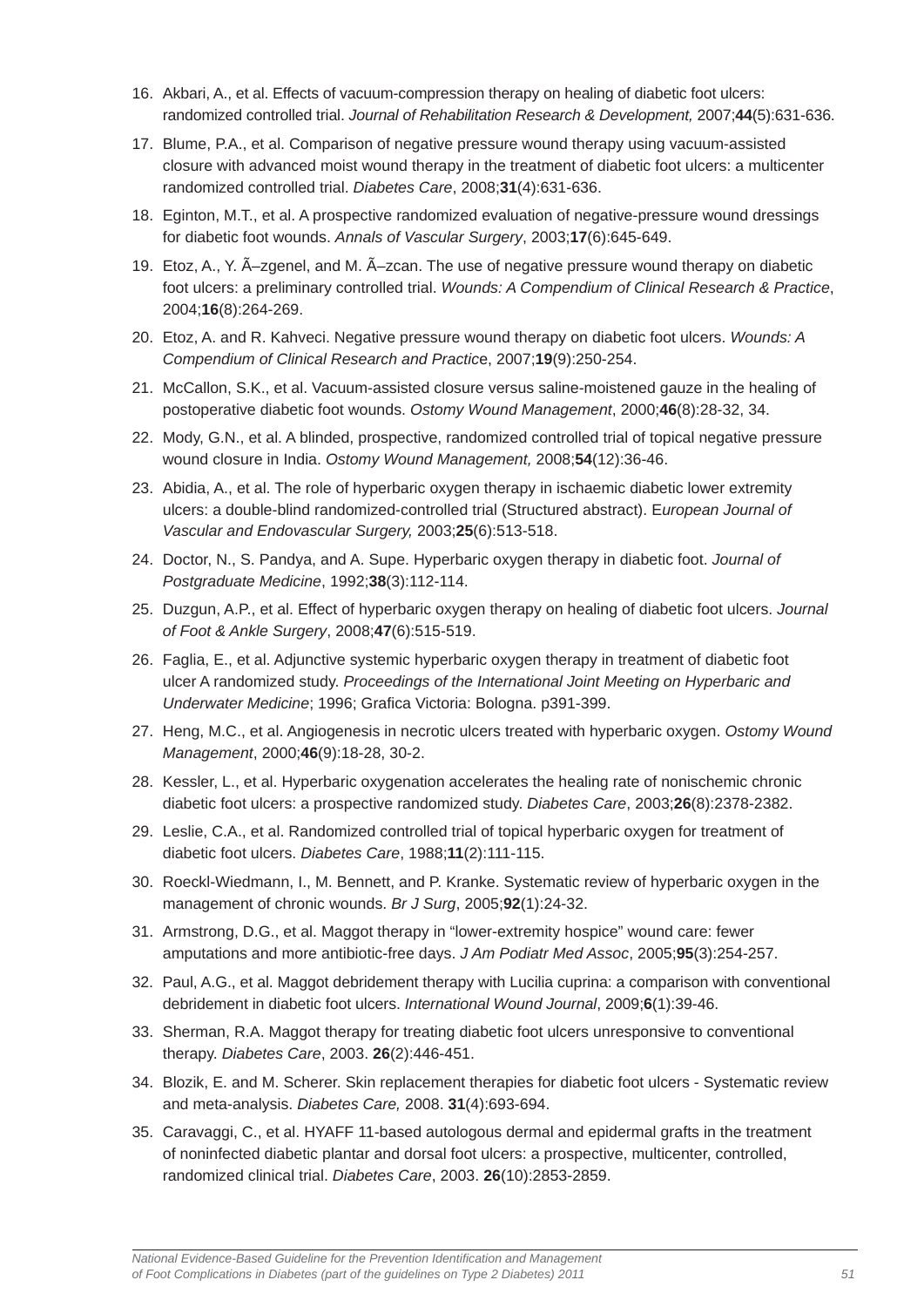- 36. Edmonds, M. European and Australian Apligraf Diabetic Foot Ulcer Study Group. Apligraf in the treatment of neuropathic diabetic foot ulcers. *The International Journal of Lower Extremity Wounds*, 2009;**8**(1):11-18.
- 37. Gentzkow, G.D., et al. Use of dermagraft, a cultured human dermis, to treat diabetic root ulcers. *Diabetes Care*, 1996;**19**(4):350-354.
- 38. Hanft, J.R. and M.S. Surprenant. Healing of chronic foot ulcers in diabetic patients treated with a human fibroblast-derived dermis. *Journal of Foot & Ankle Surgery*, 2002;41(5):291.
- 39. Lipkin, S., et al. Effectiveness of bilayered cellular matrix in healing of neuropathic diabetic foot ulcers: results of a multicenter pilot trial. *Wounds: A Compendium of Clinical Research & Practice*, 2003;**15**(7):230-236.
- 40. Marston, W.A., et al. The efficacy and safety of Dermagraft in improving the healing of chronic diabetic foot ulcers: results of a prospective randomized trial. *Diabetes Care*, 2003;**26**(6):1701-1705.
- 41. Pollak, R.A., et al. A human dermal replacement for the treatment of diabetic foot ulcers. *Wounds: A Compendium of Clinical Research & Practice*, 1997;**9**(6):75-183.
- 42. Sabolinski, M.L. and A. Veves. Graftskin (APLIGRAF) in neuropathic diabetic foot ulcers. *Wounds: A Compendium of Clinical Research & Practice*, 2000;**12**(5):33A-36.
- 43. Veves, A., et al. Graftskin, a human skin equivalent, is effective in the management of noninfected neuropathic diabetic foot ulcers - A prospective randomized multicenter clinical trial. *Diabetes Care*, 2001;**24**(2):290-295.
- 44. Puttirutvong, P. Meshed skin graft versus split thickness skin graft in diabetic ulcer coverage. *Journal of the Medical Association of Thailand = Chotmaihet thangphaet*, 2004;**87**(1):66-72.
- 45. National Health and Medical Research Council. *NHMRC levels of evidence and grades for recommendations for developers of guidelines.* 2009.
- 46. Merlin, T., A. Weston, and R. Tooher. Extending an evidence hierarchy to include topics other than treatment: revising the Australian 'levels of evidence'. *BMC Med Res Methodology,* 2009;**9**:34.
- 47. Commonwealth Department of Health and Aged Care. *National Diabetes Strategy 2000-2004*. 1999, Commonwealth Department of Health and Aged Care: Canberra.
- 48. Shaw, J.E., R.A. Sicree, and P.Z. Zimmet. Global estimates of the prevalence of diabetes for 2010 and 2030. *Diabetes Research and Clinical Practice*, 2010;**87**(1):4-14.
- 49. Boulton, A.J. The diabetic foot: grand overview, epidemiology and pathogenesis. *Diabetes Metab Res Rev* 2008;**24**(May-Jun):Suppl 1:S3-6.
- 50. Tapp, R.J., et al. Foot complications in type 2 diabetes: an Australian population-based study. *Diabet Med*, 2003;**20**:105-113.
- 51. Australian Institute of Health and Welfare (AIHW). *Diabetes Australian Facts.* 2008, Australian Institute of Health and Welfare: Canberra.
- 52. Barr, E.L.M., et al. *The Australian Diabetes, Obesity and Lifestyle Study: Tracking the Accelerating Epidemic: Its Causes and Outcomes*. 2006, International Diabetes Institute: Melbourne.
- 53. National Association of Diabetes Centres (NADC). ANDIAB 2000. *Australian National Diabetes Information Audit & Benchmarking*. 2000, National Association of Diabetes Centre: Canberra.
- 54. *Evidence based guidelines for the inpatient management of acute diabetes related foot complications.* 2004, Department of Diabetes and Endocrinology, Royal Melbourne Hospital: Melbourne.
- 55. Moulik, P.A., R. Mtonga, and G.V. Gill. Amputation and mortality in new-onset diabetic foot ulcers stratified by etiology. *Diabetes Care*, 2003;26(2):491-494.
- 56. Ray, J.A., et al. Review of the cost of diabetes complications in Australia, Canada, France, Germany, Italy and Spain. *Current Medical Research and Opinion,* 2005;**21**(10):1617-1629.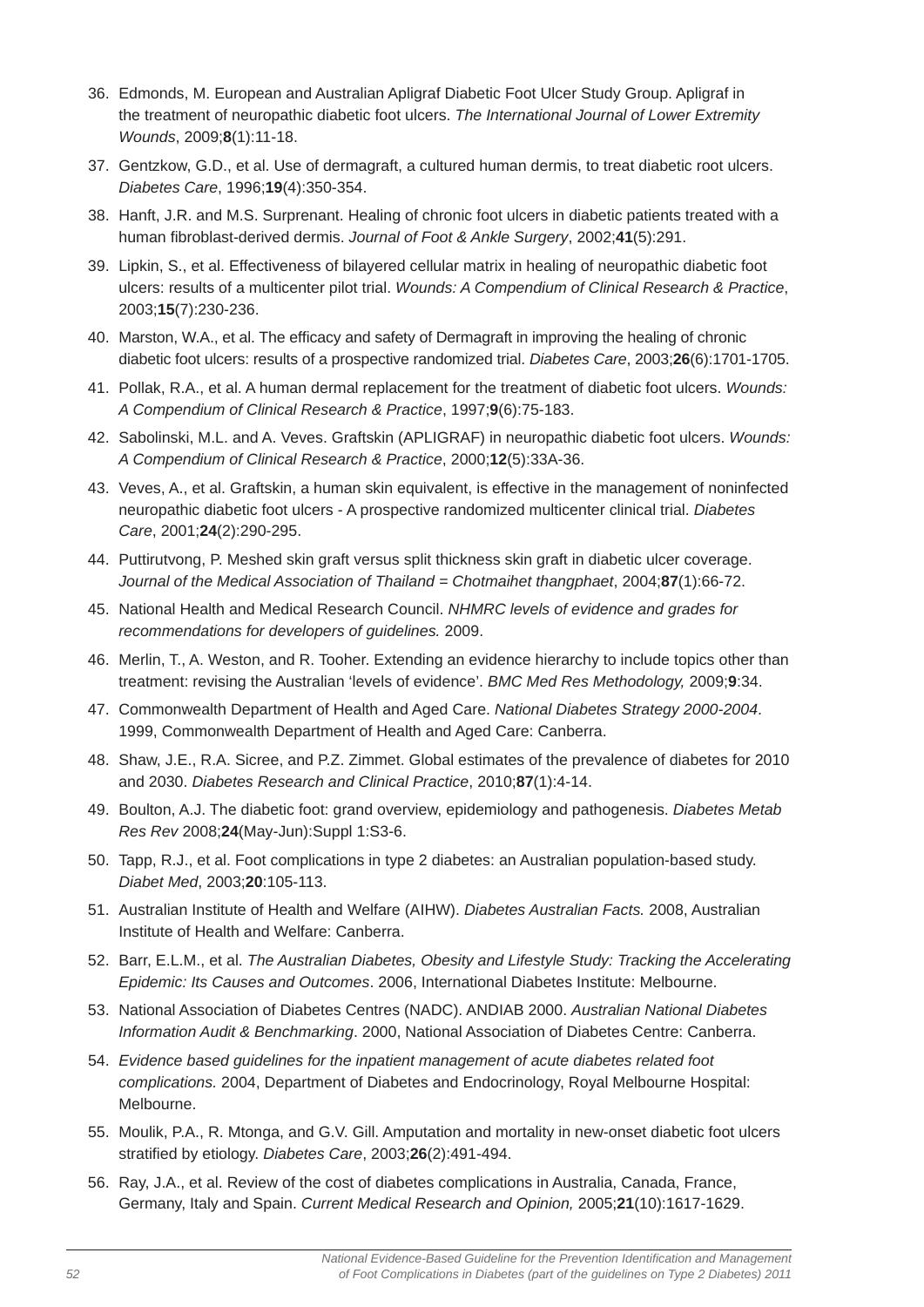- 57. Chow, I., E.V. Lemos, and T.R. Einarson. Management and prevention of diabetic foot ulcers and infections: A health economic review. *PharmacoEconomics*, 2008;**26**(12):1019-1035.
- 58. Langer, A. and W. Rogowski. Systematic review of economic evaluations of human cell-derived wound care products for the treatment of venous leg and diabetic foot ulcers. *BMC Health Services Research*, 2009;**9**:115
- 59. Australian Bureau of Statistics (ABS). *Diabetes in Australia: A Snapshot 2004-05*. 2006, Australian Bureau of Statistics.
- 60. McDermott, R.A., M. Li, and S.K. Campbell. Incidence of type 2 diabetes in two Indigenous Australian populations: a 6-year follow-up study. *Medical Journal of Australia*, 2010;**192**(10):562-565.
- 61. Norman, P.E., et al. High rates of amputation among Indigenous people in Western Australia. *Medical Journal of Australia*, 2010;**192**(7):421.
- 62. Bruce, D., et al. Diabetes education and knowledge in patients with type-2 diabetes from the community: The fremantle Diabetes Study. *Journal of Diabetes and its Complications*, 2003;**17**(2): 82-89.
- 63. Edmonds M.E., K. Van Acker and A.V.M Foster. Education and the diabetic foot. *Diabetic Medicine* 1996;**13**:S61-S64.
- 64. Reiber, G.E., R.E. Pecoraro, and T.D. Koepsell. Risk factors for amputation in patients with diabetes mellitus, a case control study. *Annals of Internal Medicine*, 1992;**117**:97-105.
- 65. Humphrey, A.R.G., et al. Diabetes and nontraumatic lower extremity amputations. Incidence, risk factors, and prevention: a 12 year follow up study in Nauru. *Diabetes Care*, 1996;**19**:710-714.
- 66. Reiber, G.E., et al. Causal pathways for incident lower-extremity ulcers in patients with diabetes from two settings. D*aibetes Care*, 1999;**22**:157-162.
- 67. MacFarlane, R.M. and W.J. Jeffcoate. Factors contributing to the presentation of diabetic foot ulcers. *Diabetic Medicine*, 1997;**14**:867-870.
- 68. Perry, J.E., et al. The use of running shoes to reduce plantar pressures in patients who have diabetes. *Journal of Bone & Joint Surgery* 1995;**77**:1819-1828.
- 69. Boulton, A.J. Management of Diabetic Peripheral Neuropathy. *Clinical Diabetes* 2005;**23**(1):9-15.
- 70. Abbott, C.A., et al. The North-West Diabetes Foot Care Study: incidence of, and risk factors for, new diabetic foot ulceration in a community-based patient cohort. *Diabet Med*, 2002;**19**(5):377-384.
- 71. Pham, H., et al. Screening techniques to identify people at high risk for diabetic foot ulceration: a prospective multicenter trial. *Diabetes Care*, 2000;**23**(5):606-611.
- 72. Leese, G.P., et al. Stratification of foot ulcer risk in patients with diabetes: a population-based study. *International Journal of Clinical Practice*, 2006;**60**(5):541-545.
- 73. Lincoln, N.B., et al. Education for secondary prevention of foot ulcers in people with diabetes: a randomised controlled trial. *Diabetologia*, 2008;**51**(11):1954-1961.
- 74. Malone, J.M., et al. Prevention of amputation by diabetic education. *American Journal of Surgery*, 1989;1**58**(6):520-3; discussion 523-524.
- 75. Litzelman, D.K., et al. Reduction of lower extremity clinical abnormalities in patients with non-insulin-dependent diabetes mellitus. A randomized, controlled trial. *Ann Intern Med*, 1993;**119**(1):36-41.
- 76. Rettig, B.A., et al. A randomized study of the effects of a home diabetes education program. *Diabetes Care*, 1986;**9**(2): 73-78.
- 77. Rönnemaa, T., et al. Evaluation of the impact of podiatrist care in the primary prevention of foot problems in diabetic subjects. *Diabetes Care,* 1997;**20**(12):1833-1837.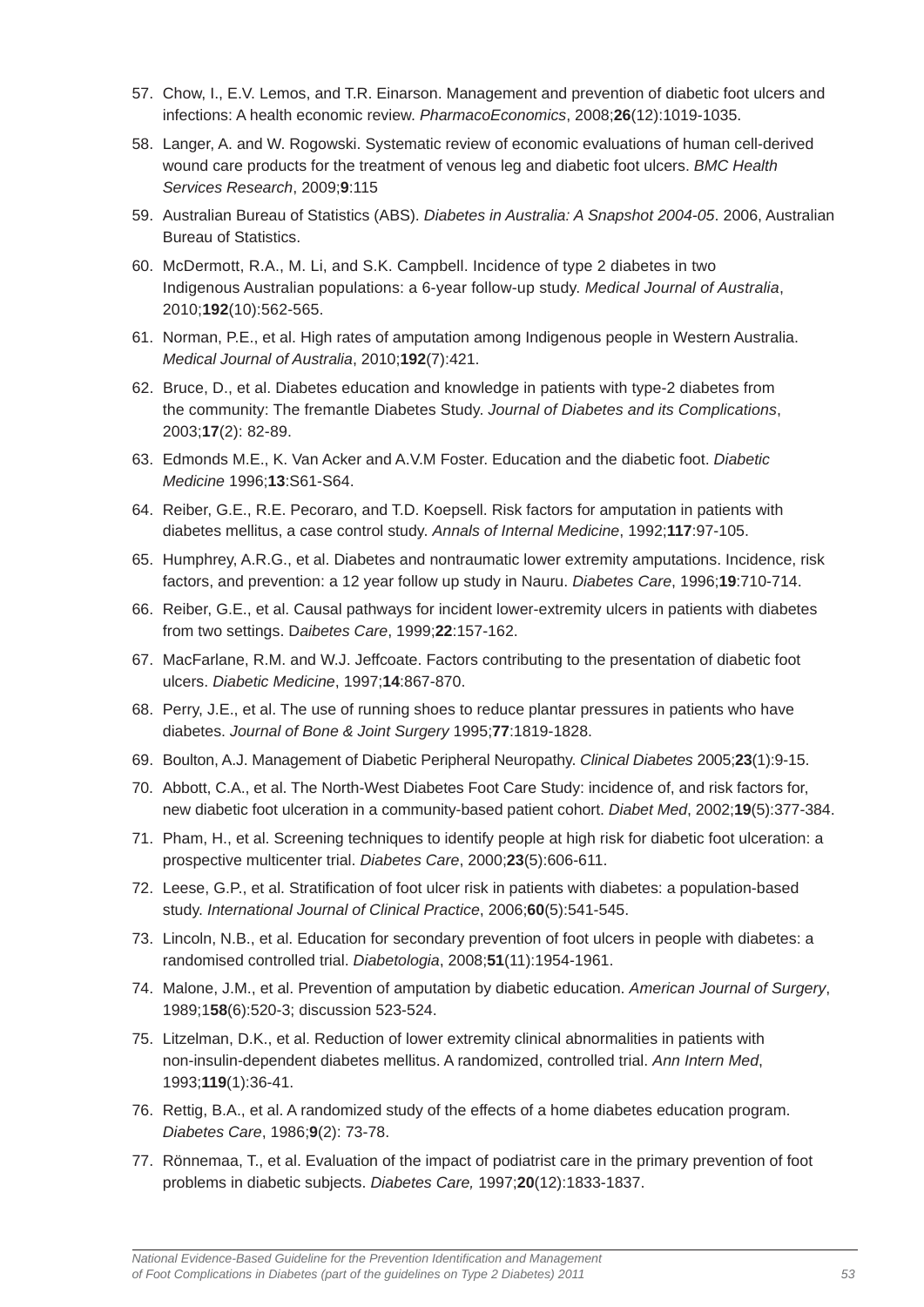- 78. Hamalainen, H., et al. Long-term effects of one year of intensified podiatric activities on foot-care knowledge and self-care habits in patients with diabetes. *Diabetes Educ,* 1998;**24**(6):734-740.
- 79. Wagner, F.W. The dysvascular foot: a system of diagnosis and treatment. *Foot & Ankle*, 1981;**2**:64-122.
- 80. Piaggesi, A., et al. Conservative surgical approach versus non-surgical management for diabetic neuropathic foot ulcers: a randomized trial. *Diabetic Medicine: A Journal of the British Diabetic Association*, 1998;**15**(5):412-417.
- 81. Zimny, S., H. Schatz, and U. Pfohl. The effects of applied felted foam on wound healing and healing times in the therapy of neuropathic diabetic foot ulcers. *Diabetic Medicine: A Journal of the British Diabetic Association*, 2003;**20**(8):622-625.
- 82. Katz, I.R., et al. A randomized trial of two irremovable off-loading devices in the management of plantar neuropathic diabetic foot ulcers. *Diabetes Care*, 2005;**28**(3):555-559.
- 83. Piaggesi, A., et al. An off-the-shelf instant contact casting device for the management of diabetic foot ulcers: a randomized prospective trial versus traditional fiberglass cast. *Diabetes Care*, 2007;**30**(3):586-590.
- 84. Armstrong, D.G., et al. Evaluation of removable and irremovable cast walkers in the healing of diabetic foot wounds: a randomized controlled trial. *Diabetes Care*, 2005;**28**(3):551-554.
- 85. Scottish Intercollegiate Guidelines Network, (S.I.G.N.), *Management of Diabetes*. 2010, Edinburgh, Scotland.
- 86. Fitzgerald R.H., et al. The Diabetic Rapid Response Acute Foot Team: 7 Essential Skills for Targeted Limb Salvage. *Open Access Journal of Plastic Surgery*, 2009;**9**(May):138-145.
- 87. AntibioticExpertGroup. *Therapeutic Guidelines: Antibiotic*. Version 14. 2010., Melbourne: Therapeutic Guidelines Limited.
- 88. Chantelau, E., et al. Antibiotic treatment for uncomplicated neuropathic forefoot ulcers in diabetes: a controlled trial. *Diabetic medicine: a journal of the British Diabetic Association*, 1996;**13**(2):156-159.
- 89. Hirschl, M. and A.M. Hirschl. Bacterial flora in mal perforant and antimicrobial treatment with ceftriaxone. *Chemotherapy*, 1992;**38**(4):275-280.
- 90. Rajamani, K., et al. Effect of fenofibrate on amputation events in people with type 2 diabetes mellitus (FIELD study): a prespecified analysis of a randomised controlled trial. *Lancet*, 2009;**373**(9677):1780-1788.
- 91. Leung, P.C., M.W.N. Wong, and W.C. Wong. Limb salvage in extensive diabetic foot ulceration: An extended study using a herbal supplement. *Hong Kong Medical Journal*, 2008;**14**(1):29-33.
- 92. Eneroth, M., et al. Nutritional supplementation for diabetic foot ulcers: the first RCT. *Journal of Wound Care*, 2004;**13**(6):230-234.
- 93. Mahmoud, S.M., et al. Split-skin graft in the management of diabetic foot ulcers. *Journal of Wound Care*, 2008;**17**(7):303-306.
- 94. McCulloch, J. and C.A. Knight. Noncontact normothermic wound therapy and offloading in the treatment of neuropathic foot ulcers in patients with diabetes. *Ostomy Wound Management*, 2002;**48**(3):38-44.
- 95. Alvarez, O.M., et al. Effect of noncontact normothermic wound therapy on the healing of neuropathic (diabetic) foot ulcers: an interim analysis of 20 patients. *J Foot Ankle Surg*, 2003;**42**(1):30-35.
- 96. Alvarez, O., et al. Effect of non-contact normothermic wound therapy on the healing of diabetic neuropathic foot ulcers. *Journal of Tissue Viability*, 2006;**16**(1):8-11.
- 97. Petrofsky, J.S., et al. The influence of local versus global heat on the healing of chronic wounds in patients with diabetes. *Diabetes Technology & Therapeutics*, 2007;**9**(6):535-544.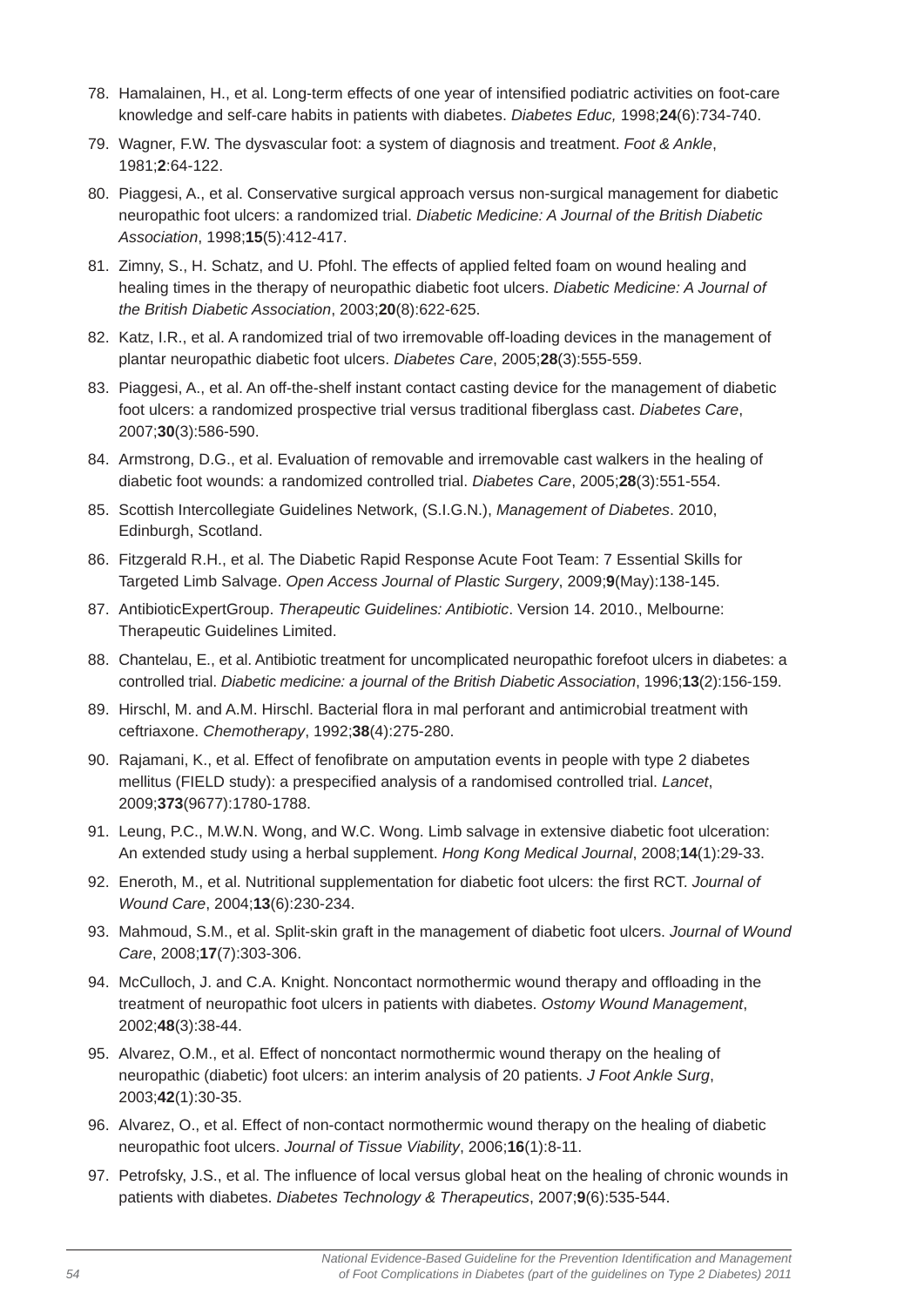- 98. Peters, E.J., et al. Electric stimulation as an adjunct to heal diabetic foot ulcers: a randomized clinical trial. *Archives of Physical Medicine & Rehabilitation*, 2001;**82**(6):721-725.
- 99. Baker, L.L., et al. Effects of electrical stimulation on wound healing in patients with diabetic ulcers. *Diabetes Care*, 1997;**20**(3):405-412.
- 100. Lundeberg, T.C., S.V. Eriksson, and M. Malm. Electrical nerve stimulation improves healing of diabetic ulcers. *Ann Plast Surg*, 1992;**29**(4):328-331.
- 101. Berendt, A.R., et al. Diabetic foot osteomyelitis: a progress report on diagnosis and a systematic review of treatment. *Diabetes/Metabolism Research and Reviews,* 2008;**24**(Supplement 1):S145–S161.
- 102. Australian Wound Management Association (AWMA). *Standards for Wound Management 2nd Edition*. 2nd Edition ed. 2010, Osborne Park WA: Cambridge Media.
- 103. Kruse, I. and S. Edelman. Evaluation and Treatment of Diabetic Foot Ulcers. *Clinical Diabetes* 2006;**24**(2):91-93 DOI: 10.2337/diaclin.24.2.91
- 104. Rajbhandari, S.M., et al. Digital imaging: an accurate and easy method of measuring foot ulcers. *Diabetic Medicine*, 1999;**16**(4):339-342.
- 105. Grimshaw, J.M., et al. Changing provider behavior: an overview of systematic reviews of interventions. *Medical Care*., 2001;**39**(Suppl 2)(August):112-145.
- 106. Forsner T, H.J., et al. Implementing clinical guidelines in psychiatry: a qualitative study of perceived facilitators and barriers. *BMC Psychiatry*, 2010;**10**(8).
- 107. Evans-Lacko S., et al. Facilitators and barriers to implementing clinical care pathways. *BMC Health Serv Res*., 2010;**10**(182).
- 108. Younes, N.A. and A.M. Albsoul. The DEPA scoring system and its correlation with the healing rate of diabetic foot ulcers. *J Foot Ankle Surg*, 2004;**43**(4):209-213.
- 109. Margolis, D.J., et al. Diabetic neuropathic foot ulcers The association of wound size, wound duration, and wound grade on healing. *Diabetes Care*, 2002;**25**(10):1835-1839.
- 110. Margolis, D.J., et al. Diabetic neuropathic foot ulcers: Predicting which ones will not heal. *American Journal of Medicine*, 2003;**115**(8):627-631.
- 111. Bevilacqua, N.J. Current insights on classifying Charcot Arthropathy. *Podiatry Today*, 2009;**22**(4):22-29.
- 112. van der Ven, A., C. Chapman, and J. Bowker, Charcot Neuroarthropathy of the Foot and Ankle. *Journal of the American Academy of Orthopaedic Surgeons*, 2009;**17**(9):561-571.
- 113. Eichenholtz, S., *Charcot Joints*, 1966, Springfield, IL: Charles C. Thomas